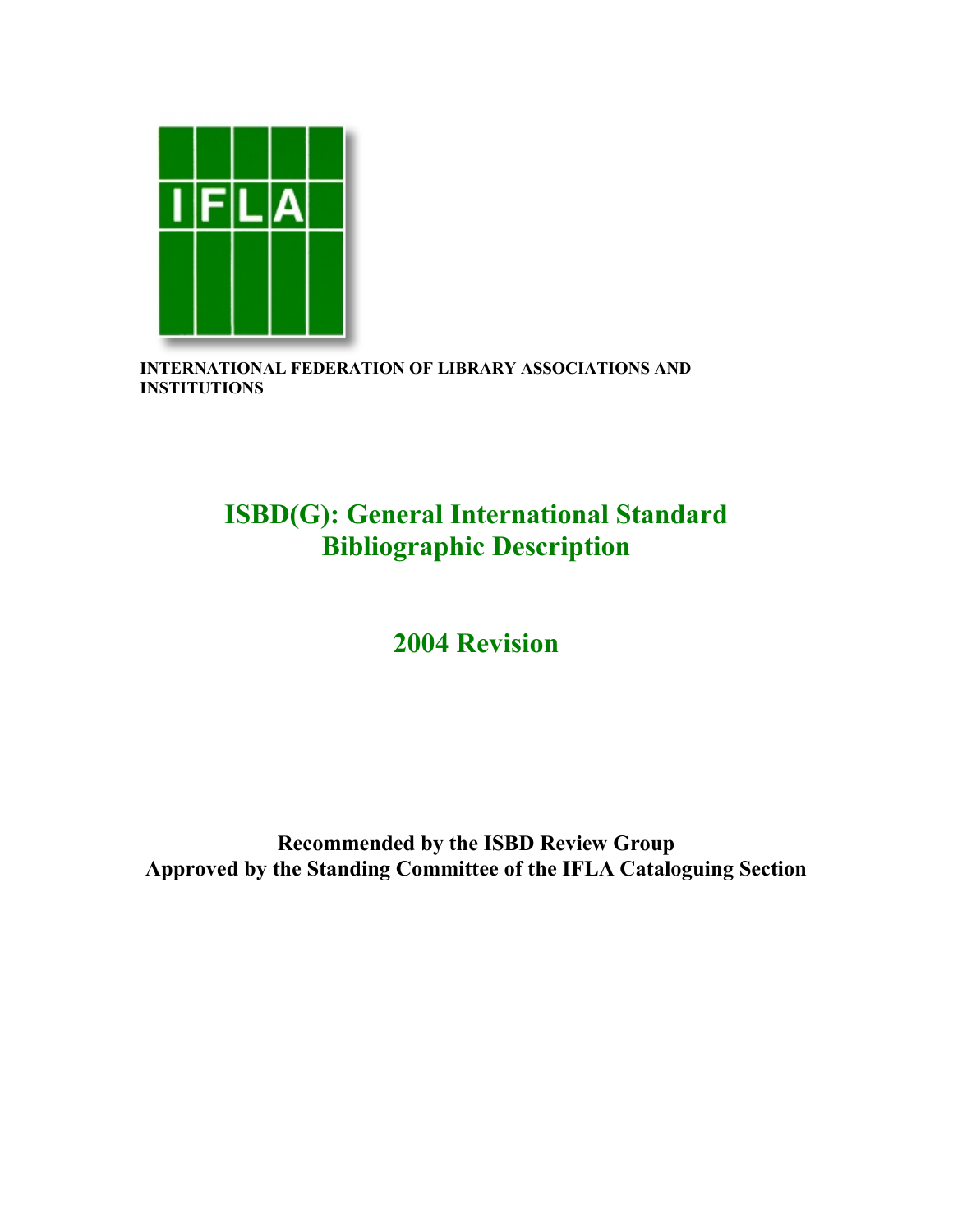# **CONTENTS**

| $\mathbf 1$ .<br>2.<br>3.<br>$\overline{4}$ .<br>5.<br>6.<br>$\overline{7}$ .<br>8. |  |
|-------------------------------------------------------------------------------------|--|
|                                                                                     |  |
| A.<br><b>B.</b>                                                                     |  |
|                                                                                     |  |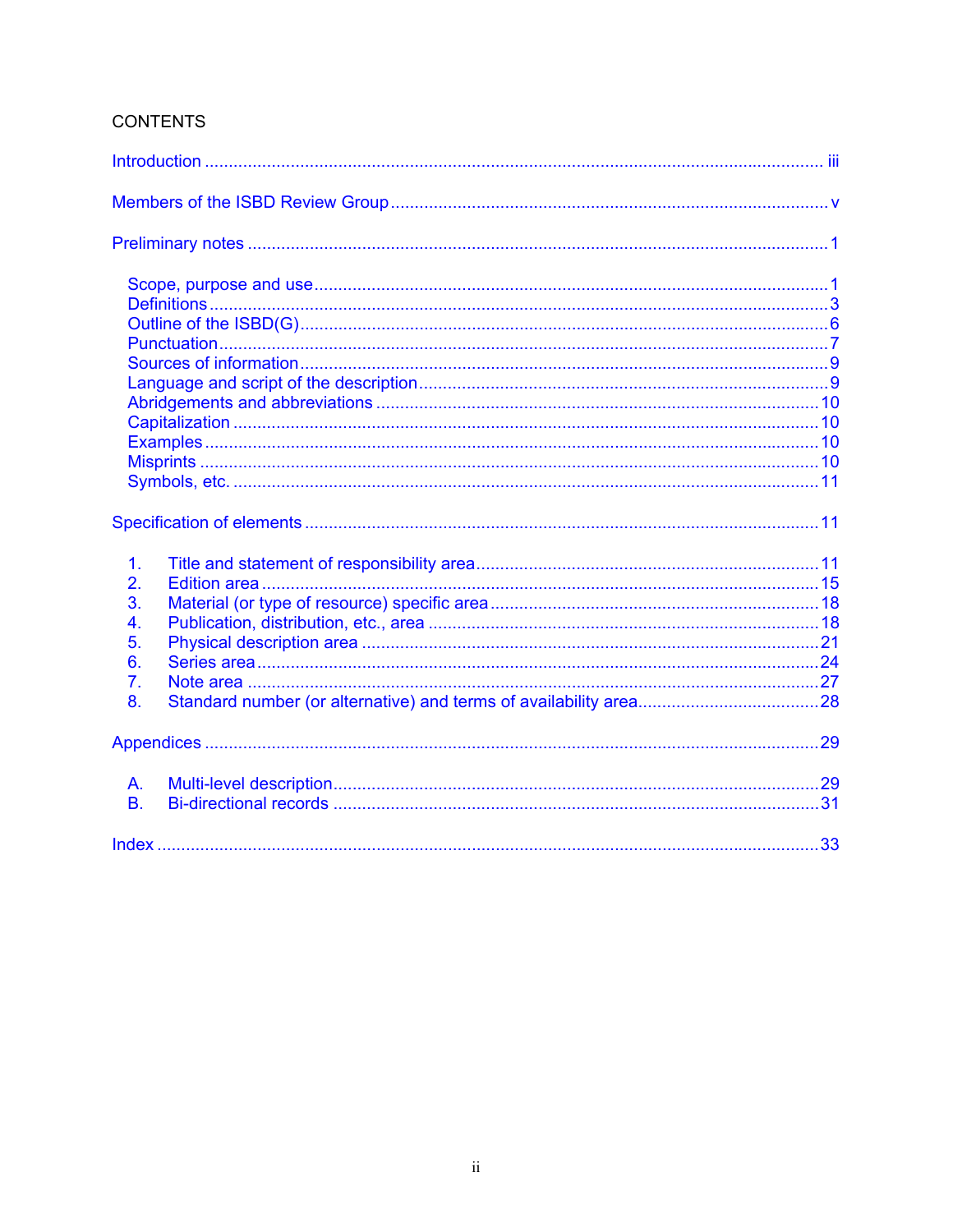#### <span id="page-2-2"></span><span id="page-2-0"></span>**INTRODUCTION**

 $\overline{a}$ 

The International Standard Bibliographic Descriptions date back to 1969, when the IFLA Committee on Cataloguing (subsequently renamed the Standing Committee of the IFLA Section on Cataloguing, now known as the Standing Committee of the IFLA Cataloguing Section) sponsored an International Meeting of Cataloguing Experts. This meeting produced a resolution that proposed creation of standards to regularize the form and content of bibliographic descriptions. As a result, the Committee on Cataloguing put into motion work that ultimately would provide the means for a considerable increase in the sharing and exchange of bibliographic data. This work resulted in the concept of the International Standard Bibliographic Description (ISBD), which has now endured for more than 30 years. The individual formats to which the ISBD concept has been applied are now used by bibliographic agencies, national and multinational cataloguing codes, and cataloguers in a wide variety of libraries throughout the world, because of their potential for promoting record sharing.

The first of the ISBDs was the *International Standard Bibliographic Description for Monographic Publications (ISBD(M)),* which appeared in 1971. By 1973, this text had been adopted by a number of national bibliographies and, with translations of the original English text into several other languages, had been taken into account by a number of cataloguing committees in redrafting national rules for description. Comments from users of the ISBD(M) led to the decision to produce a revised text that was published in 1974 as the "First standard edition."

In 1975, the Joint Steering Committee for Revision of the Anglo-American Cataloguing Rules proposed to the IFLA Committee on Cataloguing that a general international standard bibliographic description suitable for most common types of library resources should be developed. The ISBD(G), published in 1977, was the result. The ISBD(M) was then revised to bring it into line with the ISBD(G), and the "First standard edition revised" was published in 1978.

An ISBD Review Committee was formed by the Standing Committee of the IFLA Section on Cataloguing, and it met in 1981 to make plans for reviewing and revising the ISBDs covering monographic publications, serials, cartographic materials, and non-book materials. There were three major objectives set out for this project: (1) to harmonize provisions among the ISBDs, achieving increased consistency; (2) to improve examples; and (3) to make the provisions more applicable to cataloguers working with materials published in non-roman scripts. In addition, two narrower objectives motivated this particular revision effort: (a) to review the use of the equals sign; and (b) to consider proposals regarding the ISBD(NBM) emanating from specialist groups such as the International Association of Music Librarians (most prominent of which was to remove "machine-readable data files" as a format from this standard). By the end of the 1980s, this project had been completed.

In the early 1990s, the IFLA Section on Cataloguing with the cooperation of the Section on Classification and Indexing set up a Study Group on the Functional Requirements for Bibliographic Records (FRBR). One immediate consequence of this development was the decision to suspend most revision work on the ISBDs while the FRBR Study Group pursued its charge to "recommend a basic level of functionality and basic data requirements for records created by national bibliographic agencies." In 1998, the FRBR Study Group published its Final Report after its recommendations were approved by the IFLA Section on Cataloguing's Standing Committee.<sup>[1](#page-2-1)</sup> At that time the ISBD Review Group was reconstituted to resume its traditional work. As expected, the IFLA Section on Cataloguing's Standing Committee asked

<span id="page-2-1"></span><sup>&</sup>lt;sup>1</sup> Functional Requirements for Bibliographic records: *Final Report* / IFLA Study Group on the Functional Requirements for Bibliographic Records, International Federation of Library Associations and Institutions. München:K.G.Saur, 1998. Also available at <http://www.ifla.org/VII/s13/frbr/frbr.htm>and <http://www.ifla.org/VII/s13/frbr/frbr.pdf>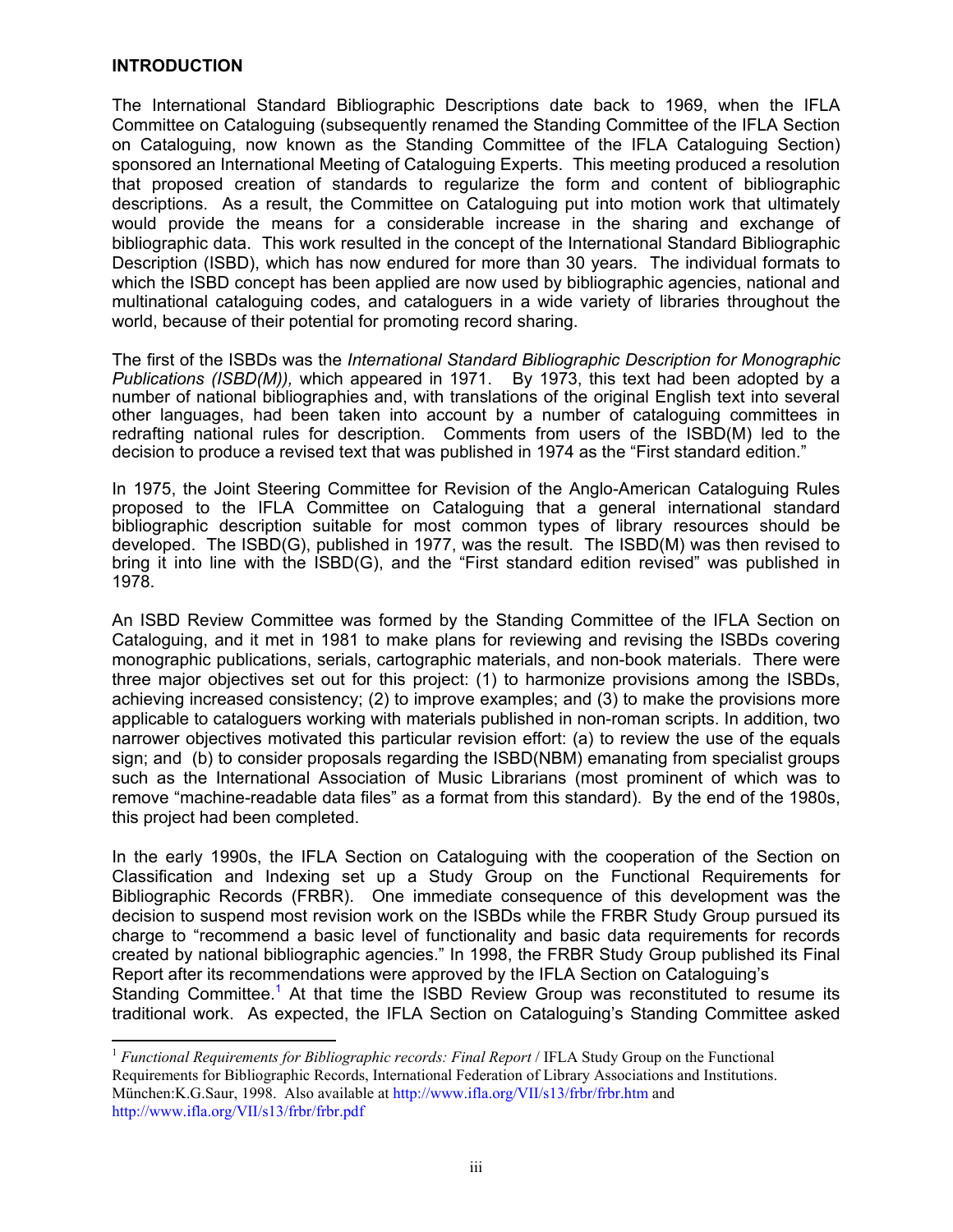the ISBD Review Group to initiate a full-scale review of the ISBDs. The objective of this "second general review project" was to ensure conformity between the provisions of the ISBDs and FRBR's data requirements for the "basic level national bibliographic record."

In the ISBDs, national bibliographic agencies are called upon to "prepare the definitive description containing all the mandatory elements set out in the relevant ISBD insofar as the information is applicable to the publication being described." This practice is also recommended for application by libraries that share bibliographic data with each other. Inclusion of a data element is considered "mandatory" in all cases for certain data elements, and in other cases is considered "mandatory" when necessary for identification of the resource being described or otherwise considered important to users of a bibliography or a catalogue. In the latter cases, the inclusion or exclusion of an element has been made dependent on a specific condition that is stipulated in the provisions comprising the specialized ISBDs. To facilitate the application of the practices stipulated, the ISBDs designate particular data elements as optional, i.e. a cataloguing agency is free to choose to include or exclude these elements. In the ISBDs, a review of the Outline (consistently provided in each standard at paragraph 0.3) will reveal which data elements are optional. Therefore, the main task in pursuing the second general review has entailed a close examination of the ISBD data elements to make optional those that are also optional in FRBR. In no case is a data element mandatory in FRBR but optional in the ISBDs.

Despite the changes introduced by the revision projects summarized above, the essential structure and data components of the ISBDs have proved relatively stable over the years and continue to be widely used in full or part by creators of cataloguing codes and metadata schemes.

The 2004 revision of the ISBD(G) will be published only on the Internet because the ISBD Review Group views it as an interim document subject to further review and revision in the near term. This continued attention to its provisions will be undertaken in an effort to take into consideration changes to national and multinational cataloguing codes resulting from the need to adjust practices to fit the evolution of publications that has occurred in recent years – in particular, the emergence of electronic resources, including such continuing resources as electronic journals and such integrating resources as ongoing World Wide Web sites. The Review Group is hopeful that the investigations and rule changes resulting from these code revision activities will facilitate its efforts to maintain the currency of the ISBDs as well.

For a complete citation list of the ISBDs, and in some cases links to the electronic versions of texts, see <http://www.ifla.org/VI/3/nd1/isbdlist.htm>. For additional information regarding the ISBDs, see John Byrum's paper "IFLA's ISBD Programme: Purpose, Process, and Prospects" presented to the First IFLA Meeting of Experts on an International Cataloguing Code (July 2003) available at [http://www.ddb.de/news/pdf/papers\\_byrum.pdf](http://www.ddb.de/news/pdf/papers_byrum.pdf)

Grateful acknowledgment is made to Dorothy McGarry for the considerable assistance she lent in the production of the successive drafts and final version of this document.

Washington, D.C. **John D. Byrum, Jr., Chair** June 2004 ISBD Review Group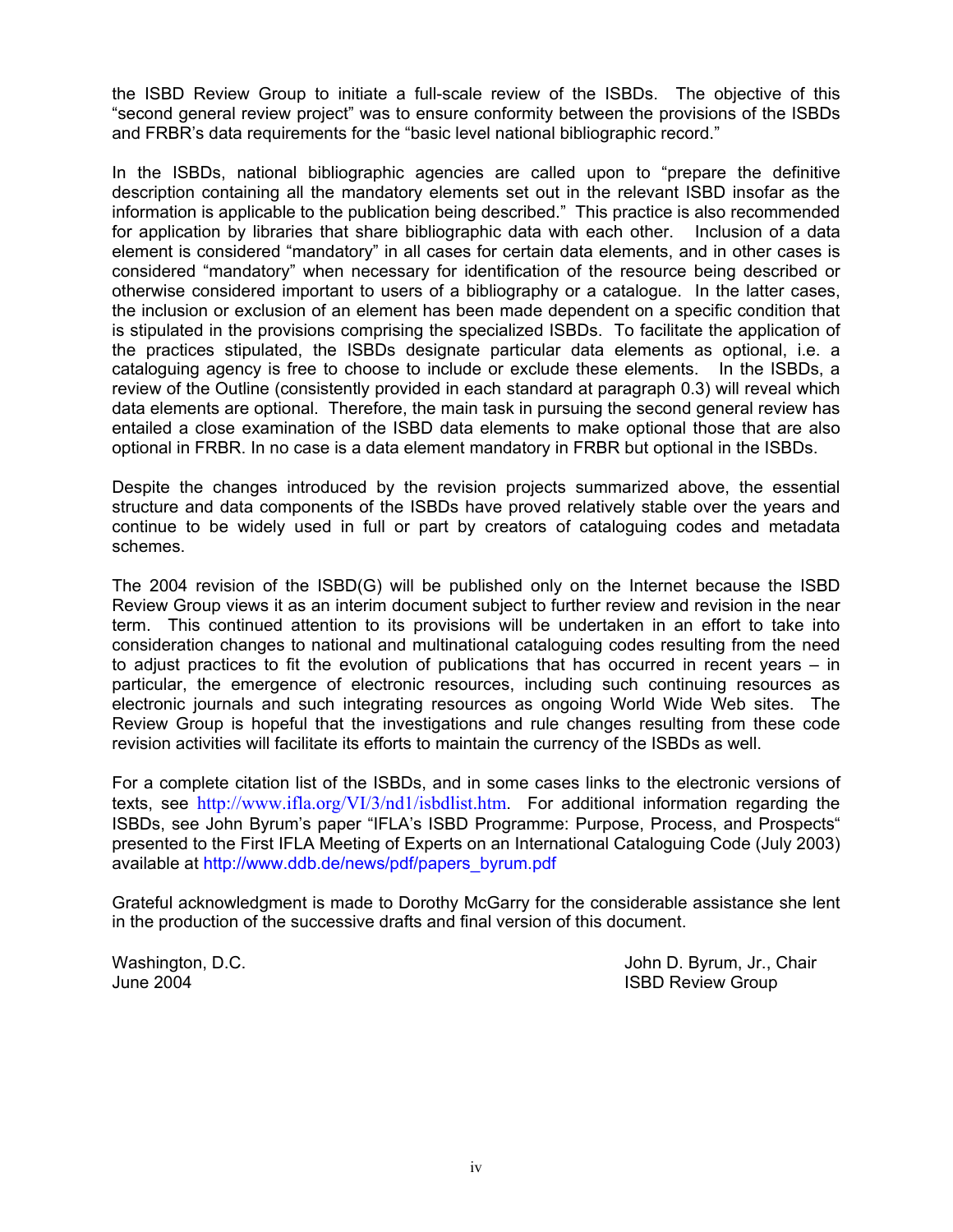# <span id="page-4-0"></span>**Members of the ISBD Review Group (as of February 2004)**

| Françoise Bourdon                        | Bibliothèque nationale de France                |
|------------------------------------------|-------------------------------------------------|
| John D. Byrum                            | Library of Congress, USA, Chair                 |
| Elena Escolano Rodriguez                 | Biblioteca Nacional, Spain                      |
| <b>William Garrison</b>                  | <b>Syracuse University, USA</b>                 |
| Renate Gömpel                            | Deutsche Bibliothek, Germany                    |
| Mauro Guerrini                           | Università di Firenze, Italy                    |
| Ton Heijligers<br>(Corresponding member) | Amsterdam, The Netherlands                      |
| Lynne C. Howarth                         | University of Toronto, Canada                   |
| Philippe-Corentin Le Pape                | SICD des universités de Toulouse, France        |
| Cristina Magliano                        | ICCU-Rome, Italy                                |
| Dorothy McGarry                          | University of California, Los Angeles, USA      |
| Eeva Murtomaa                            | Helsinki University Library, Finland            |
| <b>Glenn Patton</b>                      | <b>OCLC Online Computer Library Center, USA</b> |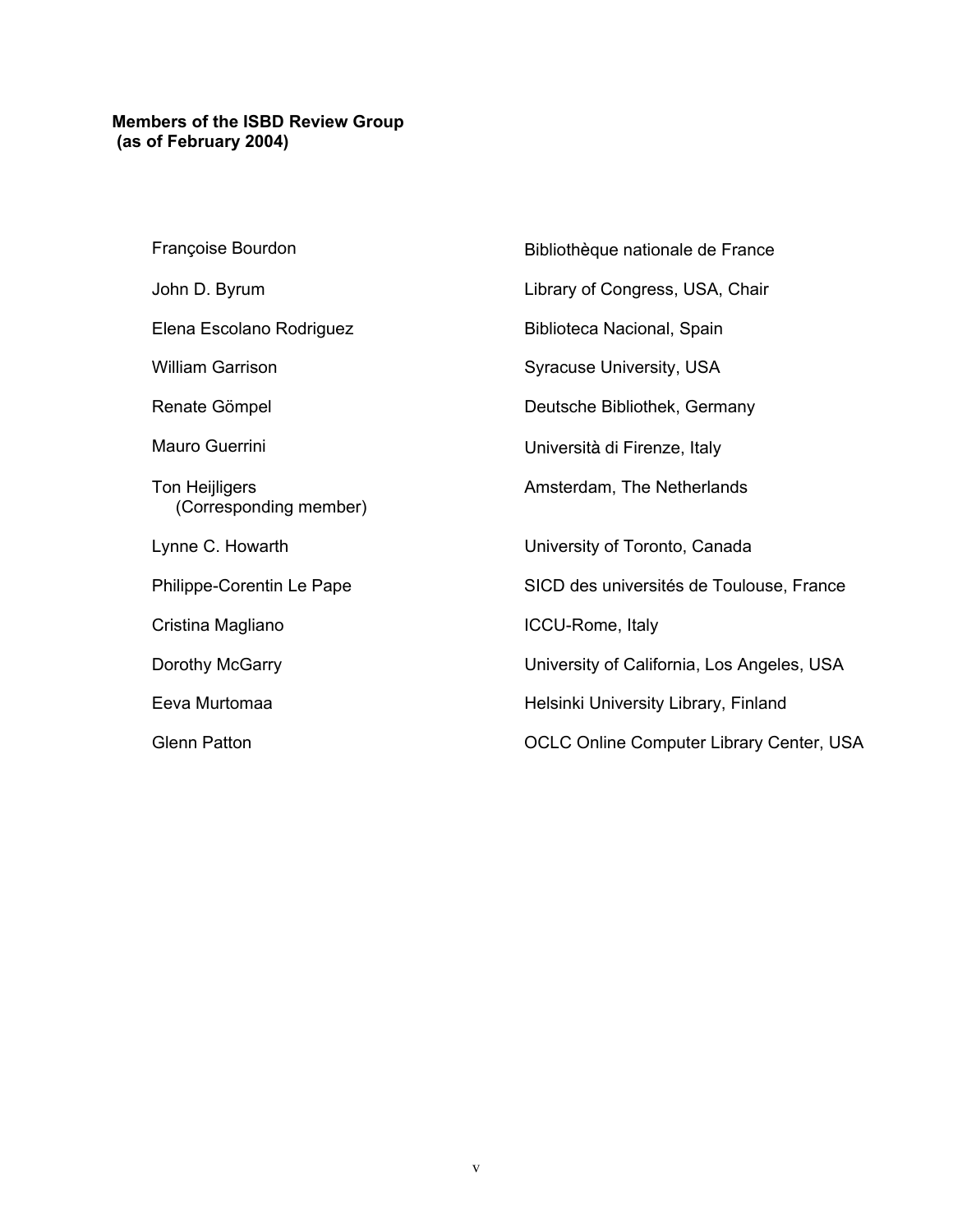# <span id="page-5-1"></span><span id="page-5-0"></span>**0 PRELIMINARY NOTES**

# **0.1 Scope, purpose and use**

# **0.1.1 Scope**

The General International Standard Bibliographic Description—referred to hereinafter as the ISBD(G)—lists all the elements that are required to describe and identify the most common types of resources that are likely to appear in library collections, assigns an order to the elements of the description, and specifies a system of punctuation for the description.

The ISBD(G) forms the basis of the specialized ISBDs that have been or are being prepared for special categories of materials. These ISBDs include continuing resources in print or electronic form and monographic resources in print or electronic form. It forms the basis for future revision of existing ISBD texts. It is also anticipated that national or international committees responsible for preparing codes of cataloguing rules will use the ISBD(G) as the basis for their rules on description of library materials, either through the use of specialized ISBDs or directly in the case of materials not covered by the ISBDs. The ISBD(G) is not intended to be used by a cataloguer in a library or national bibliographic agency directly to describe any resource.

The ISBD(G) is concerned with the way in which resources are described first in bibliographic records produced by national bibliographic agencies (in issues of the printed national bibliography, in other printed records, and in associated electronic data files), and second in bibliographic records of other cataloguing agencies, whether in electronic or printed form. (In the case of bibliographic data stored in an electronic medium, the ISBDs prescribe display conventions for eyereadable output, such as online displays or printed products, rather than the data structure used within the computer-readable medium itself.)

#### **0.1.2 Purpose**

The primary purpose of the ISBDs is to provide the stipulations for compatible descriptive cataloguing worldwide in order to aid the international exchange of bibliographic records between national bibliographic agencies and throughout the international library and information community. By specifying the elements that comprise a bibliographic description and by prescribing the order in which those elements should be presented and the punctuation by which they should be separated, the ISBDs aim to (a) make records from different sources interchangeable, so that records produced in one country can be easily accepted in library catalogues or other bibliographic lists in any other country; (b) assist in the interpretation of records across language barriers, so that records produced for users of one language can be interpreted by users of other languages; and (c) assist in the conversion of bibliographic records to electronic form.

# **0.1.3 Use**

The ISBDs provide stipulations to cover the maximum amount of descriptive information required in a range of different bibliographic activities, and therefore include elements that are essential to one or more of those activities, but not necessarily to all.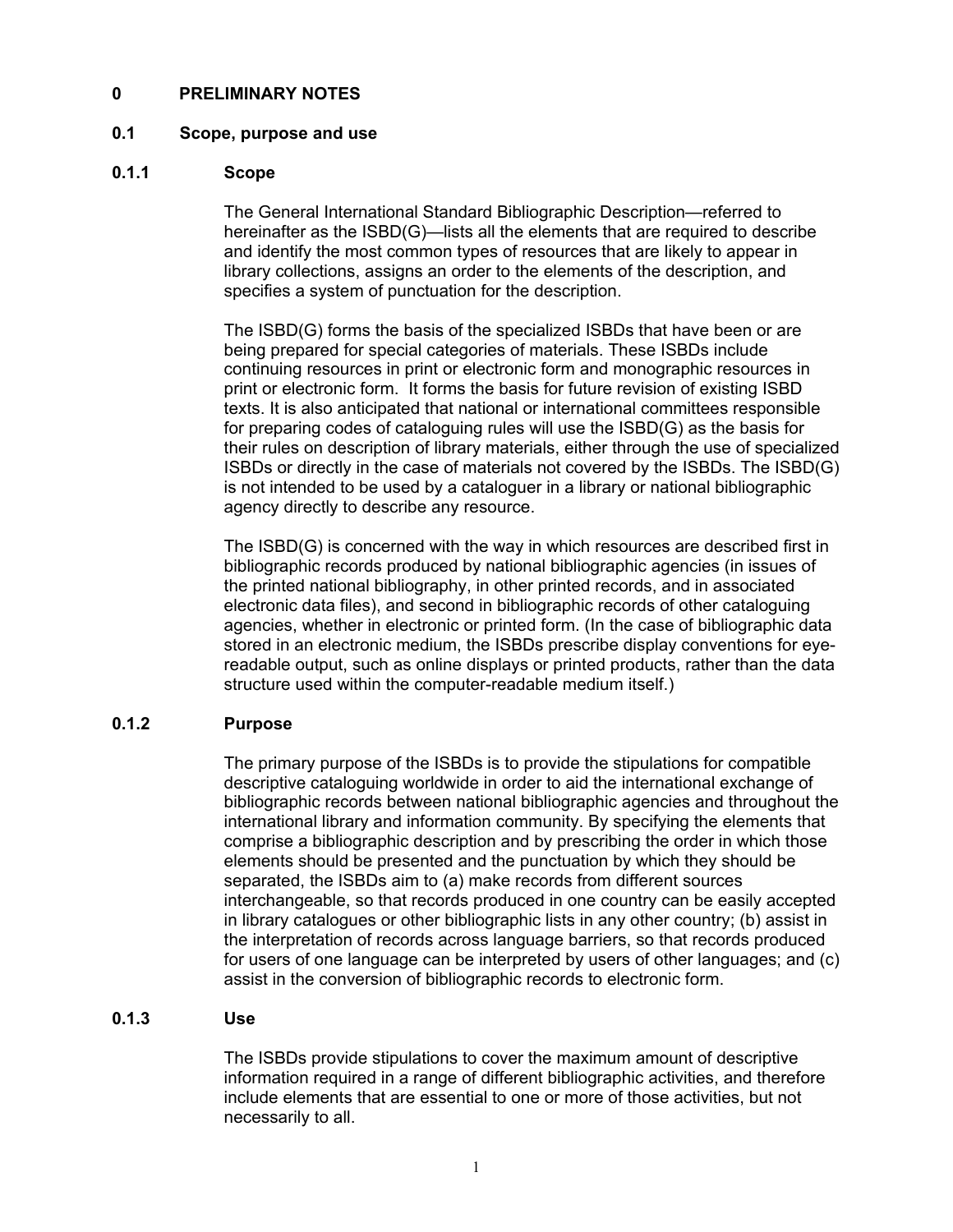It is recommended that the national bibliographic agency in each country, in accepting the responsibility of creating the definitive record for each resource issued in that country, prepare the definitive description containing all the mandatory elements set out in the relevant ISBD insofar as the information is applicable to the resource being described. It is recommended that this practice be followed also by libraries that share bibliographic data with each other.

In the ISBDs, certain elements are designated as mandatory in all situations; some elements are mandatory in certain situations (such as when "necessary for identification or otherwise considered important to users of the catalogue"). Where the situation does not apply, use of the element is optional. Other elements are designated as optional in all cases, and information on these elements can be included or omitted at the discretion of the agency.

Other cataloguing agencies have a wider choice as they are not providing the definitive record for international exchange. They can select ISBD elements for inclusion in their own records, provided that the elements selected are given in the prescribed order and transcribed with the prescribed punctuation according to the relevant ISBD.

The ISBD description forms a part of a complete bibliographic record and is not normally used by itself. The other elements that make up a complete bibliographic record, such as headings and subject information, are not included in the ISBD stipulations. The rules for such elements are normally given in cataloguing codes.

To describe a resource that exhibits characteristics for the description of which more than one ISBD must be applied (e.g. an electronic continuing resource, a digital map that is serially issued), the cataloguer may combine elements from any existing ISBD that are necessary to describe all aspects of the resource, including its content, its carrier and its form of issuance.<sup>[2](#page-6-0)</sup>

To describe a resource that is available in more than one physical format or in more than one output medium, it is recommended that national bibliographic agencies, and those cataloguing agencies that participate in a network sharing bibliographic data with each other, create one bibliographic record for each physical format or output medium of the resource. A separate description makes future manipulation of such records simpler for merging information in displays or for distinguishing the separate resources. Other cataloguing agencies may describe the resource using either a single bibliographic description or multiple bibliographic descriptions based on local requirements and needs of users of the catalogue, provided that adequate information to identify each is given.

<span id="page-6-0"></span> $\frac{1}{2}$  $2$  Note that this provision does not apply to resources that comprise a primary component with subsidiary components not of the same general material category (see the specialized ISBDs).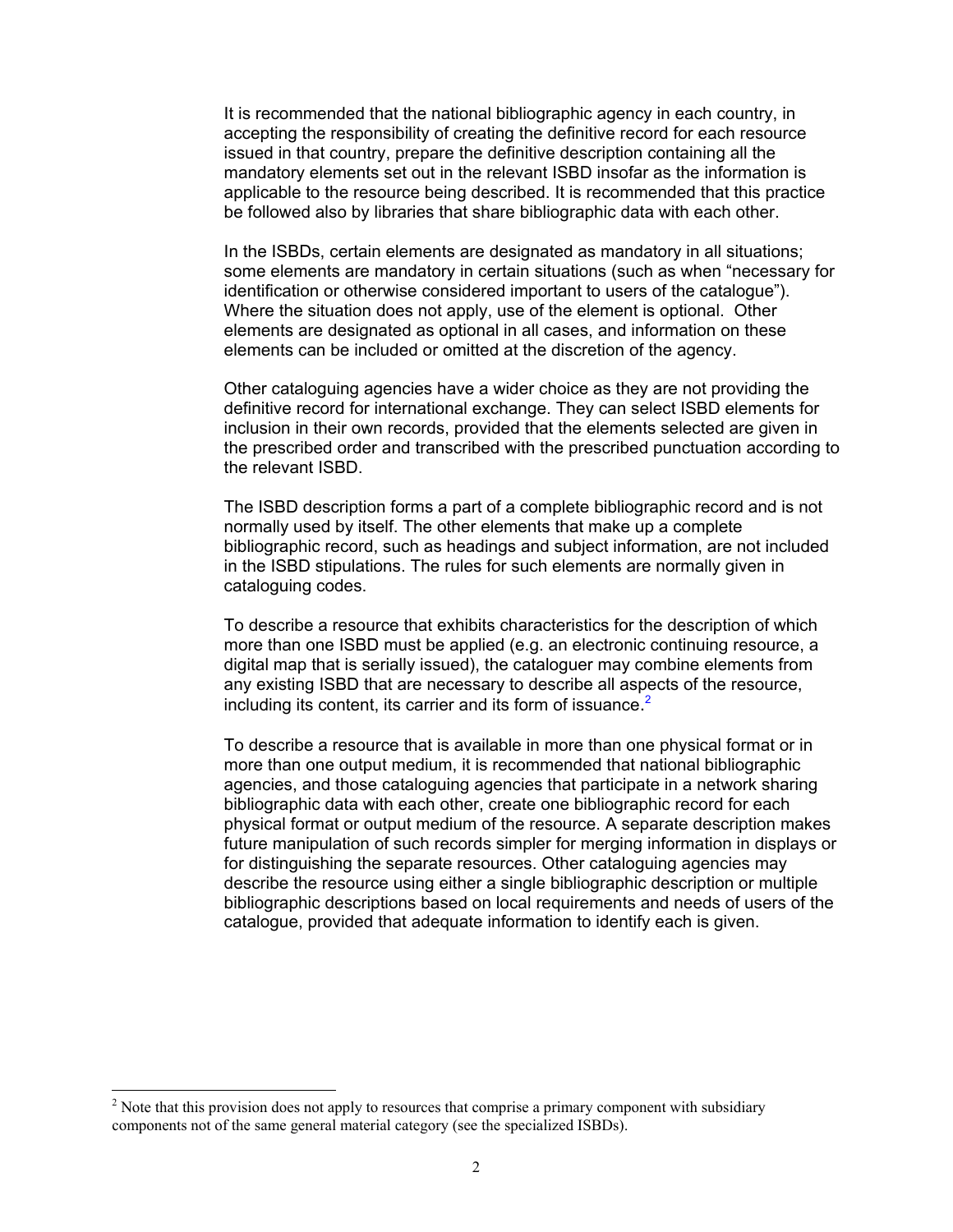<span id="page-7-1"></span><span id="page-7-0"></span>

| <b>Definitions</b><br>0.2                 |                                                                                                                                                                                                                                                                                                                 |
|-------------------------------------------|-----------------------------------------------------------------------------------------------------------------------------------------------------------------------------------------------------------------------------------------------------------------------------------------------------------------|
| <b>Accompanying material statement</b>    | A brief description of accompanying material.                                                                                                                                                                                                                                                                   |
| Area                                      | A major section of the bibliographic<br>description, comprising data of a particular<br>category or set of categories.                                                                                                                                                                                          |
| <b>Continuing resource</b>                | A resource that is issued over time with no<br>predetermined conclusion. Continuing<br>resources include serials and ongoing<br>integrating resources.                                                                                                                                                          |
| <b>Dimensions</b>                         | The linear measurements (height, width,<br>depth) of a resource and/or, in the case of<br>resources that require equipment for their use,<br>dimensions relevant to the use of the<br>resource.                                                                                                                 |
| <b>Document</b>                           | An object that comprises intellectual and/or<br>artistic content and is conceived, produced<br>and/or issued as a unit. Documents include<br>text, music, still and moving images, graphics,<br>maps, sound recordings and video recordings<br>in analogue or digital form, including those<br>issued serially. |
| <b>Edition</b>                            | All copies of a resource produced from<br>substantially the same original input and<br>issued by the same agency or group of<br>agencies or a person.                                                                                                                                                           |
| <b>Edition statement</b>                  | A word or phrase, or a group of characters,<br>indicating that a resource belongs to an<br>edition.                                                                                                                                                                                                             |
| <b>Element</b>                            | A word or phrase, or a group of characters,<br>representing a distinct unit of bibliographic<br>information and forming part of an area of the<br>bibliographic description.                                                                                                                                    |
| <b>General material designation (GMD)</b> | A term indicating, broadly, the class of material<br>to which a resource belongs.                                                                                                                                                                                                                               |
| <b>Integrating resource</b>               | A resource that is added to or changed by<br>means of updates that do not remain discrete<br>and are integrated into the whole. Integrating<br>resources can be finite or continuing.<br>Examples of integrating resources include<br>updating loose-leafs and updating web sites.                              |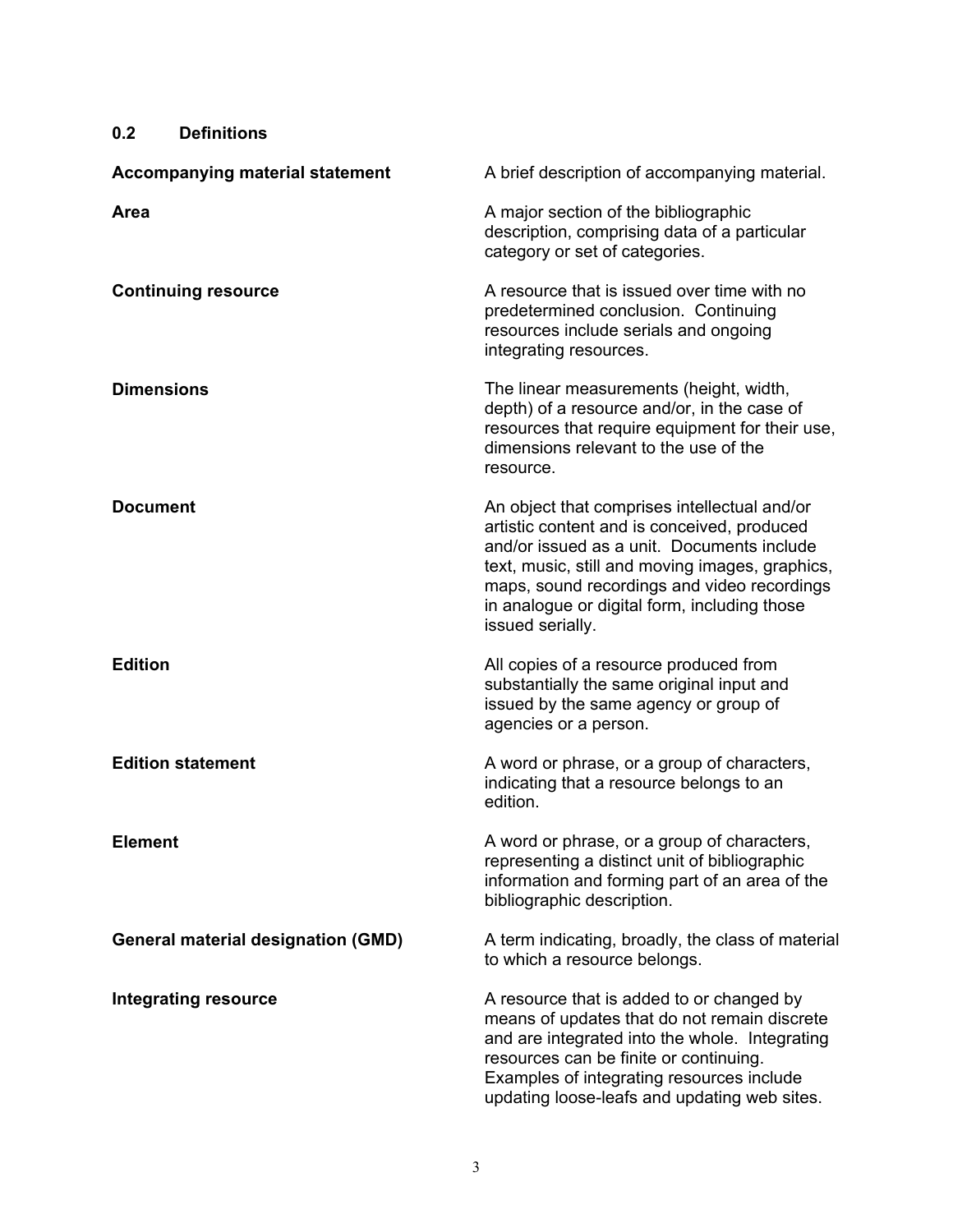<span id="page-8-0"></span>

| <b>International Standard Book Number (ISBN)</b>      | A ten-digit number including a check digit and<br>preceded by the alphabetic prefix ISBN. The<br>ISBN identifies an edition of a work issued by<br>one specific publisher and is unique to that<br>edition. It is assigned by the national ISBN<br>agency and is based on ISO standard ISO 2108.<br>The ISBN will become a 13-digit number by<br>January 2007, with a transition period prior to<br>that, when both ten- and 13-digit numbers will be<br>used.                                                                                                                                                                                                                                                                                                                                                                                      |
|-------------------------------------------------------|-----------------------------------------------------------------------------------------------------------------------------------------------------------------------------------------------------------------------------------------------------------------------------------------------------------------------------------------------------------------------------------------------------------------------------------------------------------------------------------------------------------------------------------------------------------------------------------------------------------------------------------------------------------------------------------------------------------------------------------------------------------------------------------------------------------------------------------------------------|
| <b>International Standard Serial Number</b><br>(ISSN) | An eight-digit number including a check digit<br>and preceded by the alphabetic prefix ISSN. It<br>is assigned by the ISSN Network.                                                                                                                                                                                                                                                                                                                                                                                                                                                                                                                                                                                                                                                                                                                 |
| <b>Key title</b>                                      | The unique name assigned to a continuing<br>resource by the ISSN Network and<br>inseparably linked with its International<br>Standard Serial Number (ISSN).                                                                                                                                                                                                                                                                                                                                                                                                                                                                                                                                                                                                                                                                                         |
| <b>Multi-part resource</b>                            | A monographic resource in a finite number of<br>physically separate parts known to have been<br>conceived or published as a unit; the separate<br>parts may have their own titles and statements<br>of responsibility.                                                                                                                                                                                                                                                                                                                                                                                                                                                                                                                                                                                                                              |
| <b>Numbering</b>                                      | The identification of each of the successive<br>parts of a resource. The designation can<br>include a numeral, a letter, any other character<br>or the combination of these, with or without an<br>accompanying word (volume, number, etc.)<br>and/or a chronological designation.                                                                                                                                                                                                                                                                                                                                                                                                                                                                                                                                                                  |
| <b>Other title information</b>                        | A word or phrase, or a group of characters,<br>appearing in conjunction with, and subordinate<br>to, the title proper of the resource. Other title<br>information also occurs in conjunction with,<br>and subordinate to, other titles (e.g. parallel<br>titles, titles of individual works contained in the<br>resource, titles in series/sub-series<br>statements). Other title information qualifies,<br>explains or completes the title to which it<br>applies, or is indicative of the character,<br>contents, etc., of the resource or the works<br>contained in it, or is indicative of the motive<br>for, or the occasion of, the resource's<br>production. The term includes sub-titles but<br>does not include variant titles (e.g. spine titles<br>for books) found in the resource but not on the<br>prescribed sources of information. |
| <b>Parallel title</b>                                 | A title presented on the prescribed sources of<br>information for the resource as an equivalent                                                                                                                                                                                                                                                                                                                                                                                                                                                                                                                                                                                                                                                                                                                                                     |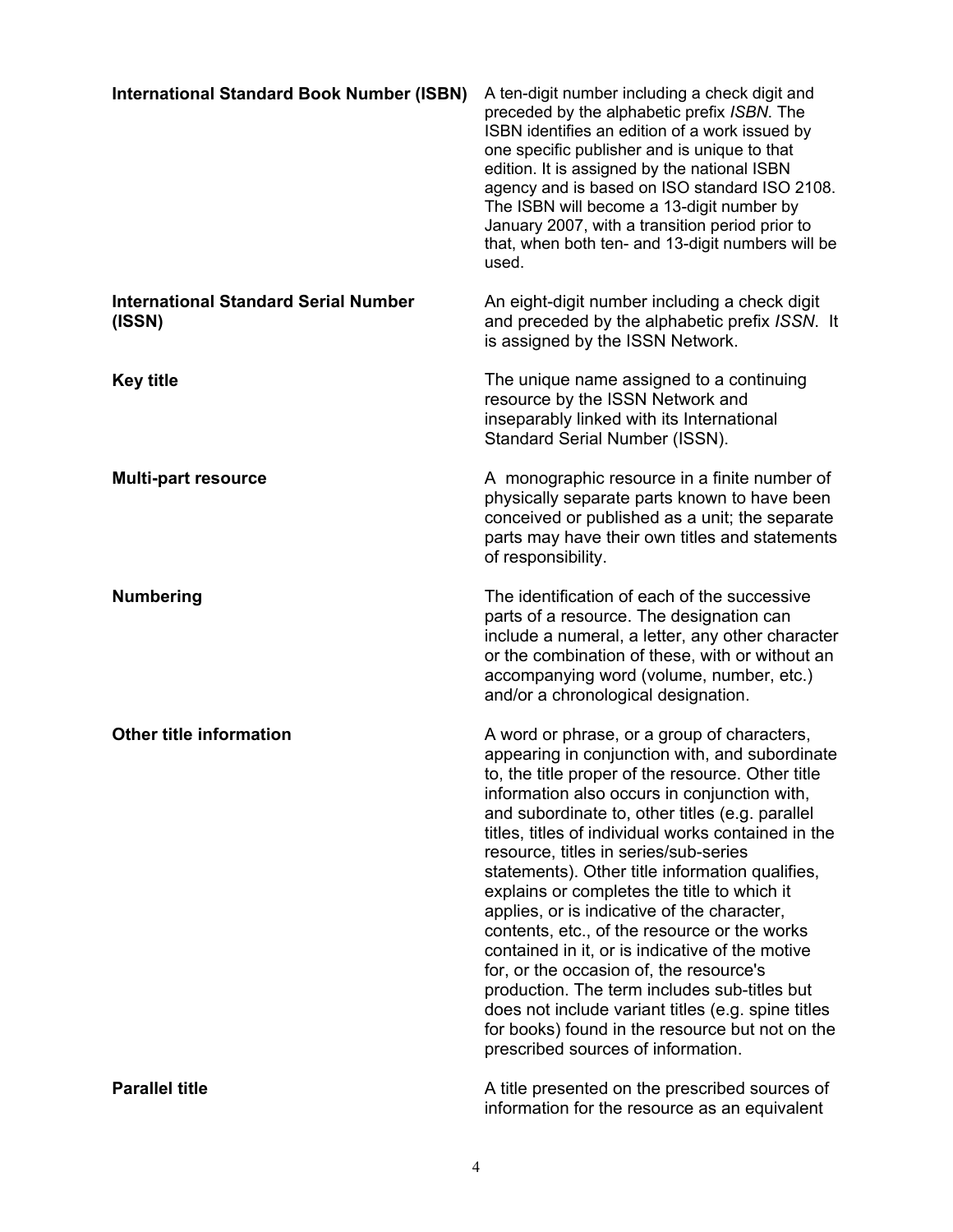|                                            | in another language and/or script of the title<br>proper of the resource (or of the title of an<br>individual work in a resource with no collective<br>title proper).                                                                                                                                                                                                                                                                                                                                                               |
|--------------------------------------------|-------------------------------------------------------------------------------------------------------------------------------------------------------------------------------------------------------------------------------------------------------------------------------------------------------------------------------------------------------------------------------------------------------------------------------------------------------------------------------------------------------------------------------------|
| <b>Resource</b>                            | A document, group of documents, or part of a<br>document, in any medium or combination of<br>media, tangible or intangible, forming the basis<br>of a single bibliographic description.                                                                                                                                                                                                                                                                                                                                             |
| <b>Serial</b>                              | A continuing resource issued in a succession<br>of discrete issues or parts, usually bearing<br>numbering, that has no predetermined<br>conclusion. Examples of serials include<br>journals, magazines, electronic journals,<br>continuing directories, annual reports,<br>newspapers, and monographic series.                                                                                                                                                                                                                      |
| <b>Series</b>                              | A group of separate resources related to one<br>another by the fact that each resource bears,<br>in addition to its own title proper, a collective<br>title applying to the group as a whole, i.e. the<br>title proper of the series. The separate<br>resources may or may not be numbered.                                                                                                                                                                                                                                         |
| <b>Specific material designation (SMD)</b> | The term indicating the specific class of<br>material to which the resource belongs.                                                                                                                                                                                                                                                                                                                                                                                                                                                |
| <b>Statement of responsibility</b>         | Name(s), phrase(s) or group(s) of characters<br>relating to the identification and/or function of<br>any persons or corporate bodies responsible<br>for or contributing to the creation or realization<br>of the intellectual or artistic content of a work.<br>Statements of responsibility may occur in<br>conjunction with titles (e.g. the title proper,<br>parallel titles, titles of individual works<br>contained in the resource, titles in series/sub-<br>series statements) or in conjunction with<br>edition statements. |
| <b>Sub-series</b>                          | A series that appears as part of a main series.<br>The sub-series may or may not have a title<br>dependent on that of the main series.                                                                                                                                                                                                                                                                                                                                                                                              |
| <b>Title proper</b>                        | The chief title of a resource, i.e. the title of a<br>resource in the form in which it appears in the<br>prescribed sources of information for the title<br>and statement of responsibility area.                                                                                                                                                                                                                                                                                                                                   |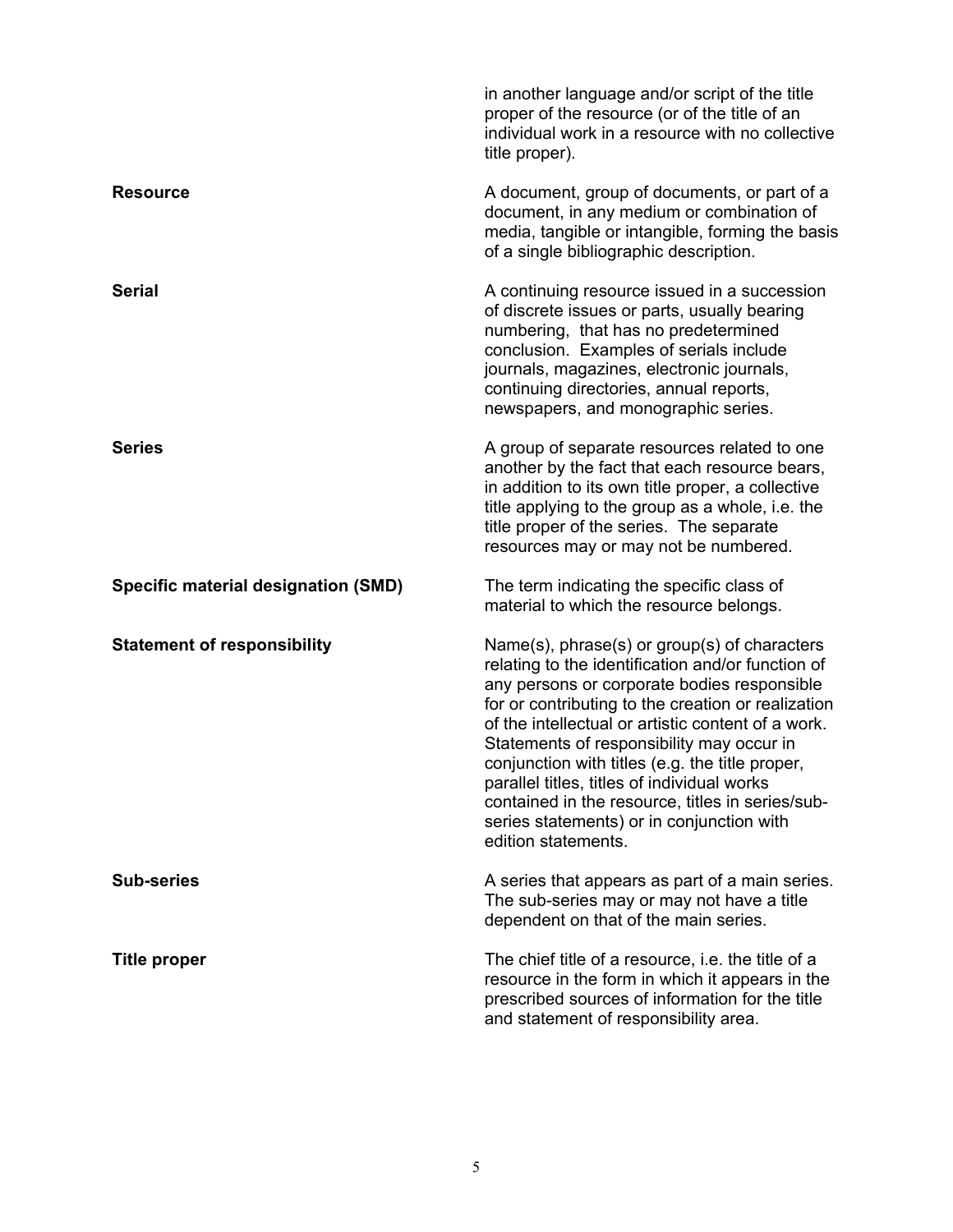# <span id="page-10-1"></span><span id="page-10-0"></span>**0.3 Outline of the ISBD(G)**

# **General notes on the outline of the ISBD(G)**

A. Optional elements are indicated as such (see 0.1.3). The specialized ISBDs give detailed guidance.

B. Elements preceded by an asterisk can be repeated when necessary. The specialized ISBDs give detailed guidance.

C. Areas 6 (Series), 7 (Note) and 8 (Standard number, etc.) can be repeated when necessary. In addition, area 5 (Physical description) can be repeated under certain circumstances.

D. In the outline, the terms "first statement ...", "subsequent statement ...", and the like denote the order in which these statements are given in the description and have no other connotation.

E. Wherever information normally associated with one area or element appears in the resource linked linguistically as an integral part of another area or element, it is transcribed as such.

| Area | <b>Prescribed preceding</b> | Element |  |
|------|-----------------------------|---------|--|
|      | (or enclosing) punctuation  |         |  |
|      | for elements                |         |  |

*Note: Each area, other than the first, is preceded by a point, space, dash, space (. – ).* 

| 1. | Title and statement        |                          | 1.1    | Title proper                                            |
|----|----------------------------|--------------------------|--------|---------------------------------------------------------|
|    | of responsibility area     | []                       | 1.2    | General material designation<br>(optional)              |
|    |                            | $\equiv$                 | $*1.3$ | Parallel title                                          |
|    |                            |                          | $*1.4$ | Other title information                                 |
|    |                            |                          | 1.5    | Statements of responsibility                            |
|    |                            | I                        |        | <b>First statement</b>                                  |
|    |                            | $\overline{ }$           |        | *Subsequent statement                                   |
| 2. | <b>Edition area</b>        |                          | 2.1    | <b>Edition statement</b>                                |
|    |                            | $=$                      | $*2.2$ | Parallel edition statement (optional)                   |
|    |                            |                          | 2.3    | Statements of responsibility relating<br>to the edition |
|    |                            |                          |        | <b>First statement</b>                                  |
|    |                            | $\overline{ }$           |        | *Subsequent statement                                   |
|    |                            | $\overline{\phantom{a}}$ | $*2.4$ | Additional edition statement                            |
|    |                            |                          | 2.5    | Statements of responsibility                            |
|    |                            |                          |        | following an additional edition                         |
|    |                            |                          |        | statement                                               |
|    |                            |                          |        | <b>First statement</b>                                  |
|    |                            |                          |        | *Subsequent statement                                   |
| 3. | Material (or type of       |                          |        |                                                         |
|    | resource) specific<br>area |                          |        |                                                         |
| 4. | Publication, distribution, |                          | 4.1    | Place of publication, distribution, etc.                |
|    |                            |                          |        |                                                         |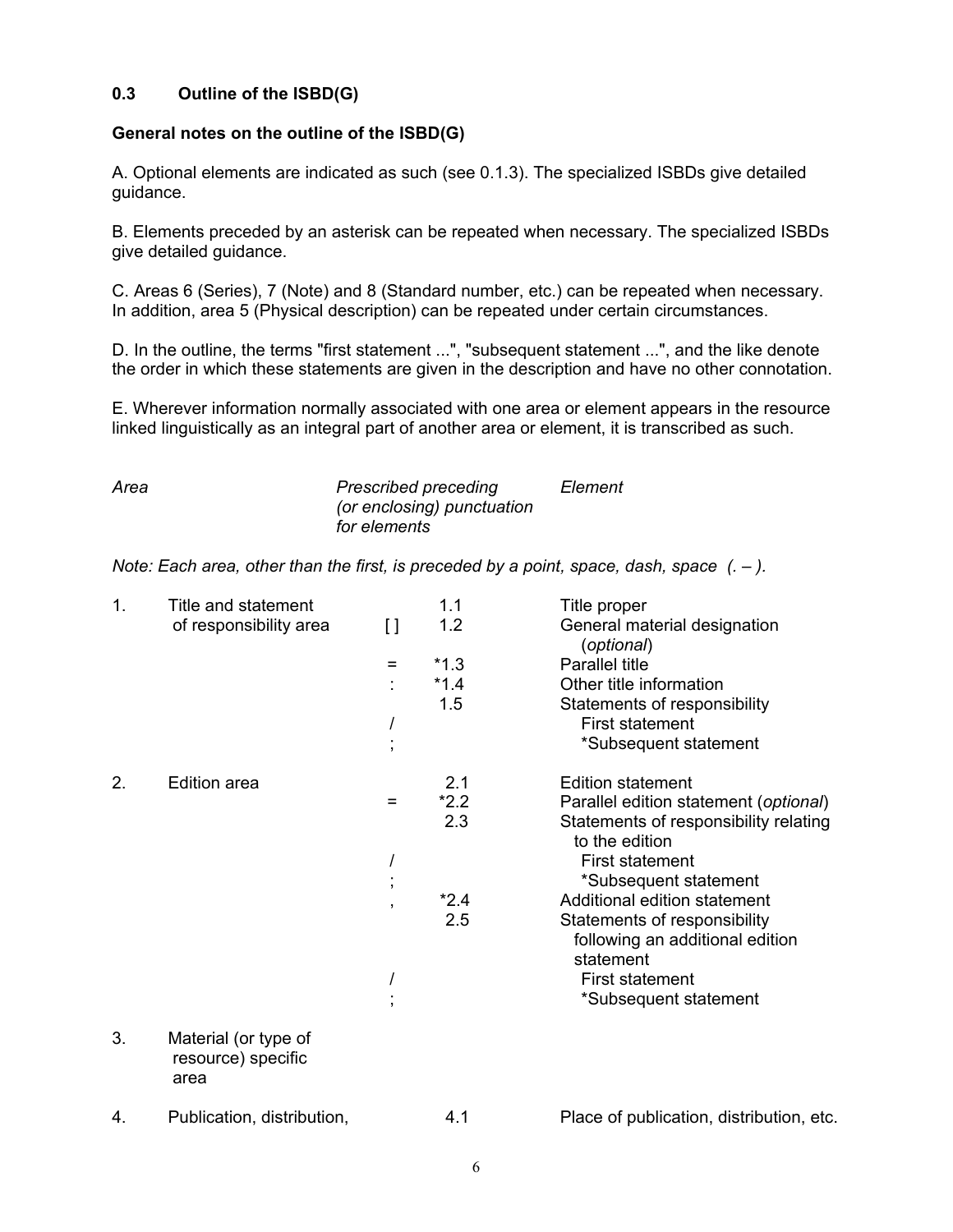<span id="page-11-1"></span><span id="page-11-0"></span>

|    | etc., area                                    | $\pmb{\cdot}$<br>$\lbrack \, \rbrack$<br>$\pmb{\mathfrak{z}}$<br>(<br>, ) | $*4.2$<br>$*4.3$<br>4.4<br>$*4.5$<br>$*4.6$<br>4.7 | First place<br>*Subsequent place<br>Name of publisher, distributor, etc.<br>Statement of function of distributor<br>Date of publication, distribution, etc.<br>Place of manufacture<br>Name of manufacturer<br>Date of manufacture |
|----|-----------------------------------------------|---------------------------------------------------------------------------|----------------------------------------------------|------------------------------------------------------------------------------------------------------------------------------------------------------------------------------------------------------------------------------------|
|    |                                               |                                                                           |                                                    |                                                                                                                                                                                                                                    |
| 5. | Physical description<br>area                  |                                                                           | 5.1                                                | Specific material designation and<br>extent of resource                                                                                                                                                                            |
|    |                                               |                                                                           | 5.2                                                | Other physical details                                                                                                                                                                                                             |
|    |                                               | $\vdots$                                                                  | 5.3                                                | <b>Dimensions</b>                                                                                                                                                                                                                  |
|    |                                               | $\ddot{}$                                                                 | $*5.4$                                             | Accompanying material statement<br>(optional)                                                                                                                                                                                      |
| 6. | Series area                                   |                                                                           | 6.1                                                | Title proper of series or sub-series                                                                                                                                                                                               |
|    |                                               | =                                                                         | $*6.2$                                             | Parallel title of series or sub-series                                                                                                                                                                                             |
|    | Note: A series state-<br>ment is enclosed     |                                                                           | $*6.3$                                             | Other title information of series<br>or sub-series                                                                                                                                                                                 |
|    | by parentheses. When<br>there are two or more |                                                                           | 6.4                                                | Statements of responsibility<br>relating to the series or sub-series                                                                                                                                                               |
|    | series statements,                            | Τ                                                                         |                                                    | <b>First statement</b>                                                                                                                                                                                                             |
|    | each is enclosed by                           |                                                                           |                                                    | *Subsequent statement                                                                                                                                                                                                              |
|    | parentheses.                                  |                                                                           | 6.5                                                | <b>International Standard Serial</b><br>Number of series or sub-series                                                                                                                                                             |
|    |                                               | $\vdots$                                                                  | 6.6                                                | Numbering within series or sub-<br>series                                                                                                                                                                                          |
| 7. | Note area                                     |                                                                           |                                                    |                                                                                                                                                                                                                                    |
| 8. | Standard number (or                           |                                                                           | $*8.1$                                             | Standard number (or alternative)                                                                                                                                                                                                   |
|    | alternative) and terms                        | =                                                                         | 8.2                                                | Key title                                                                                                                                                                                                                          |
|    | of availability area                          |                                                                           | $*8.3$                                             | Terms of availability and/or price<br>(optional)                                                                                                                                                                                   |
|    |                                               | $\left( \ \right)$                                                        | $*8.4$                                             | Qualification (in varying positions)<br>(optional)                                                                                                                                                                                 |

# **0.4 Punctuation**

**0.4.1 Each element of the description, except the first element of area 1, is either** preceded or enclosed by prescribed punctuation (see 0.4.3 for other exceptions). Prescribed punctuation is preceded and followed by a space (a single space on a keyboard or an em space in printing) with the exception of the comma (, ) and point (. ) which are only followed by a space. The inclusion of other punctuation is at the discretion of the national bibliographic agency or other cataloguing agency, as is the spacing before and after such punctuation. ISBD punctuation is retained even when this results in double punctuation (but see 0.4.7). For the punctuation of scripts written from right to left, see 0.4.11. The specialized ISBDs may prescribe punctuation in addition to the prescribed punctuation in the ISBD(G).

**0.4.2** Parentheses, i.e. curved brackets (()), and square brackets ([]) (see 0.4.8), are each to be treated as a single punctuation symbol, and the preceding space comes before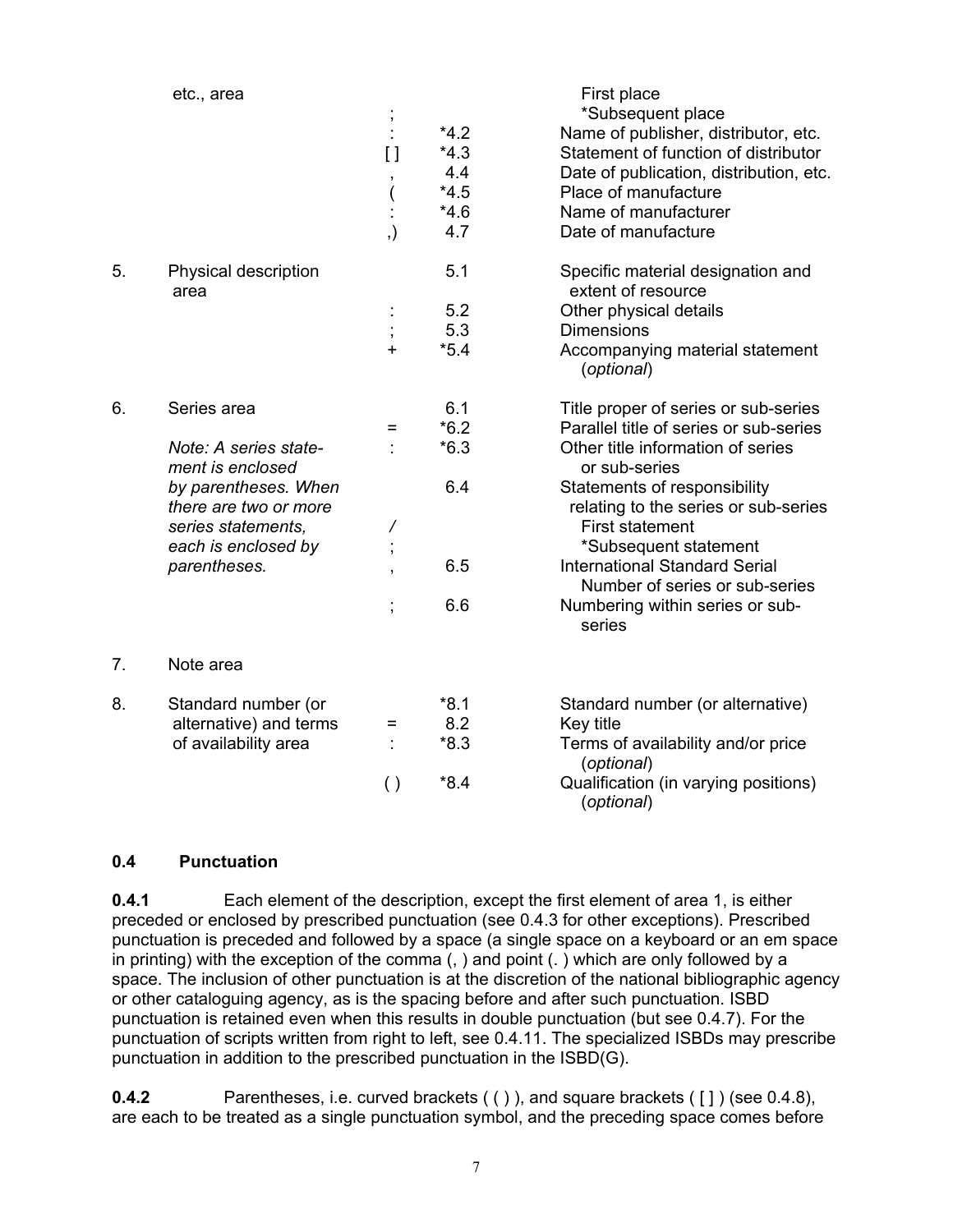<span id="page-12-0"></span>the first (opening) parenthesis or square bracket and the following space comes after the second (closing) parenthesis or square bracket (but see 0.10). If parentheses or square brackets are preceded or followed by prescribed punctuation that ends or begins with a space, only one space is given.

**0.4.3** Each area of the ISBDs other than area 1 is preceded by a point, space, dash, space  $($ .  $-$  ), unless that area is clearly separated from the preceding area by paragraphing, typography or indentation, in which case the point, space, dash, space may be omitted or replaced by a point (.) given at the end of the preceding area.

**0.4.4** When the first element of an area is not present in a description, the prescribed punctuation of the first element that is present is replaced by a point, space, dash, space  $(.-)$ preceding the area.

**0.4.5** When an area is repeated, each repetition is preceded by a point, space, dash, space  $(.-)$ , except  $(a)$  in the condition described in 0.4.3 and  $(b)$  as provided by area 6 for multiple series statements.

**0.4.6** When an element is repeated, each repetition is preceded by the prescribed punctuation appropriate to the element.

**0.4.7** When an element ends with a point and the prescribed punctuation for the element that follows begins with a point, only one of the two points is given. (When exact punctuation is being recorded, see the ISBD (A).)

> e.g.  $3rd$  ed.  $$  *not* 3rd ed.. – And then  $\ldots$  – 4th ed. *not* And then .... – 4th ed.

**0.4.8** Three punctuation symbols can be used in all or most areas:

A. Square brackets ( [ ] ) are prescribed punctuation to enclose particular elements in area 1 (see 1.2) and area 4 (see 4.3). Square brackets enclose information found outside the prescribed sources of information and interpolations in the description (see 0.6, 0.10, 0.11).

When successive elements within the same area are obtained from outside the prescribed source, they are enclosed in a single pair of square brackets unless one element is the general material designation, which is always enclosed in its own pair of square brackets. When successive elements are in different areas, each element is enclosed in a separate pair of square brackets.

B. Marks of omission, i.e. three points ( ... ), indicate the omission of some part of an element (see 0.7.1, 1.5).

C. Parentheses ( ( ) ) are prescribed punctuation to enclose each series statement in area 6, to enclose certain elements in area 4 and to enclose information within particular elements in areas 5 and 8.

One punctuation symbol, the plus sign ( + ) preceded and followed by a space, is prescribed punctuation in area 5 (see 5.4).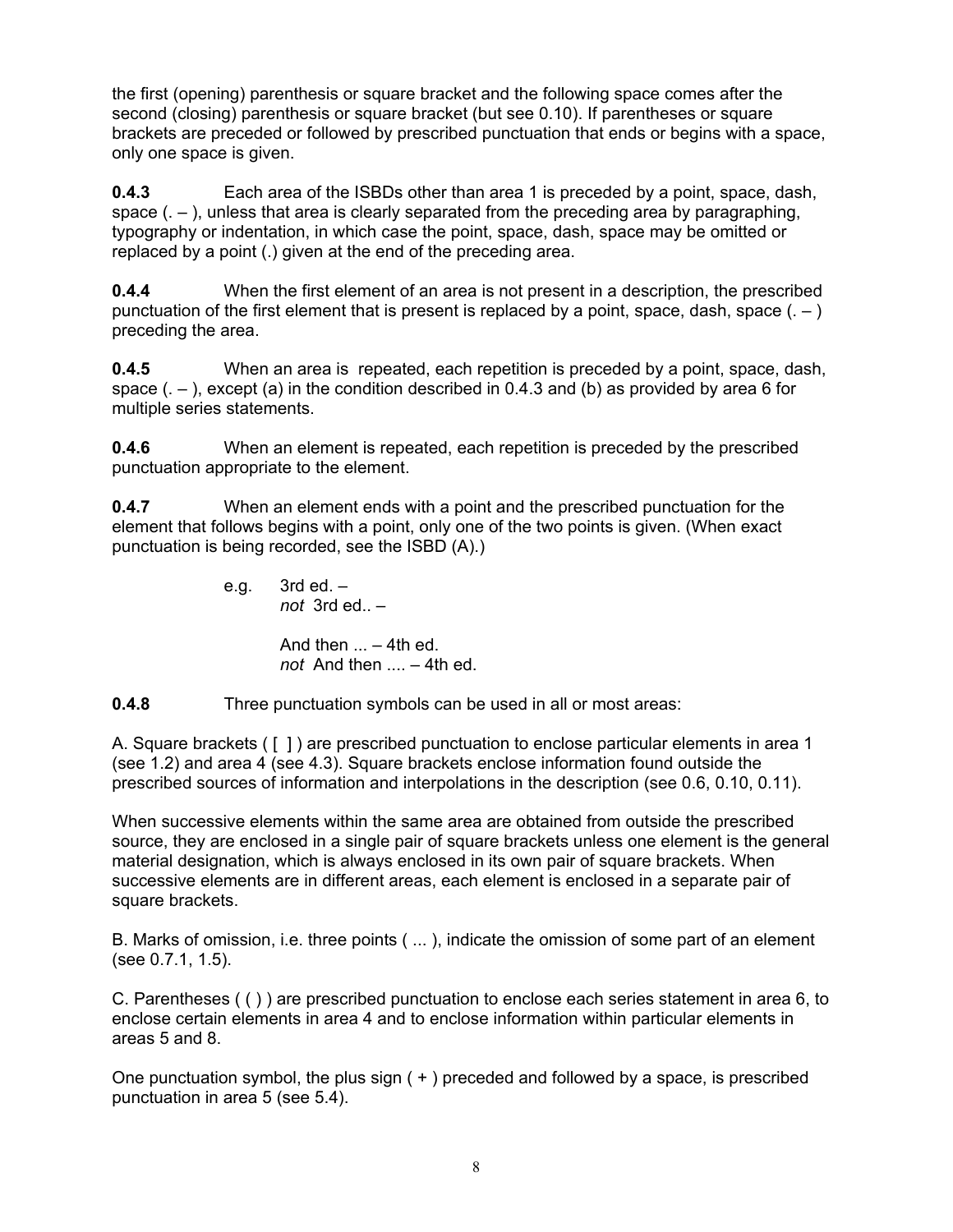<span id="page-13-1"></span><span id="page-13-0"></span>**0.4.9** When in an area or an element the same information appears in two or more languages and/or scripts, the following provisions apply:

When one element is recorded in two or more languages and/or scripts, the information in each language and/or script after the first is preceded by a space, equals sign, space ( $=$ ).

When, in a single area, two or more elements are recorded in two or more languages and/or scripts, the elements in each language and/or script are given together with the appropriate preceding punctuation for each element. The whole group of elements for the first language and/or script recorded is preceded by punctuation appropriate to the first element and each group after the first is preceded by a space, equals sign, space  $( = ).$ 

**0.4.10** An area or element that does not apply to the resource is not included in the description. The preceding or enclosing prescribed punctuation of such an area or element is also omitted.

**0.4.11** When information is given in scripts written from right to left, commas and semicolons used as prescribed punctuation are reversed when that is the style of the script. Similarly, the point, space, dash, space combination of prescribed punctuation reads from right to left and the meanings of open and closed parentheses and square brackets are reversed. The diagonal slash and groups of western arabic numerals that are not reversed in such scripts are not reversed when given.

See Appendix B for the treatment of information given both in scripts written from left to right and in scripts written from right to left.

# **0.5 Sources of information**

In making a description, information found on the resource itself normally is preferred to information found elsewhere. Details of the preferred sources of information and of the prescribed sources of information for each type of material are set out in the specialized ISBDs.

# **0.6 Language and script of the description**

Elements in areas 1, 2, 4 and 6 are normally transcribed from the resource and are, therefore, wherever practicable, in the language(s) and/or script(s) in which they appear there. Interpolations in these areas are enclosed in square brackets and are given in the language and/or script of the context of that part of the description, except:

- prescribed abbreviations (see 0.7) and prescribed interpolations (see 0.10, 0.11);
- general material designation (see 1.2) and statement of function of distributor (see 4.3) that, when supplied, are given in the language and/or script chosen by the national bibliographic agency or other cataloguing agencies.

Language(s) and/or script(s) used in area 3 are specified in the specialized ISBDs.

Terms used in areas 5, 7 and 8 are not enclosed in square brackets and are given in the language and/or script chosen by the national bibliographic agency or other cataloguing agencies, except:

- when cited titles are provided in area 7;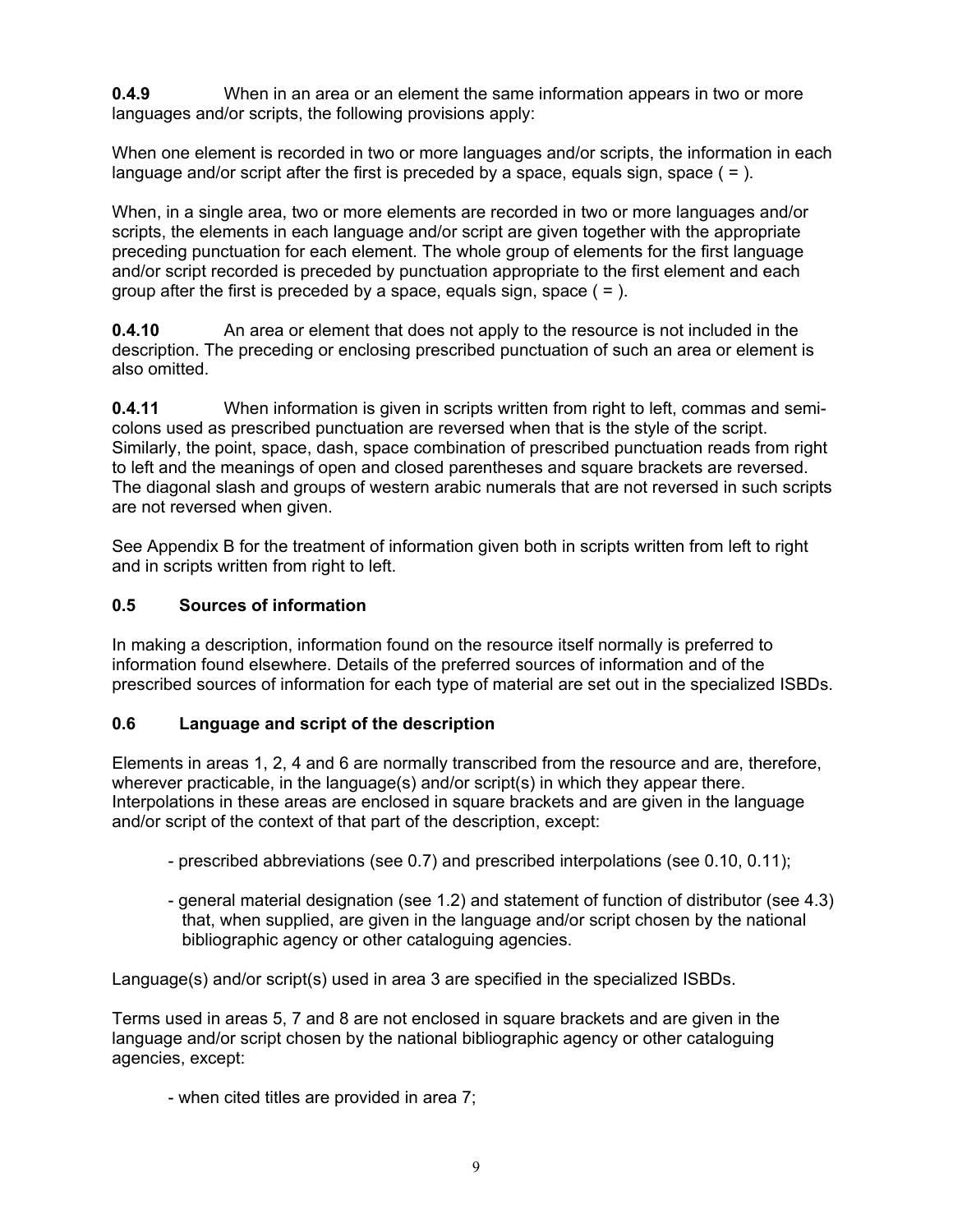- <span id="page-14-1"></span><span id="page-14-0"></span>- when quotations are provided in area 7;
- when key title is given in area 8.

The description of resources appearing in scripts other than that used by the national bibliographic agency or other cataloguing agencies may, if necessary, be transliterated or transcribed without brackets into the script used by the agency.

# **0.7 Abridgements and abbreviations**

**0.7.1** In exceptional cases the abridgement of certain elements in the description is permitted, provided the omission takes place at the end or in the middle of the element (e.g. a lengthy title proper). In such cases, the omission is indicated by marks of omission.

**0.7.2** Certain abbreviations are prescribed in specific stipulations (e.g. 0.10, 1.5, 4.1, 4.2). Additional abbreviations are prescribed in the specialized ISBDs.

**0.7.3** In various stipulations in the ISBDs, provision is made for the use of "standard abbreviations" (e.g. in the edition statement, see 2.1) without specifying the forms of the abbreviations to be followed. These abbreviations are not prescribed, but it is recommended that ISO 832, *Information and Documentation—Bibliographic Description and References— Rules for the Abbreviation of Bibliographic Terms*, or similar national standards, be used.

The abbreviations used throughout the ISBD(G) in the examples, other than those prescribed above in 0.7.2, are illustrative and not prescriptive.

**0.7.4** Except for specifically prescribed or permitted abridgements and abbreviations, the transcription of data in areas 1, 2, 3 and 6 does not show abbreviations unless they appear in the source.

# **0.8 Capitalization**

In general, in those scripts where capitalization is relevant, the first letter of the first word of each area should be a capital; the first letter of the first word of some elements should also be a capital (e.g. general material designation, parallel title, alternative title, section title). Other capitalization should follow the appropriate usage for the language(s) and/or script(s) used in the description (see 0.6).

# **0.9 Examples**

The examples given throughout the ISBDs are illustrative and not prescriptive.

In the English text of the ISBDs, the terms used and the words or short phrases added in the examples in areas 5, 7 and 8 are in English. It is anticipated that in translations of the ISBDs, such terms and words and phrases will be given in the language of the translation.

# **0.10 Misprints**

Inaccuracies or misspelled words are transcribed as they appear in the resource, except in the case of the title proper of a continuing resource (see ISBD(CR) 1.1.5.1). They may be followed by "sic" enclosed in square brackets that are preceded and followed by a space ( [sic] ). Alternatively, the correct version may be added, enclosed in square brackets, the correction being preceded by "i.e." (*id est*), or its equivalent in another language and/or script. Letters or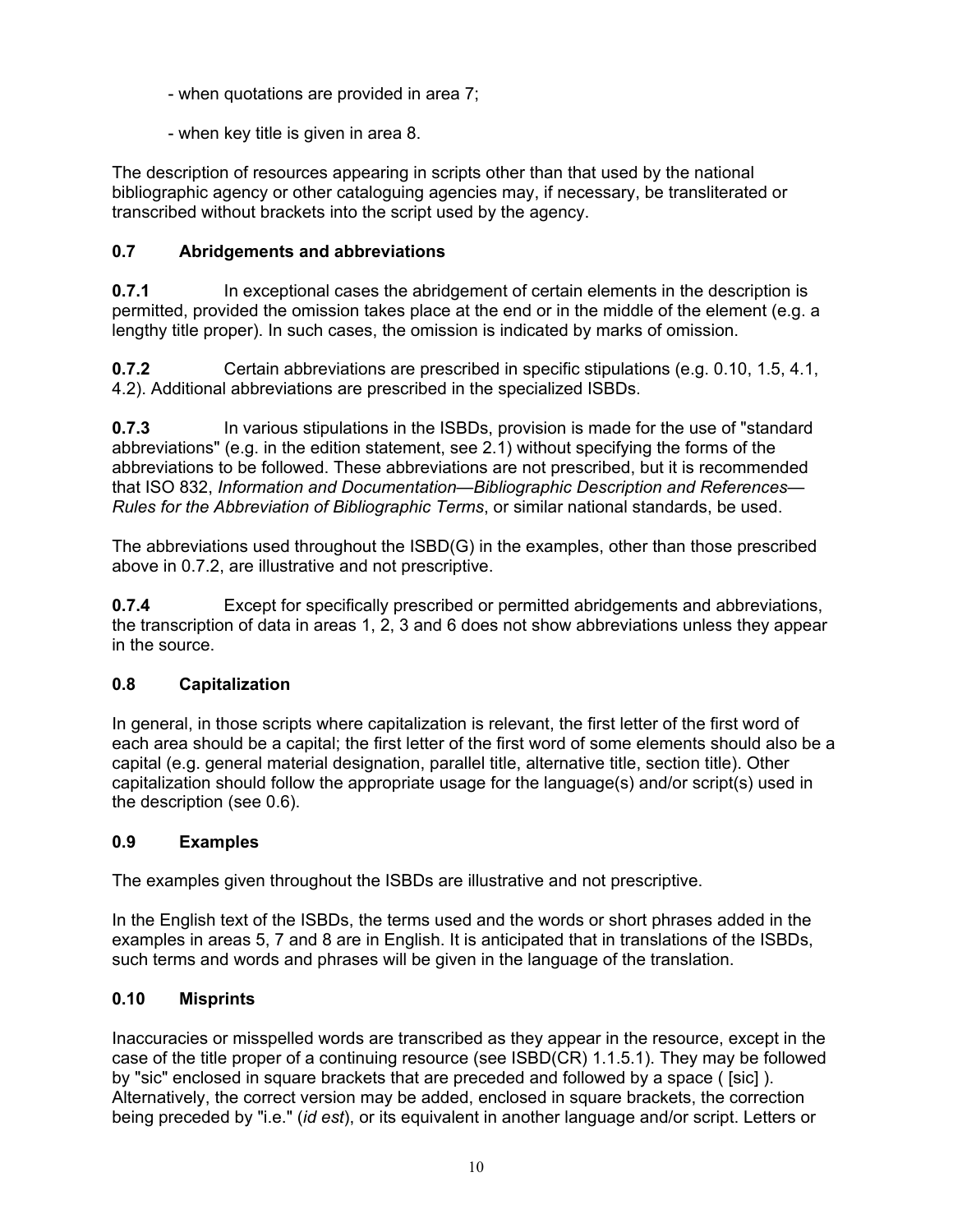<span id="page-15-1"></span><span id="page-15-0"></span>numbers that have been omitted from misspelled words may be inserted, enclosed in square brackets (in this case not preceded or followed by a space).

# **0.11 Symbols, etc.**

A symbol or other matter that cannot be reproduced by the facilities available (normally, characters that are neither numeric nor alphabetic) is replaced by its description or its equivalency in letters or words, as appropriate. The substitution is placed in square brackets and an explanatory note is made if necessary.

e.g. / by [E.B.C.]

*Note*: Author's initials represented on resource by musical notes

# **SPECIFICATION OF ELEMENTS**

# **1 TITLE AND STATEMENT OF RESPONSIBILITY AREA**

# **1.1 Title proper**

#### **Note**

The title proper excludes any parallel titles (1.3) or other title information (1.4). It includes alternative titles and the conjunction linking an alternative title with the first part of the title proper. It can consist of a common title and dependent title when a section, supplement, part, etc., has a title or designation insufficient to identify it without the inclusion of the common title or the title of the main resource. Resources lacking a collective title are considered not to have a title proper (for the treatment of such resources see 1.6). The stipulations for the selection of the title proper when a title appears in more than one language and/or script (on the same source or on different sources) are contained in the specialized ISBDs.

# **Examples**

In the case of the motion picture "Non-destructive inspection - a dollar saving diagnostic tool", the title proper is:

Non-destructive inspection

In the case of the sound recording "ĽAscension, hymne pour grand orchestre", the title proper is:

ĽAscension

In the case of the model "Muscular dynamism or unique forms of continuity in space", the title proper is:

Muscular dynamism, or, Unique forms of continuity in space In the case of the book "Don Juan oder die Liebe zur Geometrie", the title proper is:

Don Juan, oder, Die Liebe zur Geometrie

In the case of the filmstrip "French colonies in America. Colonies françaises d'Amérique", the title proper is:

French colonies in America

In the case of the serial "Willing's press guide", the title proper is:

Willing's press guide

In the case of the book "Moriae encomium or A panegyrick upon folly", the title proper is:

Moriae encomium, or, A panegyrick upon folly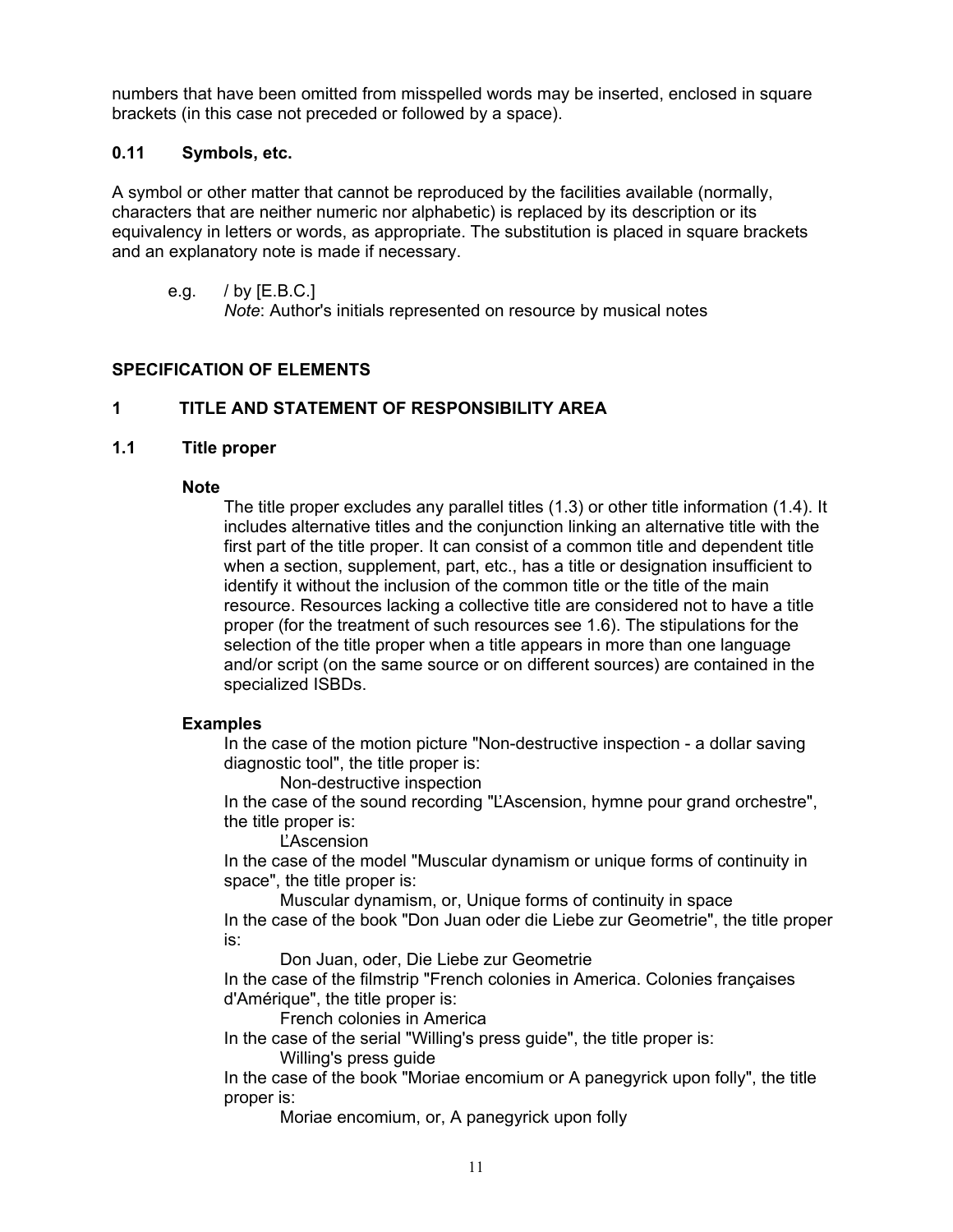<span id="page-16-1"></span>In the case of the electronic resource "Mix and match games, Module 1–Letters", the title proper is:

Mix and match games. Module 1, Letters

- In the case of the book "Julie ou La nouvelle Héloïse", the title proper is: Julie ou La nouvelle Héloïse
- In the case of the book "Alma Mahler ou L'art d'être aimée", the title proper is: Alma Mahler ou L'art d'être aimée

# **1.2 General material designation** (*optional*)

#### **Enclosing punctuation**

Square brackets, the first bracket being preceded and the second followed by a space  $(1)$ 

#### **Note**

The specialized ISBDs include examples of terms of general material designations. It is anticipated that national bibliographic agencies or other cataloguing agencies will determine the exact terms that are acceptable to their needs and languages, and that in so doing they will take into account the terms shown in the specialized ISBDs.

The general material designation is given after the title proper (see 1.1 for information on what constitutes a title proper). When a resource contains two or more works without a collective title proper (see 1.6), the general material designation is given immediately after the first title.

#### **Examples**

Beethoven for ten little fingers  $[GMD]$ <sup>[3](#page-16-0)</sup> Four small dances [GMD] ; and, Six Hungarian folksongs The great big enormous turnip [GMD] / pictures by Helen Oxenbury ; story by Alexei Tolstoy. The three poor tailors / Victor G. Ambrus Now that love has gone [GMD] : LRD remix ; Now that love has gone : Fafa Monteco remix ; Now that love has gone : Ice creamer remix L'érotisme [GMD] ; Le procès de Gilles de Rais ; Les larmes d'Eros Marché d'esclaves [GMD] ; suivi de L'Irlande révolutionnaire Le milieu aquatique. Tome II, Clé de détermination [GMD]

#### **1.3 Parallel title**

#### **Preceding punctuation**

Space, equals sign, space ( = )

#### **Note**

A resource may have one or more parallel titles. When a parallel title is linguistically linked to another part of the description, it is not treated as a parallel title. The original title in a language that is different from that of the title proper, and that appears on the prescribed source of information, is treated as a parallel title (see also 0.4.9).

<span id="page-16-0"></span><sup>&</sup>lt;sup>3</sup> These examples are included to show the position of the general material designation. The actual terms to be used have been replaced by the abbreviation "GMD." For the punctuation of the first area for resources without a collective title, see 1.6.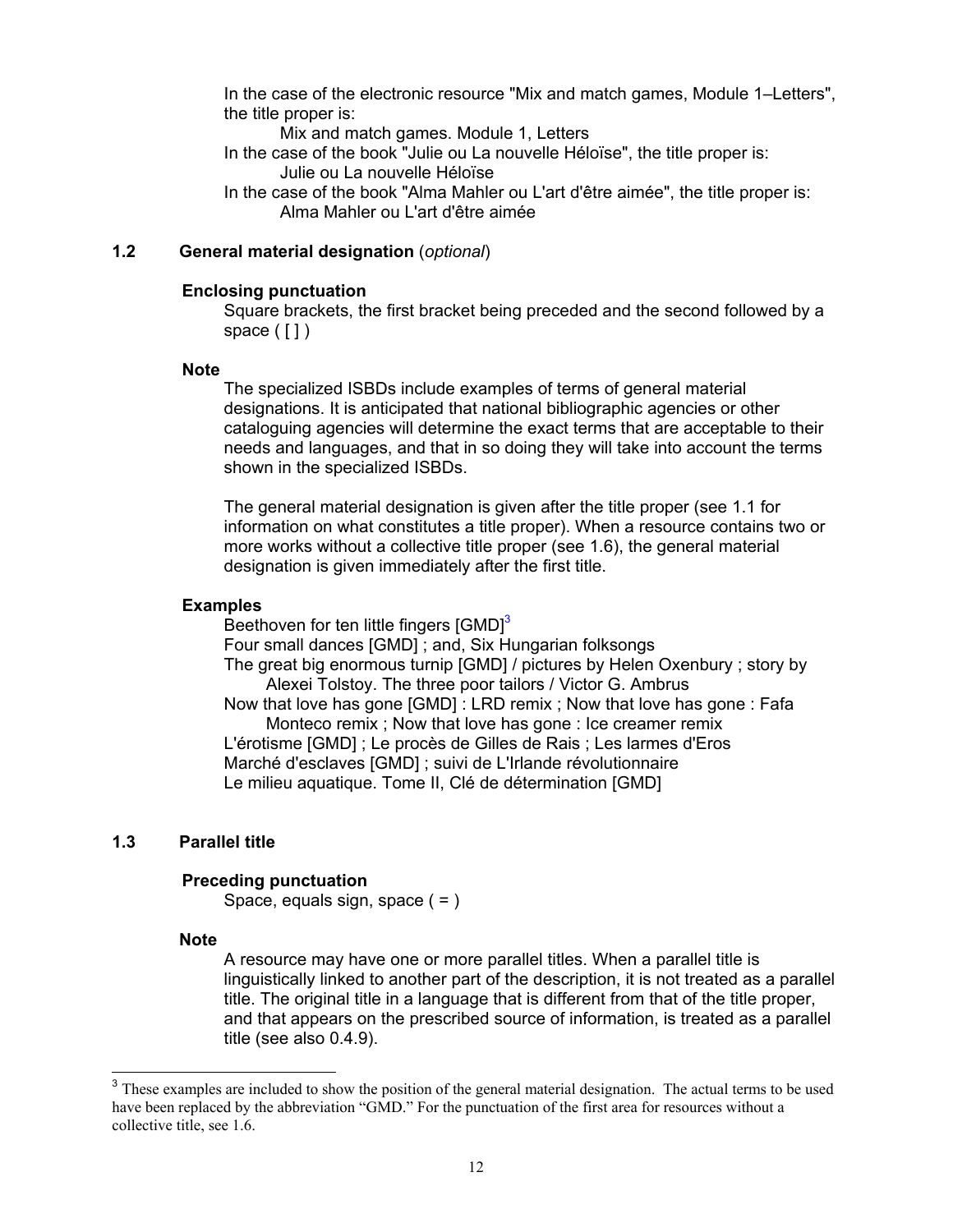### <span id="page-17-0"></span> **Examples**

European journal of cancer [GMD] = Journal européen de cancérologie = Europäische Zeitschrift für Cancerologie

International map of natural gas fields in Europe [GMD] = Carte internationale des champs de gaz naturel en Europe

Breathless [GMD] = A bout de souffle

Herfra til evigheden [GMD] = From here to eternity

Новости систематики высших растений [GMD] = Novitates systematicae plantarum vascularium

Мистер Всезнайка [GMD] = Mr Know-All

Alles in allem [GMD] = Tout compte fait

La Birmanie [GMD] : images du bouddhisme vivant = Burma : images of living Buddhism

Les manuscrits datés [GMD] : premier bilan et perspectives : Neuchâtel, 1983 = Die datierten Handschriften : erste Bilanz und Perspektiven : Neuenburg, 1983

Dansk periodicafortegnelse. Supplement [GMD] = The Danish national bibliography. Serials. Supplement

# **1.4 Other title information**

# **Preceding punctuation**

Space, colon, space  $( : )$ 

#### **Note**

The original title of a work in the same language as the title proper is treated as other title information when it appears in the prescribed sources of information.

#### **Examples**

Sigmund Freud [GMD] : the message of our dreams

- Robert Owen's American legacy [GMD] : proceedings of the Robert Owen Bicentennial Conference, Thrall Opera House, New Harmony, Indiana, October 15 and 16, 1971
- Valedictory [GMD] : for soprano and computer

Love [GMD] : a novel = L'envers de l'histoire contemporaine : roman Meccano engineer [GMD] : ME

Die Sage von den Nibelungen [GMD] : Nibelungenlied

Better late [GMD] : a translation of "Feu la mère de Madame"

Musiciens d'Europe [GMD] : figures du renouveau ethnoromantique : essais en forme de prélude, variations et fugue

Bien lire au collège [GMD] : lire pour apprendre, lire pour créer : textes et exercices d'entraînement progressifs : niveau 2

Luc de Clapiers, marquis de Vauvenargues, et son temps [GMD] : conférence prononcée à Saint-Marc-Jaumegarde

VAN [GMD] : Varostos Alexopoulos Nomikos : à l'avant-garde des séismes Zadig [GMD] : comédie de Georges Coulonges tirée du conte de Voltaire :

répétition du 29 septembre 1979 dirigée par Jean-Louis Barrault Édith Piaf [GMD] : l'intégrale de ses enregistrements : 1946 à 1963

L'âge d'or de Saint-Germain-des-Prés [GMD] : chanson, jazz, spectacles et souvenirs

Les ruines de Paris et ses environs [GMD] : 1870-1871 : cent photographies Statistical package for the social sciences [GMD] : SPSS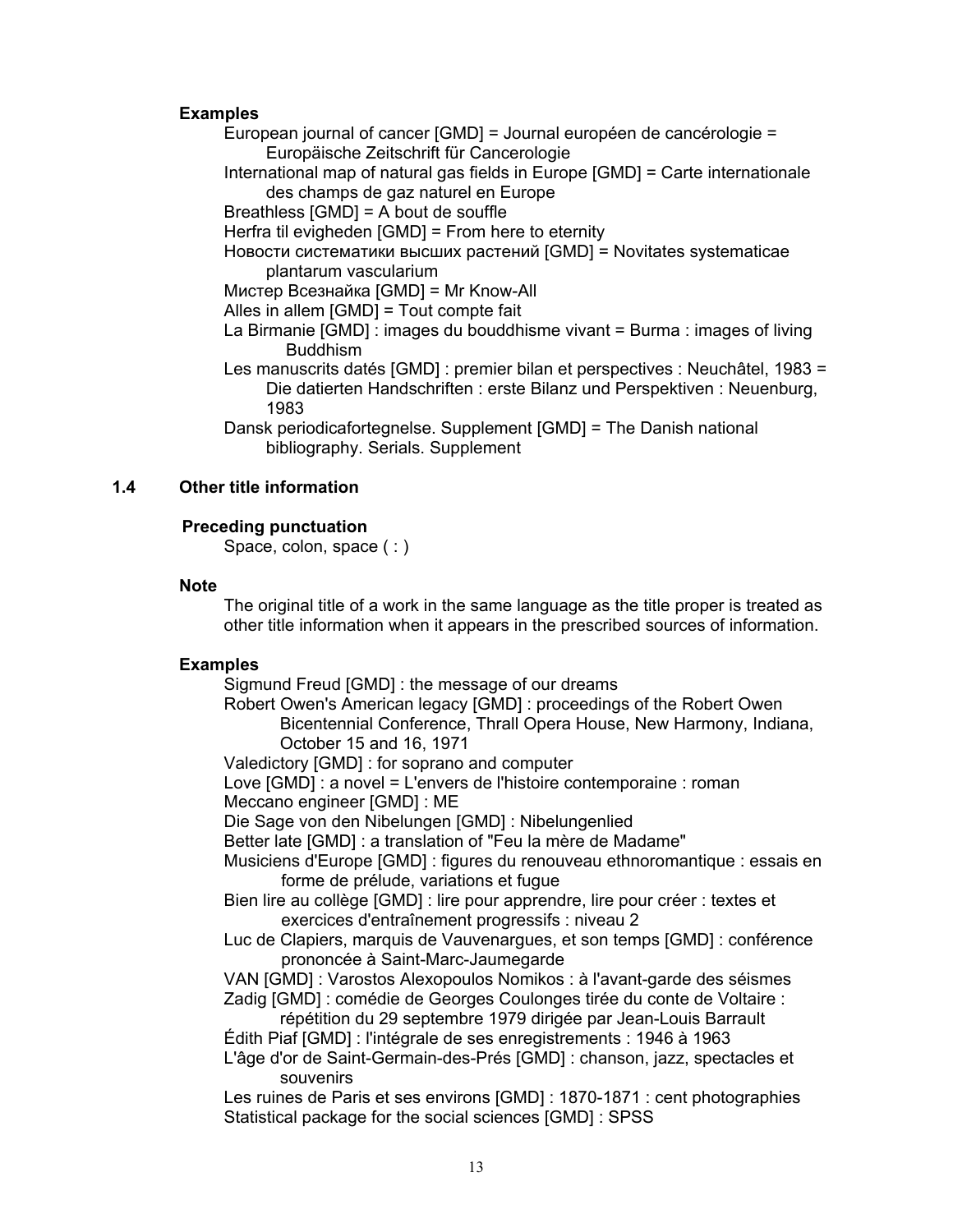# <span id="page-18-0"></span>**1.5 Statements of responsibility**

#### **Preceding punctuation**

The first statement of responsibility following any title is preceded by a space, diagonal slash, space ( / ). The second and each subsequent statement of responsibility is preceded by a space, semi-colon, space ( ; ). However, when two or more statements of responsibility are considered to form a single phrase, they are treated as a single statement, and prescribed punctuation is given only before the first such statement.

#### **Note**

The difference between the first and subsequent statements of responsibility is merely a matter of order. It does not imply that the first statement relates to the chief responsibility for a work. A statement of responsibility is transcribed even when no person or body is named in it, i.e. when the statement is anonymous or cryptic. When the names of several persons or corporate bodies are represented in a single statement of responsibility, the number of names transcribed is at the discretion of the bibliographic agency. Omissions are indicated by marks of omission and "et al." (*et alii*) or its equivalent in another script, enclosed in square brackets.

# **Examples**

All that jazz [GMD] / Fats Waller

- Drei Stücke für ein Orgelwerk in einer Uhr [GMD] / W.A. Mozart ; eingerichtet von Monika Henking
- Man, land, and leisure [GMD] / Schools Council Geography for the Young School Leaver Project

Анатоль Франс в Латинском Квартале [GMD] / В.Г. Финк; Исполнители

# В. Менков и Д. Познер

Journal [GMD] / the Institution of General Technician Engineers

Familias norte-americanas [GMD] : los Di Stefano / colaborador de éducación, Beryl L. Bailey = American families : the Di Stefanos / educational

collaborator, Beryl L. Bailey

Handley Cross [GMD] : a sporting tale / by the author of 'Jorrocks' jaunts and iollities'

Fairy tales [GMD] / Hans Andersen ; translated from the Danish

- Further experiences of an Irish R.M. [GMD] / E. OE. Somerville and Martin Ross ; illustrated by R.A. Prime
- Everyman's smaller classical dictionary [GMD] / revised from Sir William Smith by E.H. Blakeney and J. Warrington
- Madame Bovary [GMD] / réalisateur, Jean Renoir ; d'après le roman de Flaubert = director, Jean Renoir ; after the novel by Flaubert

Interstate produce sales [GMD] / prepared by M. Mumblow ... [et al.]

L'histoire de l'éducation aujourd'hui [GMD] / préparé pour le Bureau

international d'éducation [par] Antoine Léon

Bitnet history [GMD] / Billy Baron

- Educational programs that also entertain [GMD] / by a team of programmers and teachers
- Basic games and recreation [GMD] / developed by Dale Kahn with Laurie Fenster

College yearbook / compiled and edited by the graduating class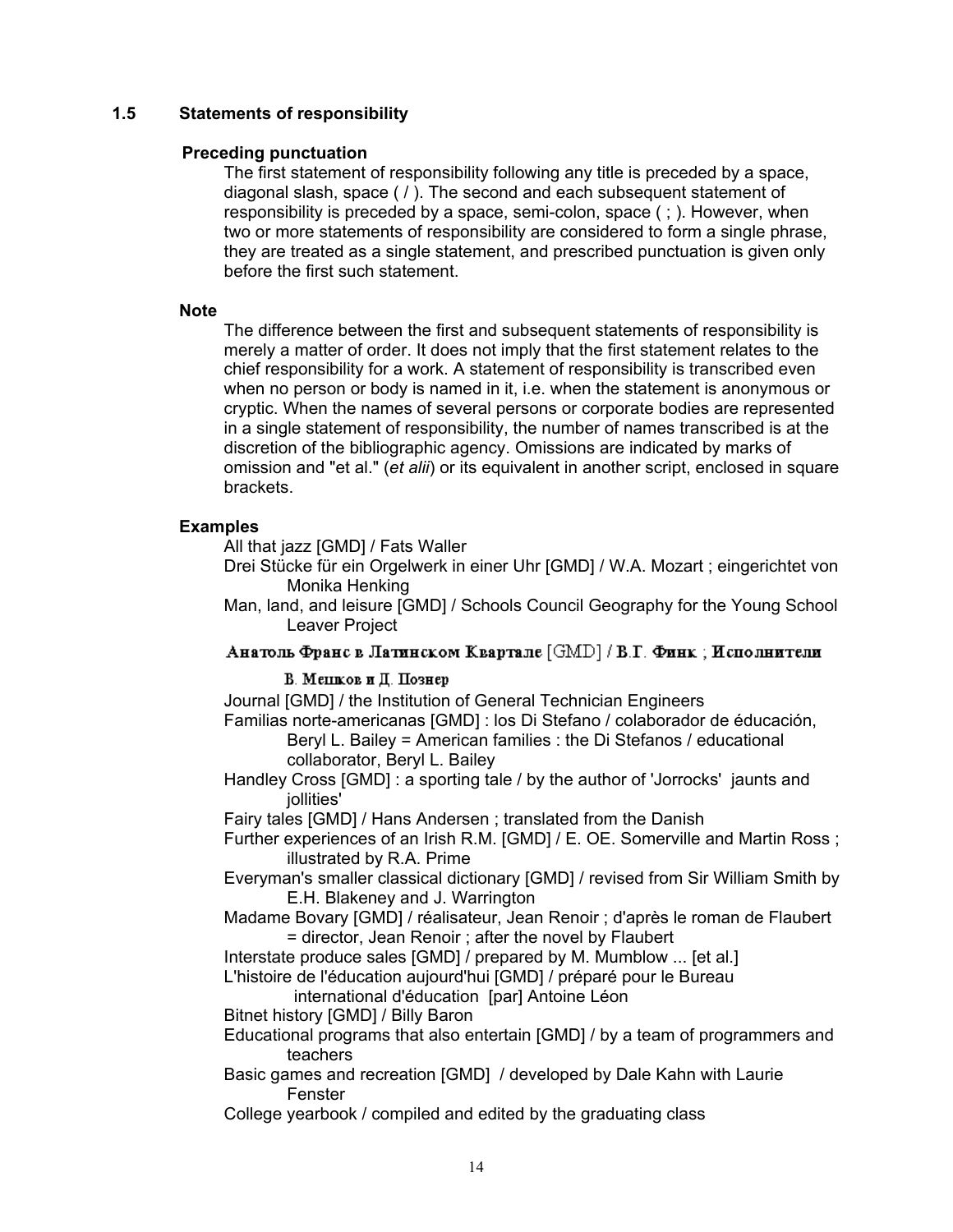# <span id="page-19-1"></span><span id="page-19-0"></span>**1.6 Resources with two or more works without a collective title**

#### **Note**

When a resource consists of two or more works and lacks a collective title, there is considered not to be a title proper. The title referring to each work is followed by the parallel titles and other title information relating to it. When the individual works are all by the same person(s) or corporate body or bodies, each title other than the first is preceded by a space, semi-colon, space ( ; ) and the statements of responsibility are recorded after all the titles. When the individual works are by different persons or bodies, each title other than the first is preceded by a point, space (. ) (unless joined by a linking phrase or word) and the statements of responsibility are given after the title(s) to which they pertain. (When a continuing resource consists of two or more works, see ISBD(CR) 1.1.4.2.2.)

# **Examples**

"Clock" symphony [GMD] : (no. 101) ; "Surprise" symphony : (no. 94) / Haydn Hard times [GMD] ; Hunted down ; Holiday romance ; & George Silverman's explanation / by Charles Dickens ; with seven illustrations by F. Walker and Maurice Greiffenhagen

Baby Doll [GMD] : the script for the film ; Something unspoken ; Suddenly last summer / Tennessee Williams

Saudades do Brasil [GMD] : suite de danses pour orchestre / Darius Milhaud. Symphonie concertante pour trompette et orchestre / Henry Barraud The Wilson papers [GMD]. The Cole-Hatt papers

Une pierre traversée par le gouffre [GMD] ; précédé d'Un arbre pour chacun / Serge Brindeau

Le rire dans les étoiles [GMD] ; et Fleurs jumelles / Sylvie de Monte

La comédie du langage [GMD] ; suivi de La triple mort du client / Jean Tardieu La vida de Lazarillo de Tormes y de sus fortunas y adversidades [GMD].

Guzmán de Alfarache / de Mateo Alemán. La vida del Buscón llamado Don Pablo / de Francisco de Quevedo

Art and the machine [GMD] / Fran Chen. Space art / Jean-Louis Gero ; illustrator, Judy Randall

When a resource consists of a large number of works but lacks a collective title, the first three titles may be given, followed by marks of omission, with the complete contents given in area 7 if considered important to users of the catalogue. Alternatively, a concise descriptive title may be supplied.

# **2 EDITION AREA**

# **Preceding punctuation**

Point, space, dash, space  $(.-)$ 

# **2.1 Edition statement**

#### **Note**

An edition statement is recorded when:

A. the copies of a resource are formally identified as constituting a named and/or numbered edition,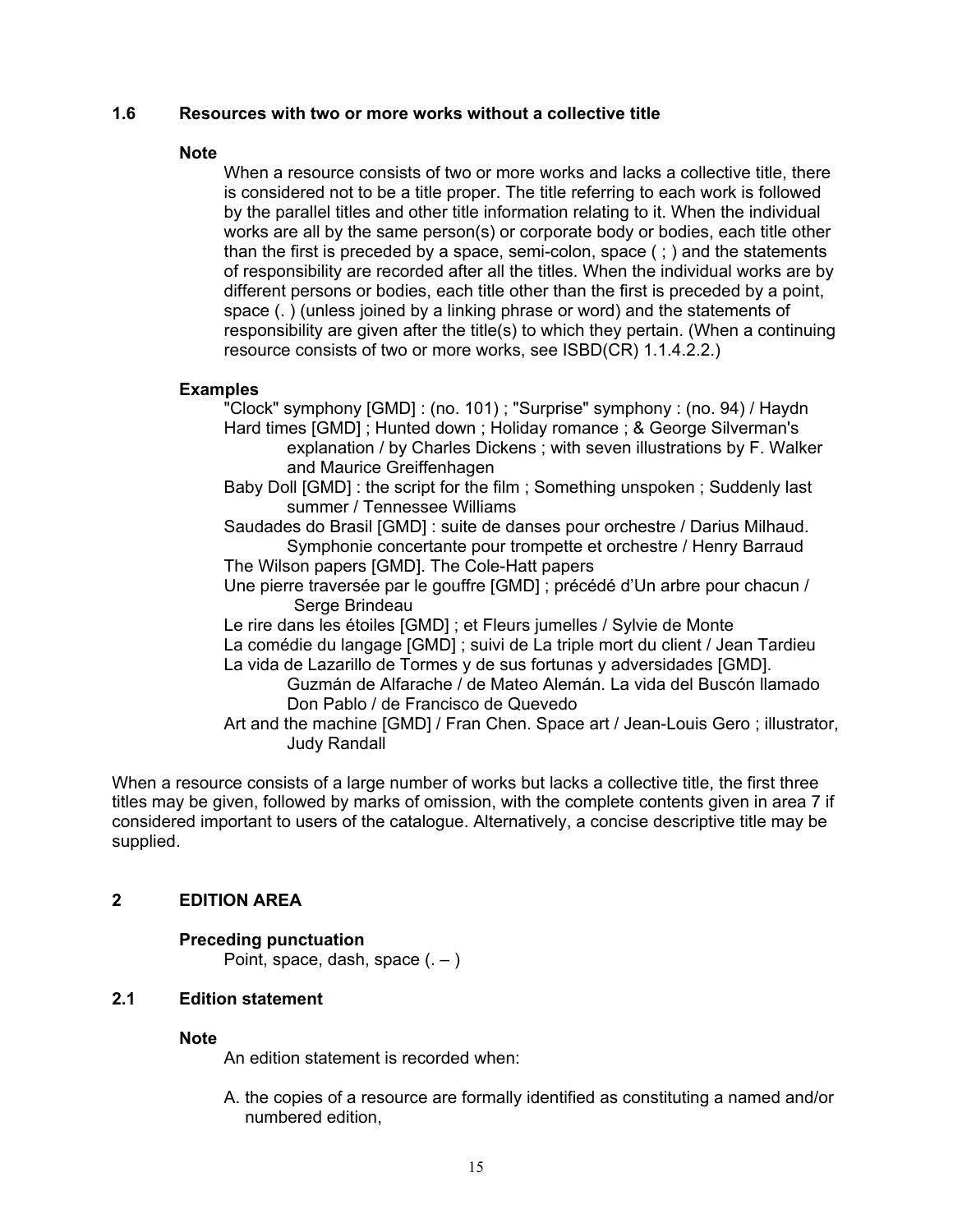B. the copies of a resource in a particular form of presentation have significant differences from other copies in the same form of presentation, whether or not the resource bears any formal statement to this effect.

The edition statement is transcribed in the terms in which it appears in the resource.<sup>[4](#page-20-0)</sup> Standard abbreviations may be used. Arabic numerals are substituted for other numerals or spelled out numbers. When appropriate, a suitable edition statement may be supplied enclosed in square brackets.

Publication patterns in the country of publication are also considered in deciding if a statement is an edition statement (e.g. in some countries "edition" statements may reflect printing information).

The definition of edition statement given is elaborated on in the specialized ISBDs.

#### **Examples**

Soil [GMD] : the Earth's greatest treasure. – Revised version

Other men's flowers [GMD] : an anthology of poetry / compiled by A.P. Wavell. – Memorial ed.

Subbuteo table soccer [GMD]. – World Cup ed.

Carte géologique internationale de l'Europe [GMD] = International geological map of Europe.  $-3^e$  éd.

- Die großen Räuberinnen [GMD] : "Und wenn der Kopf fällt, sag ich hoppla" / Heiner Boencke, Bettina Hindemith, Hans Sarkowicz. – Ungekürzte Taschenbuchausg.
- La Phonothèque nationale [GMD] : 1938-1968. Version avec commentaires en anglais

CyberOffice for administrative personnel [GMD]. – Windows 96 ed.

# **2.2 Parallel edition statement** (*optional*)

#### **Preceding punctuation**

Space equals sign, space  $( = )$ 

#### **Note**

The edition statement in another language and/or script. See also 0.4.9.

#### **Examples**

. – Canadian ed. = Ed. canadienne

. – Students' ed. = Ed. pour les étudiants

# **2.3 Statements of responsibility relating to the edition**

<span id="page-20-1"></span>*or* 

<span id="page-20-0"></span><sup>-&</sup>lt;br>4 <sup>4</sup> For serials, statements indicating volume numbering or designation or chronological coverage (e.g.  $1<sup>st</sup>$  ed., 1916 ed.) are given in area 3.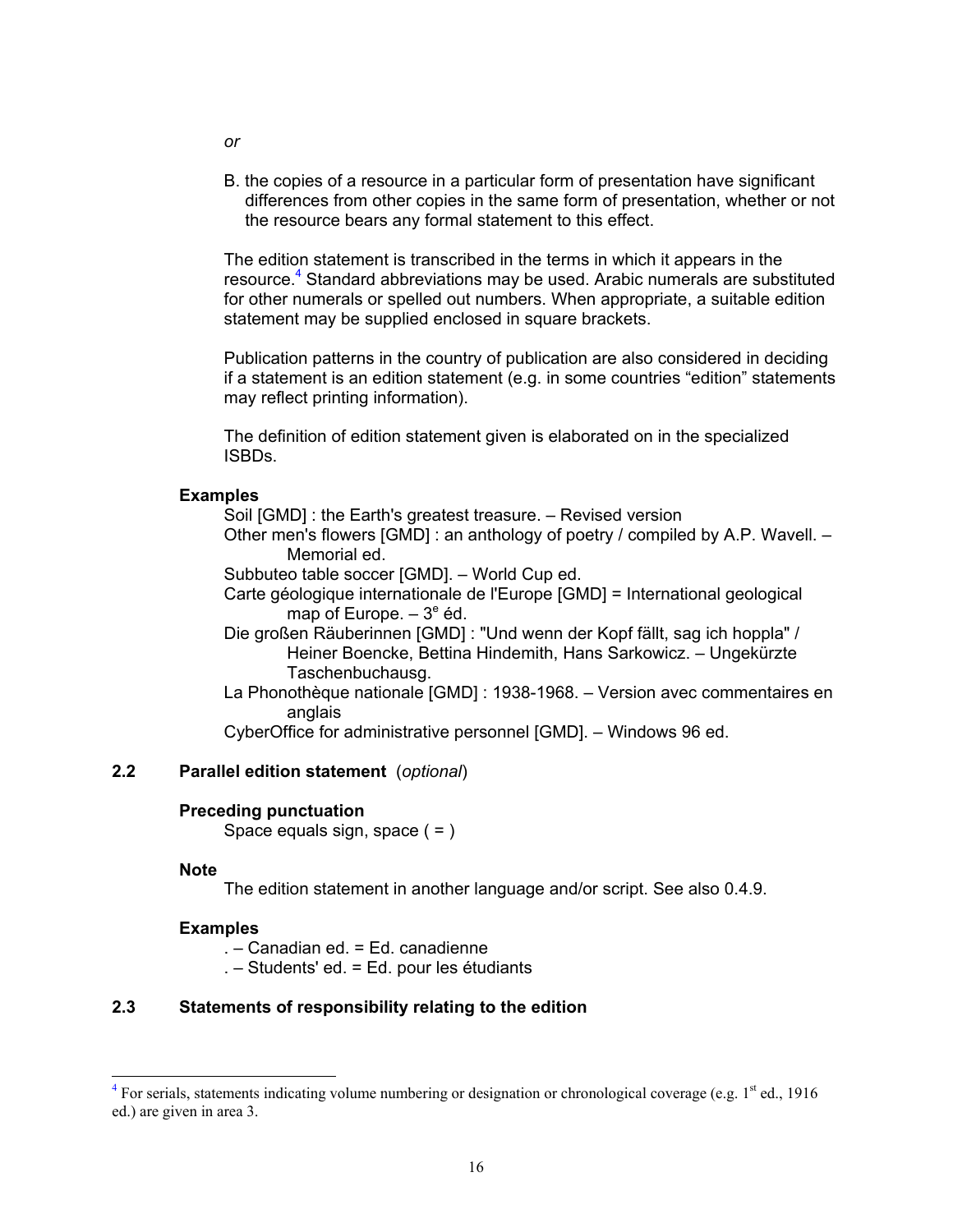#### <span id="page-21-0"></span>**Preceding punctuation**

See note at 1.5

#### **Note**

See note at 1.5. Statements of responsibility relating to the first edition are always given in area 1 if found on the prescribed sources of information.

#### **Examples**

Economic history of Britain [GMD] : a study in social development / by H.O. Meredith. – 5th ed. / by C. Ellis

Shachiapang [GMD] : a modern revolutionary Peking opera. – May 1970 script / revised collectively by the Peking Opera Troupe of Peking

The nether world [GMD] : a novel / George Gissing. – Facsimile ed. / edited, with an introduction, by John Goode

Findit [GMD] / Lester Angerra. – Rev. version 3.3 / programmer, Kate Maggor

# **2.4 Additional edition statement**

#### **Preceding punctuation**

Comma, space (, )

# **Examples**

The natural history of Selborne in the county of Southampton [GMD] / Gilbert White. – World's classics ed., new ed. revised, reset and illustrated

The pocket Oxford dictionary of accurate English [GMD] / compiled by F.G. Fowler & H.W. Fowler. – 4th ed. / revised by H.G. Le Mesurier and E. McIntosh, reprinted with corrections

Ireland [GMD] / edited by L. Russell Muirhead. – 3rd ed., 2nd (corrected) impression

Universal decimal classification [GMD]. – English full ed., 4th international ed. Walk the wall [GMD] : trace Berlin's most recent past by following the route of the wall in today's Berlin / Ed. Haus am Checkpoint Charlie der Arbeitsgemeinschaft 13. August e.V. – English ed., 4. ed.

Die Blackstone-Chroniken [GMD] : Geschenke, die den Horror bringen. – Vollständige Taschenbuchausg., 1. Aufl.

# **2.5 Statements of responsibility following an additional edition statement**

#### **Preceding punctuation**

See note at 1.5

#### **Note**

See note at 1.5

#### **Example**

The elements of style [GMD] / by William Strunk, Jr. – Revised ed. / with revisions, an introduction, and a chapter on writing, by E.B. White, 2nd ed. / with the assistance of Eleanor Gould Packard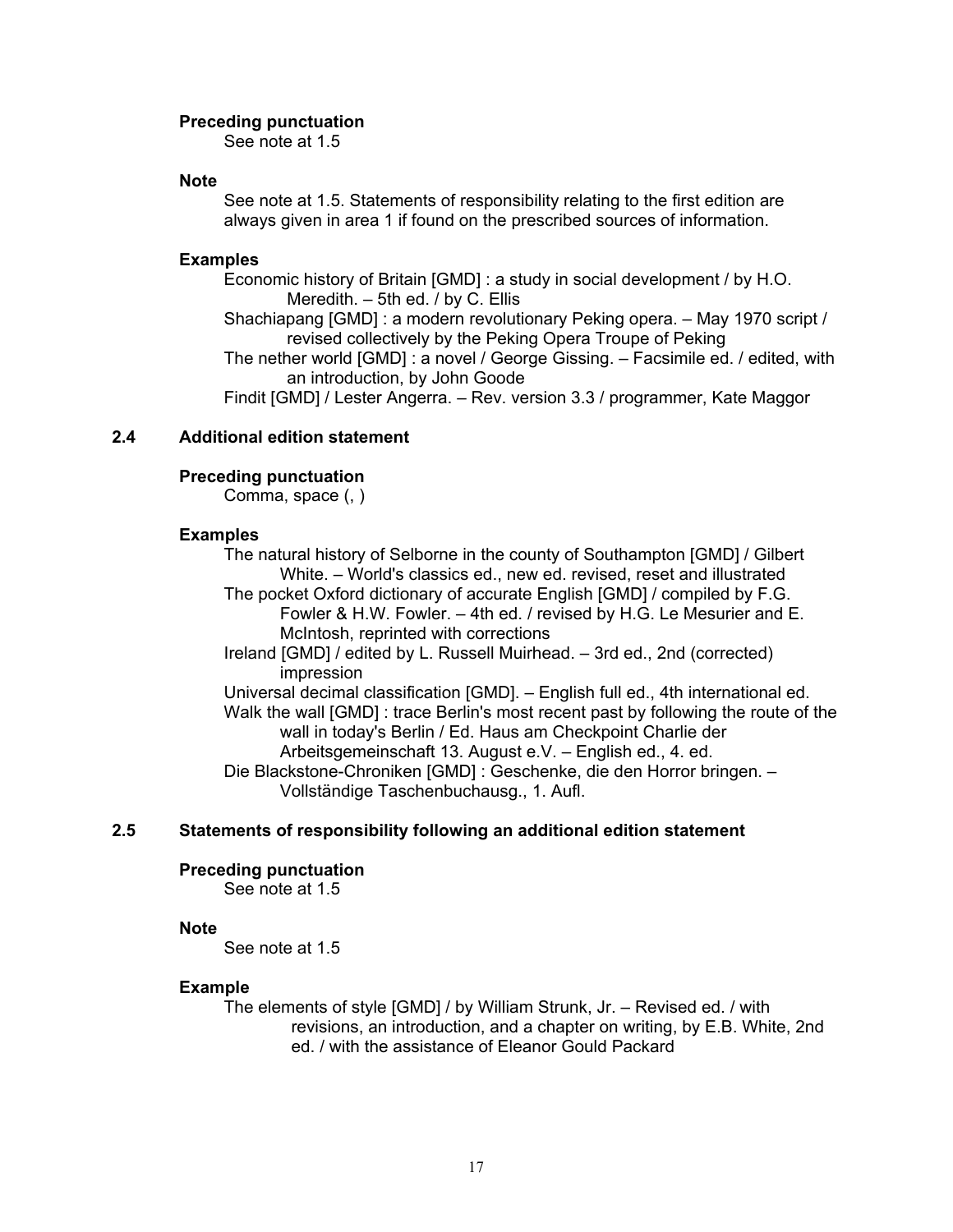#### <span id="page-22-1"></span><span id="page-22-0"></span>**3 MATERIAL (OR TYPE OF RESOURCE) SPECIFIC AREA**

#### **Preceding punctuation**

Point, space, dash, space  $($ .  $)$ 

# **Note**

This area appears in some of the specialized ISBDs. It contains data that are unique to a particular class of material or type of resource. In the ISBDs where no such category of information exists, information that can be assigned to any other area of description will be so assigned.

The language and/or script of the elements within area 3, the order of the elements, and the prescribed punctuation for that area appear in the specialized ISBDs using the area. The ISBDs that are using this area thus far are the ISBD(CR) (for information relating to chronological designation, volume numbering, etc.), the ISBD(CM) (for mathematical data) and the ISBD(PM) (for statements indicating the special music format).

When a resource is a combination of material and type of resource for which area 3 is used (e.g. a map serial), area 3 is repeatable.

When area 3 is repeated, the area 3 that is related to the content of the resource (e.g. scale information for cartographic material) is given first; the area 3 for serials (numbering information) is given last; between these two is interposed any other type of area 3.

#### **Example**

Scale 1:250 000 ; universal transverse Mercator proj. – No. 1 (1970)-

#### **4 PUBLICATION, DISTRIBUTION, ETC., AREA**

#### **Preceding punctuation**

Point, space, dash, space  $(.-)$ 

#### **Note**

The term "publication, distribution, etc." covers all types of publication, distribution, releasing and issuing activities connected with resources. Area 4 is also used to record data connected with the physical manufacture of the resource, but these are distinguished from the publication, distribution, etc., activities. When a person or body combines the activities of publication, distribution, etc., and physical manufacture, or when it is uncertain whether the person or body is responsible for the publication, etc., or for the physical manufacture alone, the statement is treated as one relating to publication, distribution, etc.

Elements in this area can be repeated in any pattern that is appropriate to the resource being described. Examples of such patterns are:

. – Barcelona ; Madrid : Lunwerg, 2002

. – Boulder : East European Monographs ; New York : Columbia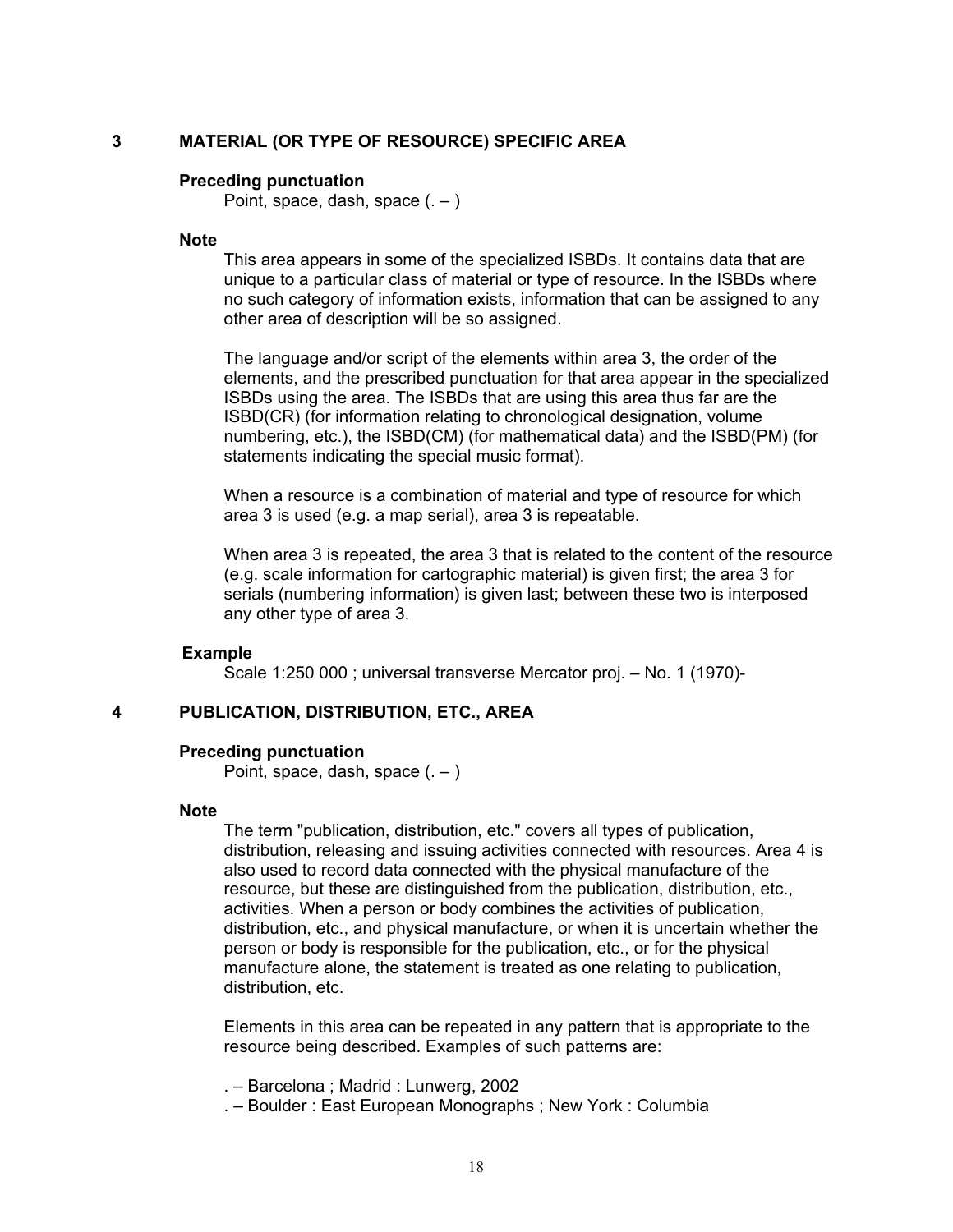University Press [distributor], 1988

- <span id="page-23-0"></span>. – Buenos Aires : Javier Vergara, 2002 (Barcelona : Liberdúplex)
- . Bruxelles : Parlement européen, Direction générale des études = Brussels :
	- European Parliament, Directorate General for Research, 1997
- . Paris : Gallimard : Julliard, 1998

# **4.1 Place of publication, distribution, etc.**

# **Preceding punctuation**

Each subsequent place of publication is preceded by a space, semi-colon, space  $( ; )$ 

# **Note**

The difference between the first named place of publication, etc., and subsequent places is merely a matter of order. Subsequent places may apply to the same publisher as the first, or may apply to another publisher, etc. (see note at 4, above). When no place of publication, etc., is found on the resource, and the name of the place cannot be ascertained, the abbreviation "s.l." (*sine loco*) or its equivalent in another script is supplied, enclosed in square brackets.

# **Examples**

- . New York
- . London ; Chicago
- . Washington, D.C.
- . Köln ; München
- . København ; Oslo
- . V Praze
- $. -$  [S.I.]
- . Augustae Taurinorum
- . [Amsterdam?]
- . Cambridge [England]
- . Cambridge (Mass.)
- . Santiago [Chile]
- . Cupertino (CA) (10648 Gascoigne Dr., Cupertino 95014)
- . Wien [etc.]
- . Nueva York = New York
- Москва; Новосибирск

# **4.2 Name of publisher, distributor, etc.**

# **Preceding punctuation**

Space, colon, space (: )

#### **Note**

In places and times when the functions of publishing, etc., and physical manufacture are combined, the names of the persons or bodies responsible for those functions are given as one statement (see the ISBD(A) for guidance on this point).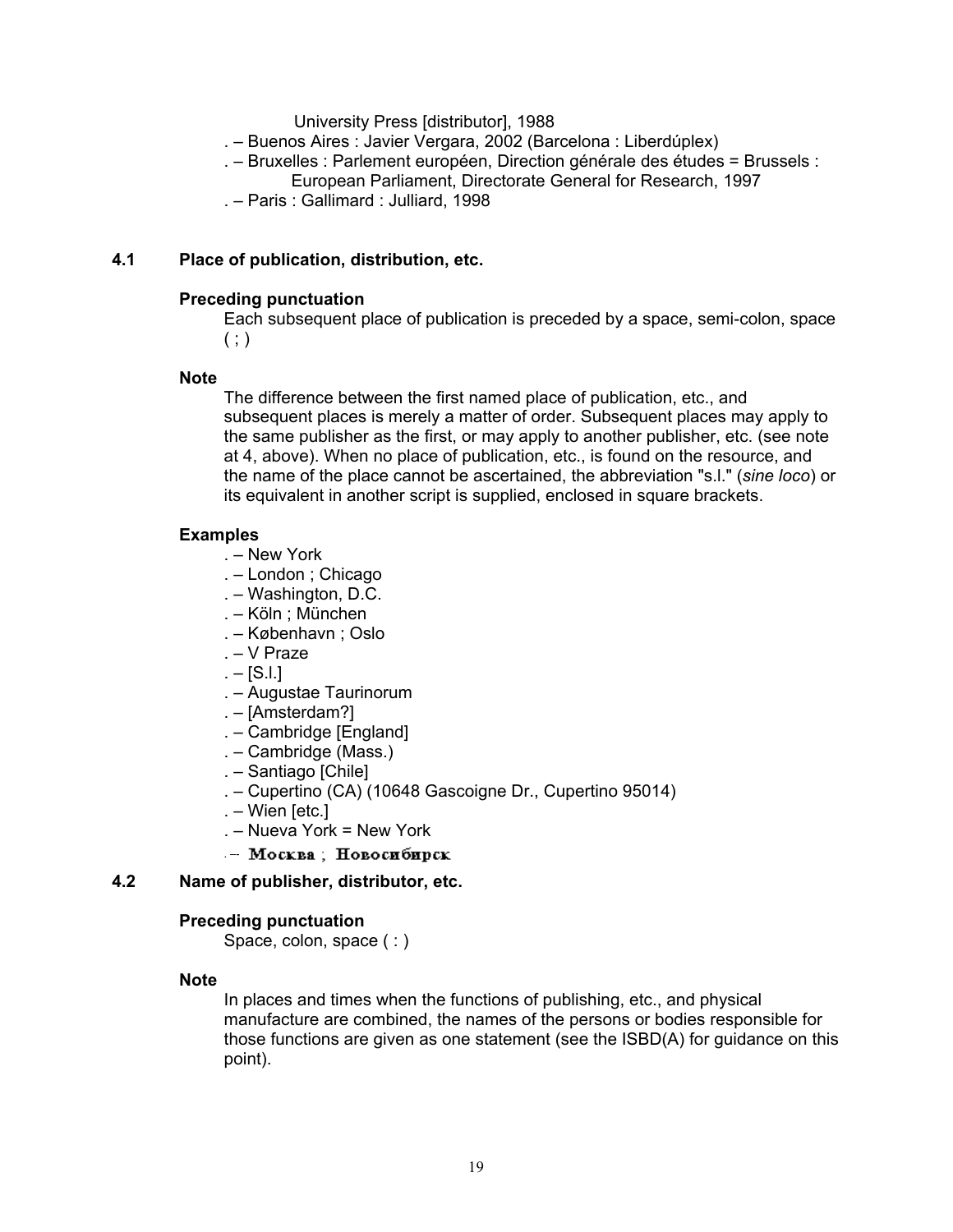<span id="page-24-0"></span>When no name can be given as that of the publisher, etc., the abbreviation "s.n." (*sine nomine*) or its equivalent in another script is supplied, enclosed in square brackets.

# **Examples**

- . London : Methuen
- . London : Library Association
- . [London] : Eccles Centre for American Studies
- . Paris : Europa Diffusion
- $. -$  Berlin : [s.n.]
- . Madrid : Debate ; Barcelona : Círculo de Lectores
- . [México, D.F.] : Alfaomega ; León : Everest
- . In Fiorenza : stampato in Fiorenza appresso Lorenzo Torrentino
- . London : Evans [etc.]
- <sub>—</sub>Ташкент : "Фан"
- $-$  Баку: [б.н.]
- . Roazhon [i.e. Rennes] : Bremañ
- . Paris : Éd. Est-Ouest internationales : Éd. Unesco

# **4.3 Statement of function of distributor**

# **Enclosing punctuation**

Square brackets, the first bracket being preceded, and the second followed, by a space ( $\lceil \cdot \rceil$ ) when the statement of function is supplied by the cataloguer.

# **Examples**

- . Chicago : Coronet ; Bristol : Gateway [distributor]
- . London : Martin Benson Films : EVR Partnership [distributor]
- . London : Phaidon Press ; New York : H.N. Abrams [distributor]
- . Cambridge (Mass.) : Harvard Institute for International Development
	- : distributed by Harvard University Press
		- *Editorial comment*: Function statement transcribed from resource
- . Madrid : Casariego : Librería Facsímil y Arte [distributor]

# **4.4 Date of publication, distribution, etc.**

# **Preceding punctuation**

Comma, space (, )

#### **Note**

The date is given after the name of the publisher, distributor, etc., to which it relates. When the date applies to both or all publishers, distributors, etc., it is given after the last name.

#### **Examples**

- . New York : United Nations, 2002
- . London : Educational Records, 1973 ; Beckenham : Edward Patterson [distributor], 1975
- . Toronto : Royal Ontario Museum, [197– ?]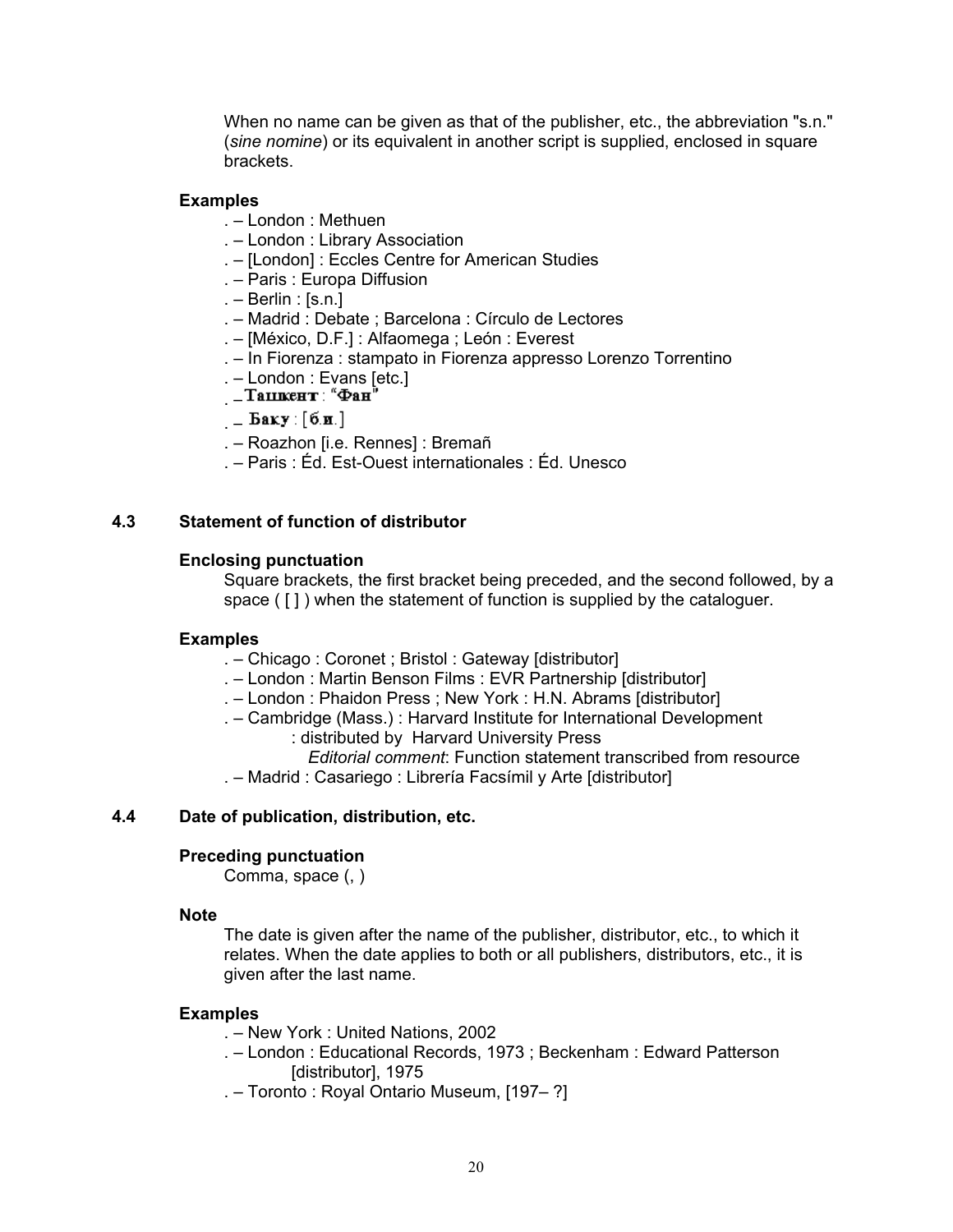- <span id="page-25-1"></span><span id="page-25-0"></span>. – New York : Williams, [1934?]
- . Paris : chez Testu, an IX [1801]
- . London : EMI, 1963 [i.e. 1971]
- . Новосибирск: Институт математики СОАН СССР, 1962
- Москва: Наука, 1959-1961
- , 1990-1995 [last updated 1999]
- , cop. 1970-
- , [1969?]-

#### **4.5 Place of manufacture**

#### **Punctuation**

Elements 4.5, 4.6 and 4.7 are all enclosed in one set of parentheses, the first parenthesis being preceded, and the second followed, by a space ( ( ) ). Each subsequent place of manufacture is preceded by a space, semi-colon, space  $( ; ).$ 

#### **4.6 Name of manufacturer**

#### **Punctuation**

See also punctuation note at 4.5. The name of the manufacturer is preceded by a space, colon, space (: ).

#### **Note**

See note at 4.2.

#### **4.7 Date of manufacture**

#### **Punctuation**

See also punctuation note at 4.5. The date of manufacture is preceded by a comma, space (, ) when it is preceded by the place of manufacture or the name of the manufacturer.

#### **Examples for elements 4.5-4.7**

- . London : Chapman and Hall, 1976 (London : Mercury)
- . [S.l. : s.n.], 1974 (Manchester : Unity Press)
- . London : Arts Council of Great Britain, 1976 (Twickenham : CTD Printers, 1974)
- . Harmondsworth : Penguin, 1949 (1968 printing)
- . [S.l. : s.n., 1869?] (México : Imp. de Juan Nepomuceno del Vaele [i.e. Valle])
- . Warszawa : Arkady, [2001] ([Toledo] : Artes Gráf. Toledo)

#### **5 PHYSICAL DESCRIPTION AREA**

#### **Preceding punctuation**

Point, space, dash, space  $(.-)$ 

The examples for this area, as for other areas of the ISBD(G), are not prescriptive (see 0.9). They are taken from the specialized ISBDs and include punctuation prescribed for elements in this area by those ISBDs.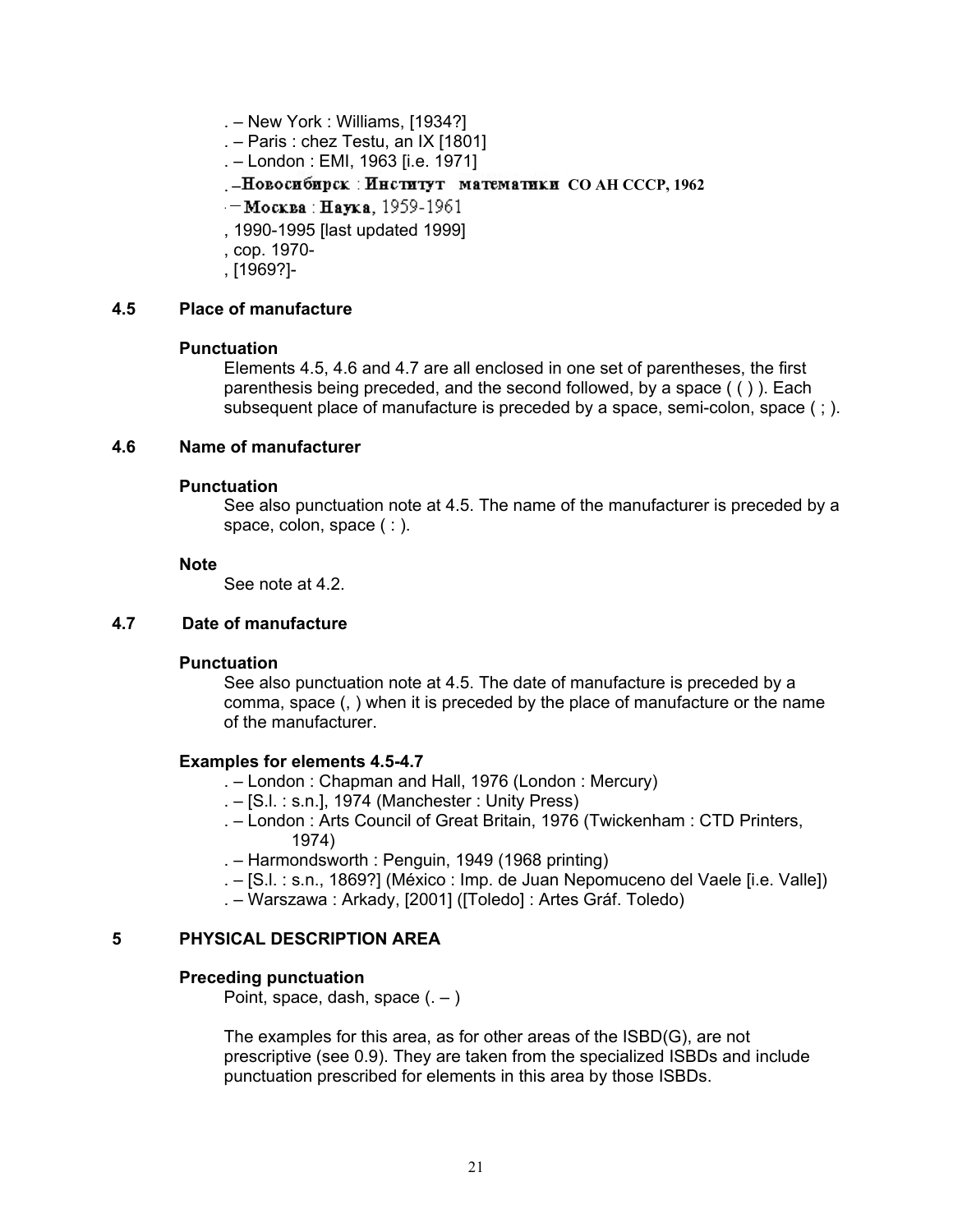# <span id="page-26-1"></span>**5.1 Specific material designation and extent of resource**

#### **Note**

The specialized ISBDs include examples of terms of specific material designations and an indication of the number of physical units (e.g. the number of pages, sheets, frames) making up a resource, etc., consisting of one physical part, and, for resources with a playing time, the duration of the resource.

It is anticipated that national bibliographic agencies or other cataloguing agencies will determine the exact terms used as specific material designations that are acceptable to their needs and languages and that in so doing they will take into account the terms shown in the specialized ISBDs. The way in which resources will be named and numbered will vary from material to material, and within one type of material there will be variations consequent upon the problems presented by the individual resources.

# **Examples**

- . 1 sound disc
- . 1 flipchart (8 sheets)
- . 3 stereograph reels (7 pairs of fr.)
- . 1 model (4 pieces)
- $-3$  vol. (876 p.)
- . 3 sound discs (50, 55, 50 min.)
- . 1 filmloop (4 min., 20 sec.)
- . 1 jigsaw puzzle (ca. 1000 pieces)
- . 1 computer disk
- $. 1$  CD–ROM
- . 1 DVD (114 min.)
- $. 1$  map
- . 1 videocassette (U–matic)
- $. 1$  map on 4 sheets
- $. 1$  globe
- $. 1$  filmstrip (44 fr.)
- . 327 p.**[5](#page-26-0)**
- . [80] leaves
- . 3 vol. (loose–leaf)
- . electronic tape cassettes
	- *Editorial comment:* Resource is still being published
- $. 90$  vol.
- . 20 maps on 2 CD-ROMs
- . 1 map online (200 kilobytes)
- . 1 vol. (pagination multiple)
- . 1 portefeuille (26 feuillets)
- . 1 rouleau (231 colonnes)
- . 1 estampe
- . 120 no.
- $. vol.$

-

<span id="page-26-0"></span><sup>.</sup> contain  $<sup>5</sup>$  Single volume books have traditionally been described in terms of the number of pages, leaves, etc., that they</sup>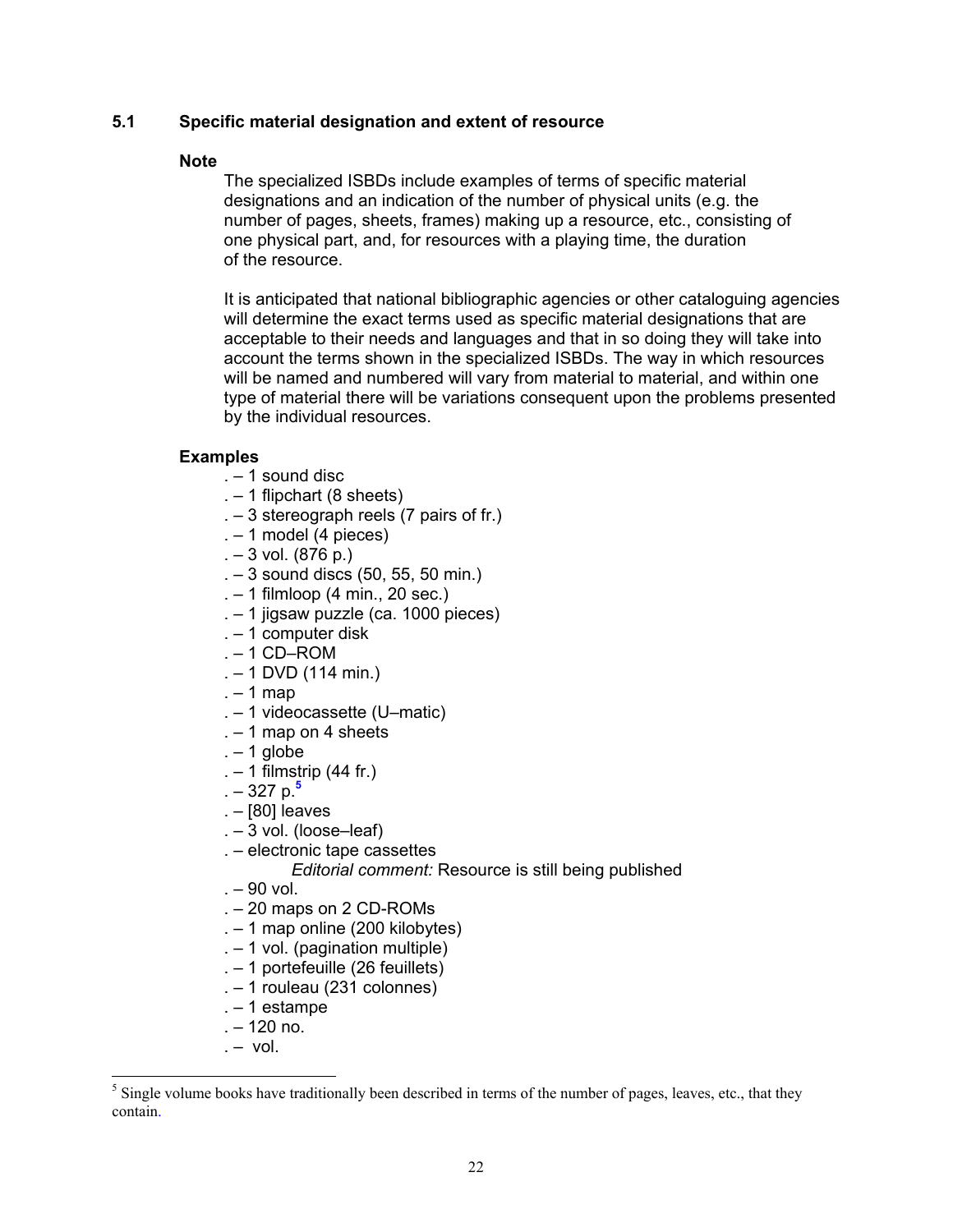# <span id="page-27-0"></span>**5.2 Other physical details**

# **Preceding punctuation**

Space, colon, space (:)

# **Note**

See the specialized ISBDs for each type of material.

# **Examples**

- $. 3$  vol. : ill., maps
- . 1 filmstrip (63 fr.) : chiefly diagrams
- . 1 sound disc (50 min.) : 33 1/3 rpm, mono
- . 1 model : plaster
- . 33 microfiches : chiefly ill.
- . 15 vol. : ill. (some col.)
- . electronic optical discs : col. ; 12 cm
	- *Editorial comment:* Resource is still being published
- . CD-ROMs
	- *Editorial comment:* Resource is still being published
- . 1 atlas online : col.
- . 1 estampe : pointe sèche, aquatinte
- . sound discs : 33⅓ rpm, stereo ; 30 cm
	- *Editorial comment:* Resource is still being published

# **5.3 Dimensions**

#### **Preceding punctuation**

Space, semi-colon, space ( ; )

#### **Note**

The dimensions may consist of one dimension only or (as in the case of a film or folded map) may be more complex.

#### **Examples**

- . 323 p. : ill. ; 23 cm
- $-1$  diorama : col. ; in glazed case 35 x 60 x 24 cm
- . 1 globe : col., relief pressed from metal ; 23 cm in diam.
- . 1 laboratory kit (various pieces) ; in container 12 x 36 x 20 cm
- $. 1$  wallchart : col. ; 48 x 90 cm, folded to 24 x 15 cm
- . vol. : ill., maps ; 18 cm

*Editorial comment:* Resource is still being published

- . videocassettes : sd., col. ; 1/2 in.
	- *Editorial comment:* Resource is still being published
- . sound discs : 33 1/3 rpm, stereo ; 30 cm
	- *Editorial comment:* Resource is still being published
- $-1$  plan en relief : plastique en coul. ; 45 x 35 x 2 cm
- . 1 carte en 2024 feuilles : en coul. ; 91 x 77 cm, pliées 23 x 11 cm
- . 1 CD-ROM : sd., col. ; 12 cm
- . 1 electronic text (200kb) : col. Ill.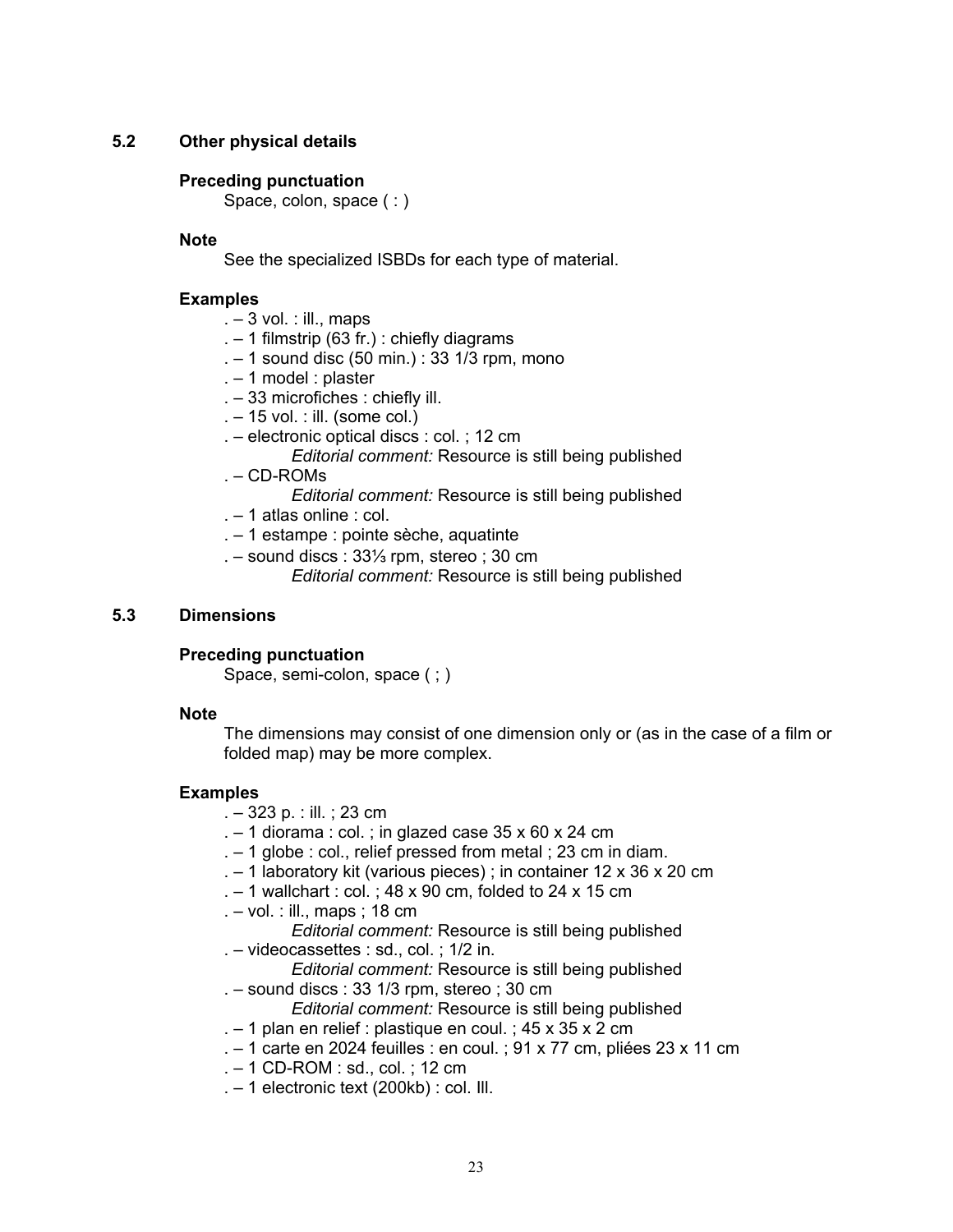# <span id="page-28-1"></span><span id="page-28-0"></span>**5.4 Accompanying material statement** (*optional*)

#### **Preceding punctuation**

Space, plus sign, space ( + )

#### **Note**

The use of this element is an alternative to:

A. describing accompanying material separately (i.e. in a separate description);

*or* 

B. describing accompanying material in a note (see area 7);

*or* 

C. describing accompanying material by the multi-level method of description (see Appendix A).

An accompanying material statement consists of the specific material designation, to which may be added the extent (see 5.1) of the accompanying material, and a physical description based on 5.2 and 5.3.

#### **Examples**

- $-47$  slides : col. ; 5 x 5 cm + 1 sound cassette (25 min.) : mono
- .  $-$  180 p. : ill. ; 23 cm + 1 wallchart + 3 maps
- $. 1$  wallchart : col. : 65 x 97 cm + chart notes
- $-1$  map on 4 sheets; sheets 25 x 38 cm + 1 manual (10 p.); 30 cm
- . 271 p. : ill. ; 21 cm + 1 price list
- $. -$  vol. : ill. ; 28 cm + electronic disks : sd., col. ; 9 cm *Editorial comment:* Resource is still being published
- . 47 vol. : ill., maps ; 27 cm + 114 microfiches ; 11 x 15 cm.
- . 271 p. : ill. ; 21 cm + 3 microfiches : diazo ; 105 x 108 mm
- $. 1$  CD-ROM : sd., col. ; 12 cm  $+$  1 sound cassette

# **6 SERIES AREA**

#### **Punctuation**

The series area is preceded by a point, space, dash, space  $(.-)$ . Each series statement or each sub-series statement is enclosed in parentheses ( ( ) ). A second and each subsequent series or sub-series statement is preceded by a space and enclosed in parentheses ( ( ) ). Within the series or sub-series statement, each section or sub-series designation or dependent title following a common title is preceded by a point, space (. ). Each dependent title following a section or sub-series designation is preceded by a comma, space (, ).

#### **Note**

The series or sub-series statement contains the main elements identifying a series or sub-series, including any numbering of the separate resources within the series or sub-series. The series or sub-series may be for a resource that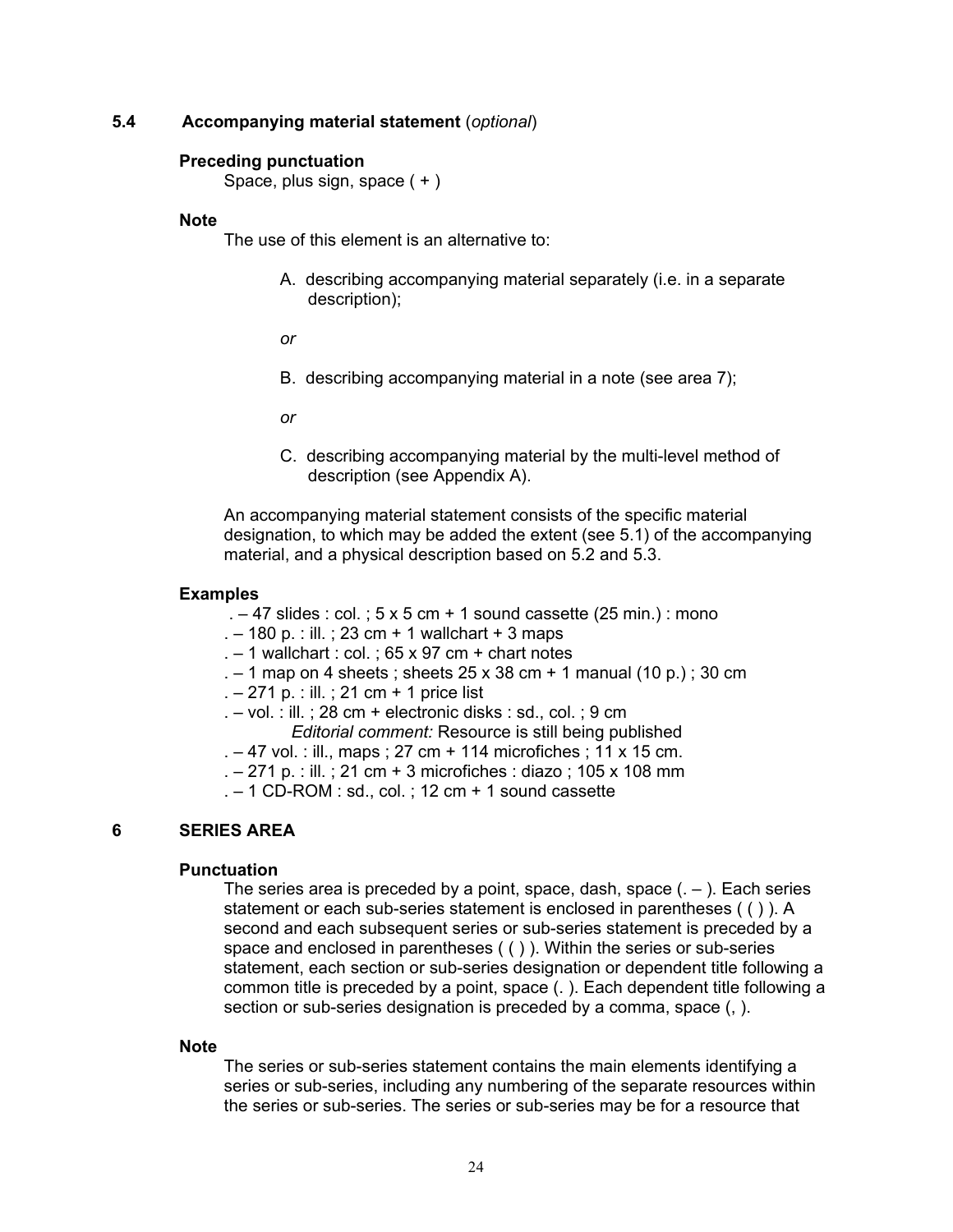forms part of a continuing resource, a multi-part resource or a finite integrating resource.

# <span id="page-29-0"></span> **Examples**

- . (CD-ROM d'arte)
- . (Project Gutenberg etext)
- . (Nuffield biology project ; BSF 04153)
- . (Video marvels ; no. 33) (Educational progress series ; no. 3)  *Editorial comment*: Two series
- . (American lectures in living chemistry ; no. 11)  *Editorial comment*: Sub-series with distinctive title; main series: American lecture series
- . (Dunántúli tudományos gyüjtemény. Series historica ; 5)  *Editorial comment*: Sub-series with dependent title
- . (Biblioteca románica hispánica. 1, Tratados y monografias) *Editorial comment:* Dependent title following a section or sub-series designation
- . (DVD horreur ;  $n^{\circ}$  1)

# **6.1 Title proper of series or sub-series**

#### **Note**

The chief title of a series or sub-series in the form in which it appears on the prescribed source(s) of information for the resource. The title proper of the series or sub-series corresponds to the title proper in the bibliographic description for the series or sub-series when it is described as a multi-part resource according to the provisions of area 1 of ISBD(M) or as a continuing resource according to the provisions of area 1 of ISBD(CR) as appropriate, except that typographical errors are not corrected.

For the treatment and presentation of series titles that consist of common and dependent titles, see ISBD(CR) 0.3.3.1. For the treatment and presentation of sub-series titles that are dependent on the title of the main series, see area 1 of ISBD(CR). When a distinctive title of a sub-series has been given in the series statement, the title of the main series may be given in area 7.

#### **Examples**

- . (Pepys series)
- . (Great newspapers reprinted)
- . (Britain advances)
- . (Pocket humor books)
- . (Interactive digital computer teaching models)
- . (Acta Universitatis Carolinae. Philologica)
- . (Viewmaster science series. 4, Physics)
- . (Problems and progress in development) *Editorial comment*: Sub–series with distinctive title; main series:
	- Commonwealth and international library
- . (Collection U. Droit)

*Editorial comment*: Sub–series with dependent title

. – (Bibliothèque française et romane. Série B, Éditions critiques de textes) *Editorial comment:* Sub-series with dependent title.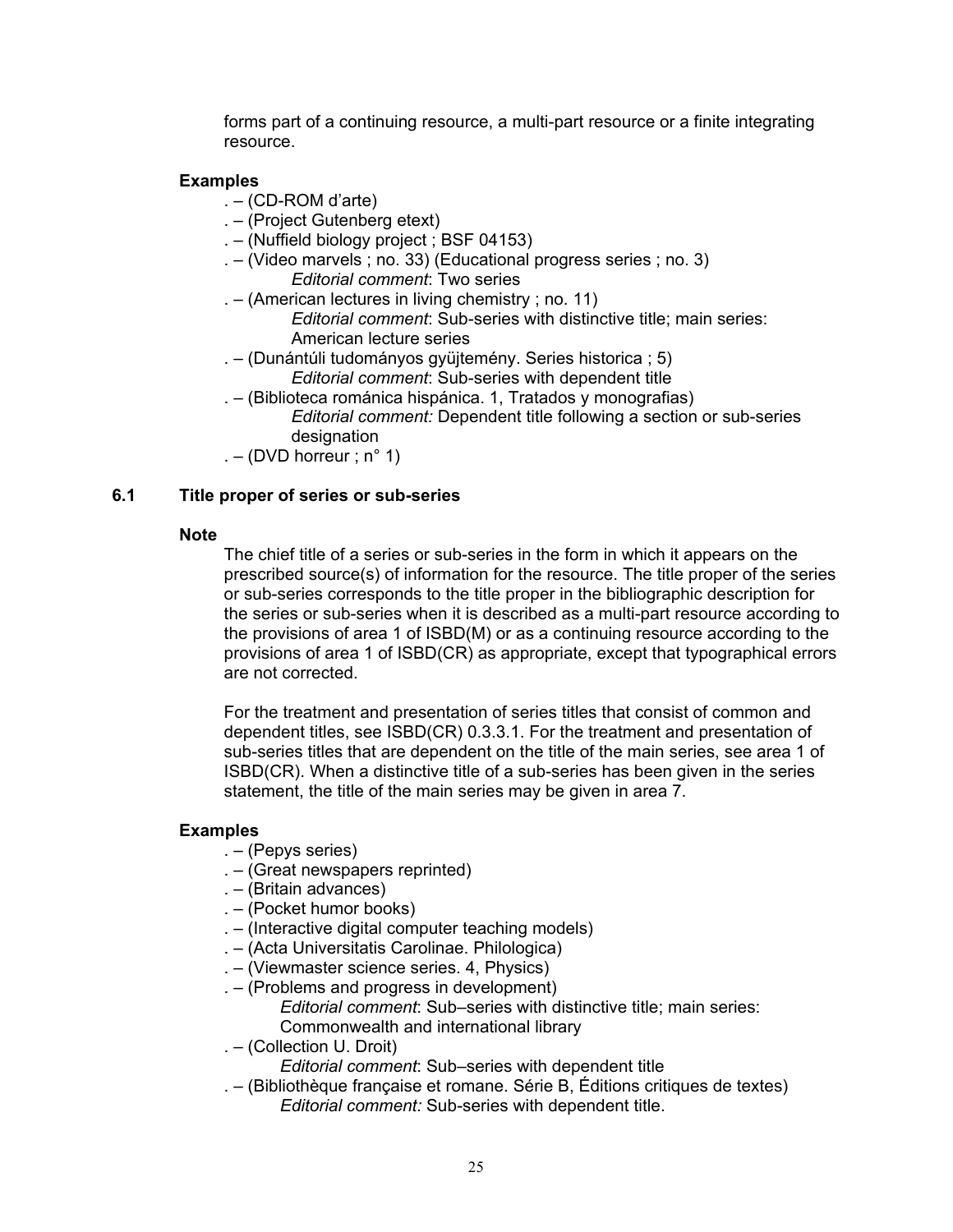. – (Archives Blaise Cendrars)

*Editorial comment:* Sub-series with distinctive title; main series: Archives des lettres modernes

# <span id="page-30-0"></span>**6.2 Parallel title of series or sub-series**

# **Preceding punctuation**

Space, equals sign, space ( = )

# **Examples**

- . (Modern cinema = Cinéma moderne)
- $. -$  (Стати стические проблемы управления = Statistical problems of control)
- . (France today = La France d'aujourd'hui)
	- *Editorial comment*: Sub-series with distinctive title; main series: World films
- .  $-$  (The lord of the rings ; pt. 1) *Editorial comment*: Title of main multi-part resource

# **6.3 Other title information of series or sub-series**

# **Preceding punctuation**

Space, colon, space (: )

# **Example**

– (English linguistics, 1500-1750 : a collection of facsimile reprints)

# **6.4 Statements of responsibility relating to the series or sub-series**

# **Preceding punctuation**

The first statement of responsibility is preceded by a space, diagonal slash, space ( / ). Each subsequent statement is preceded by a space, semi-colon, space  $( : )$ 

# **Examples**

. – (Map supplement / American Association of Geographers)

- . (Research monographs / Institute of Economic Affairs)
- . (A century of French romance / edited by Edmund Gosse ; with portrait notes by Octave Uzanne)

# **6.5 International Standard Serial Number of series or sub-series**

#### **Preceding punctuation**

Comma, space (, )

# **Examples**

- . (Graeco–Roman memoirs, ISSN 0306–9222)
- . (Progress in experimental petrology, ISSN 0309–6882) *Editorial comment*: Sub-series with distinctive title; main series: **Publications**
- . (Elsevier's interactive anatomy, ISSN 0929-2225)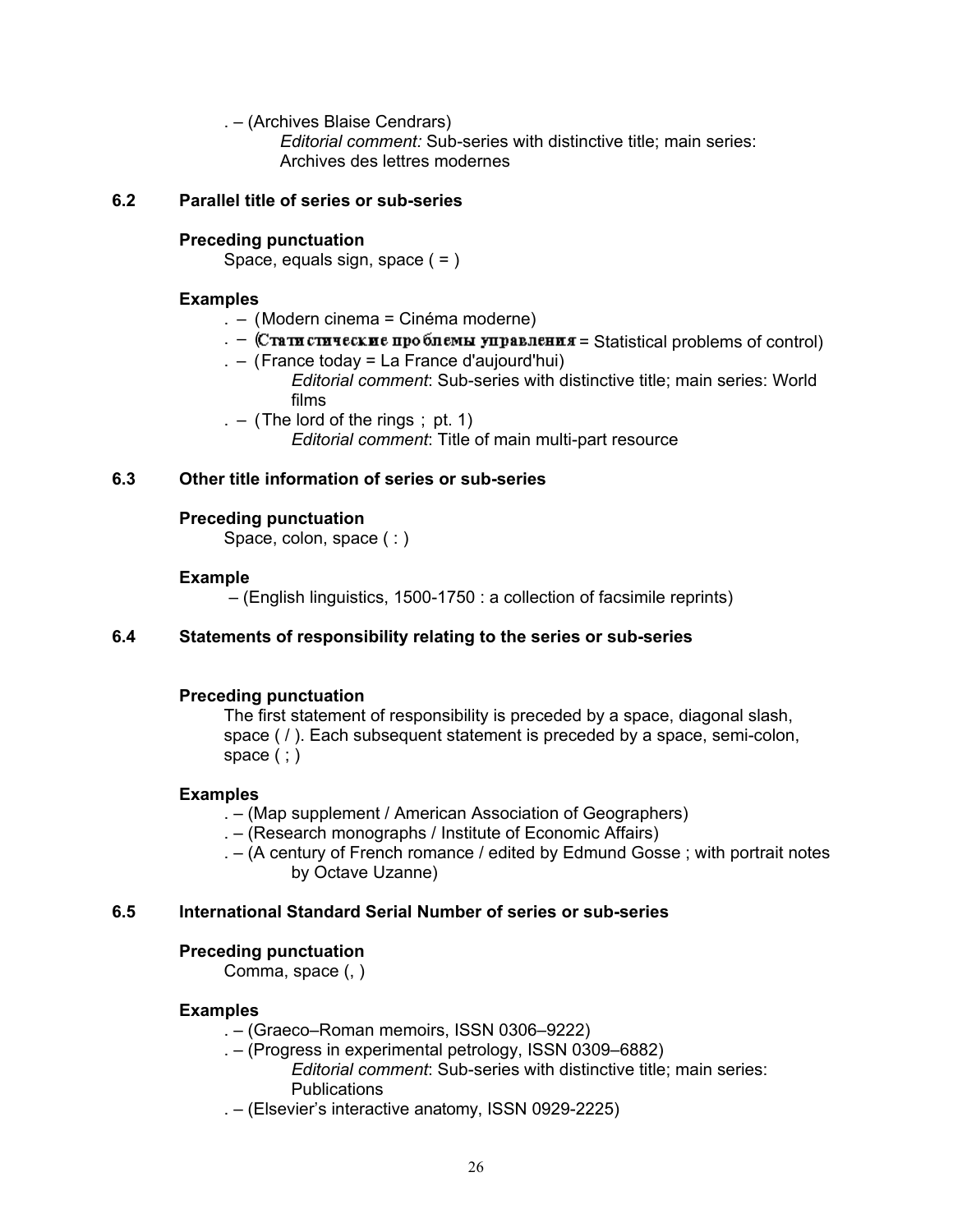# <span id="page-31-1"></span><span id="page-31-0"></span>**6.6 Numbering within series or sub-series**

### **Preceding punctuation**

Space, semi-colon, space ( ; )

#### **Examples**

- . (Beatrix Potter jigsaw puzzles ; no. 1)
- . (Historic instruments at the Victoria and Albert Museum ; 4)
- . (Russian titles for the specialist, ISSN 0305–3741 ; no. 78)
- $-$  (Труды Московского общества испытателей природы, т. 41)
- . (Studia islandica ; 13. hefti)
- .  $-$  (An anthology of oriental music ; 4)
	- *Editorial comment*: Sub-series with distinctive title; main series: An anthology of the world's music
- . (Public Health Service publication ; no. 1124)

# **7 NOTE AREA**

# **Preceding punctuation**

Point, space, dash, space  $(.-)$ . These are omitted, or replaced by a point, when each note is given on a separate line.

#### **Note**

The note area contains any descriptive information that has not been given in other areas of the description but that is considered to be important to users of bibliographic records. Notes qualify and amplify the formal description and can deal with any aspect of a resource. Notes may also give the bibliographic history of the resource and indicate relationships to other resources.

The specialized ISBDs identify the kind of notes appropriate to particular categories of material and indicate when notes are essential to the description.

#### **Examples**

- . Continued by a section in: Canadian Association of Geographers newsletter
- . For conversion to slides. Teachers' notes in pamphlet
- . Report year ends June 30
- . Title from codebook. Data for 1945-1960
- . Size when framed: 40 x 35 cm
- . Reproduced from original poster by R.V. Kealey, held by the Imperial War Museum
- . Original title: Dissertatio physica de natura et remediis fulminum
- . Issues for 1999- have title: Annual report on pipeline safety
- . Title from title bar (viewed on Jan. 13, 2000)
- . Resource size: 100, 300, 220, 500 statements
- . Translation of: À chacun sa mission
- . Screen displays in English and French
- . Title supplied by cataloguer
- . Frequently updated; viewed 2/18/97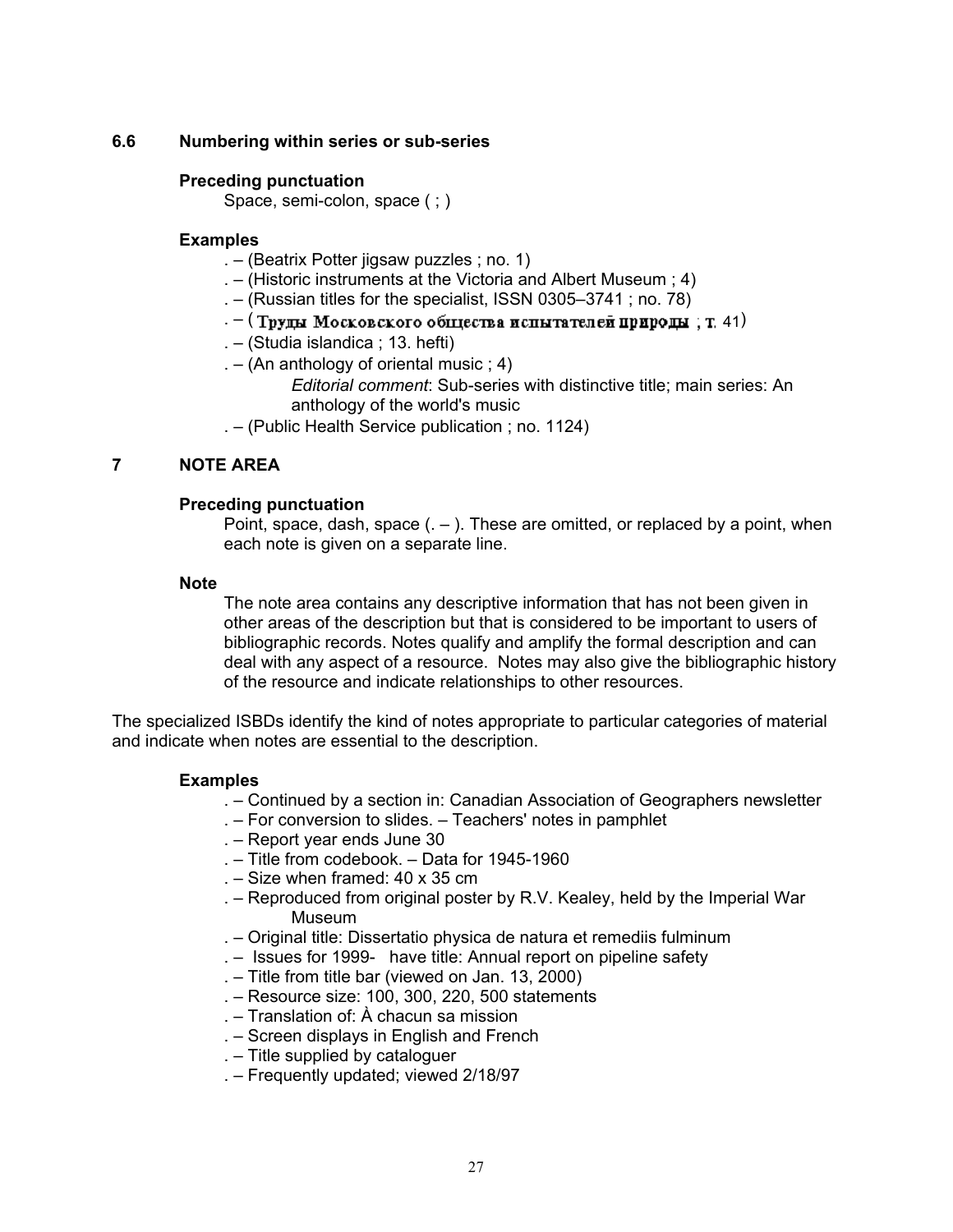# <span id="page-32-1"></span><span id="page-32-0"></span>**8 STANDARD NUMBER (OR ALTERNATIVE) AND TERMS OF AVAILABILITY AREA**

#### **Preceding punctuation**

Point, space, dash, space  $(.-)$ 

#### **Note**

The qualification (8.4) may follow element 8.1 and/or 8.3, as appropriate. When more than one standard number (or alternative) is given, this area is repeated.

#### **8.1 Standard number (or alternative)**

#### **Note**

An international standard numbering scheme already exists for books (International Standard Book Number, ISBN), continuing resources (International Standard Serial Number, ISSN), sound recordings (International Standard Recording Code, ISRC), musical scores (International Standard Music Number, ISMN), musical works (International Standard Musical Work Code, ISWC), and audiovisual materials (International Standard Audiovisual Number, ISAN). Other standard numbers and international standard identifiers have been developed and are being developed.

When a resource bears an international standard number or an international standard identifier, that number is included.

When a resource bears an ISBN for a group of which it is a part, as well as an individual ISBN, the group ISBN is given after the individual number.

In the absence of an international standard number or an international standard identifier, alternative numbers from commercial systems are recorded. The specialized ISBDs make recommendations regarding the appropriate schemes for different categories of materials.

#### **8.2 Key title**

#### **Preceding punctuation**

Space, equals sign, space  $( = )$ 

#### **8.3 Terms of availability and/or price** (*optional*)

#### **Preceding punctuation**

Space, colon, space (:)

#### **Note**

A word or phrase or numerical expression giving the price of the resource and/or the terms upon which the resource is available.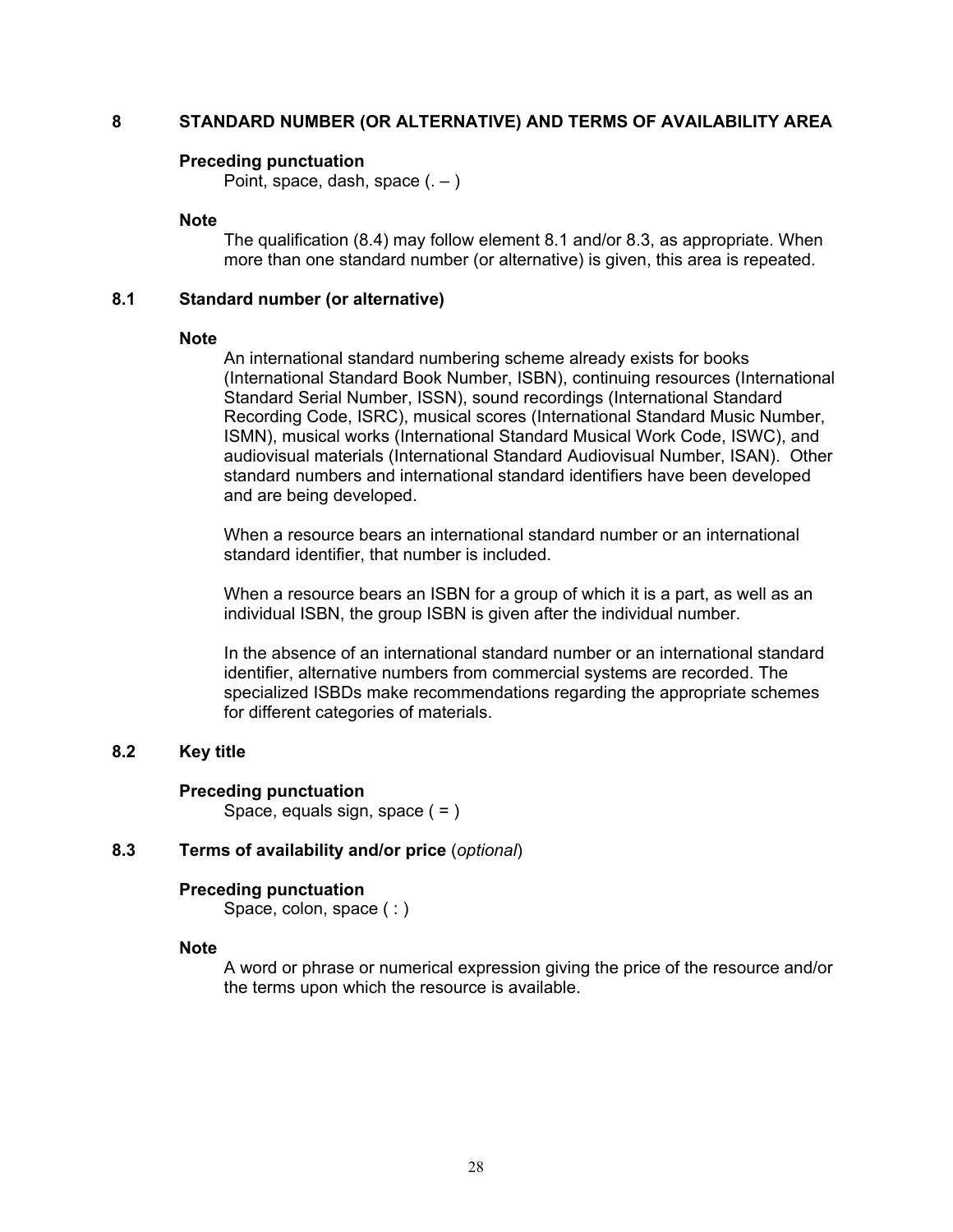# <span id="page-33-2"></span><span id="page-33-0"></span>**8.4 Qualification** (*optional*)

# **Enclosing punctuation**

Parentheses, the first parenthesis being preceded by, and the second followed by, a space  $( ()$  ).

# **Note**

A term added to any of the elements 8.1 and 8.3 qualifying, explaining, modifying, or correcting the information given in that element.

# **Examples illustrating area 8**

- . ISBN 0–00–211202–7 (Cased) : £5.50
- . ISSN 0002–9769 = American libraries : \$20.00 (Free to members of the Association)
- . ISSN 1159-6724 = U. Droit (Paris)
- . K 56334 (stereo) : £3.25. K 56334M (mono) : £3.00
- . um:left:rfc:1630
- . doi: 10.1000/1
- . Free to universities and colleges
- $-E4.40$  (complete set).  $-E0.55$  (individual sheets)
- . ISBN 3-89942-147-7 : €13.80
- . ISMN M-2002-2055-1 (br.). ISBN 3-7957-6311-8 *Editorial comment*: Musical score of an opera, with both an ISMN and an ISBN

# **APPENDICES**

# **APPENDIX A: MULTI-LEVEL DESCRIPTION**

Multi-level description is one of a number of choices for the bibliographic descriptions of parts. Solely as an illustration of the various choices resulting in descriptions on a single level, see the following examples:

- 1. certain descriptions showing as the title proper the title common to the parts, with the titles of individual parts given in a contents note;
- 2. certain descriptions showing as the title proper the title of each individual part, with the title common to the parts given in the series area;
- 3. certain descriptions showing as the title proper a combination of (a) the title common to the parts and (b) the title of each individual part;
- 4. certain descriptions showing component part analysis (see the IFLA *Guidelines for the Application of the ISBDs to the Description of Component Parts*) [6](#page-33-1) .

<span id="page-33-1"></span><sup>6</sup> *Guidelines for the application of the ISBDs to the description of component parts.* London: IFLA Universal Bibliographic Control and International MARC Programme, 1988. Available online at [http://www.ifla.org/VII/s13/pubs/Component\\_Parts\\_final.pdf](http://www.ifla.org/VII/s13/pubs/Component_Parts_final.pdf)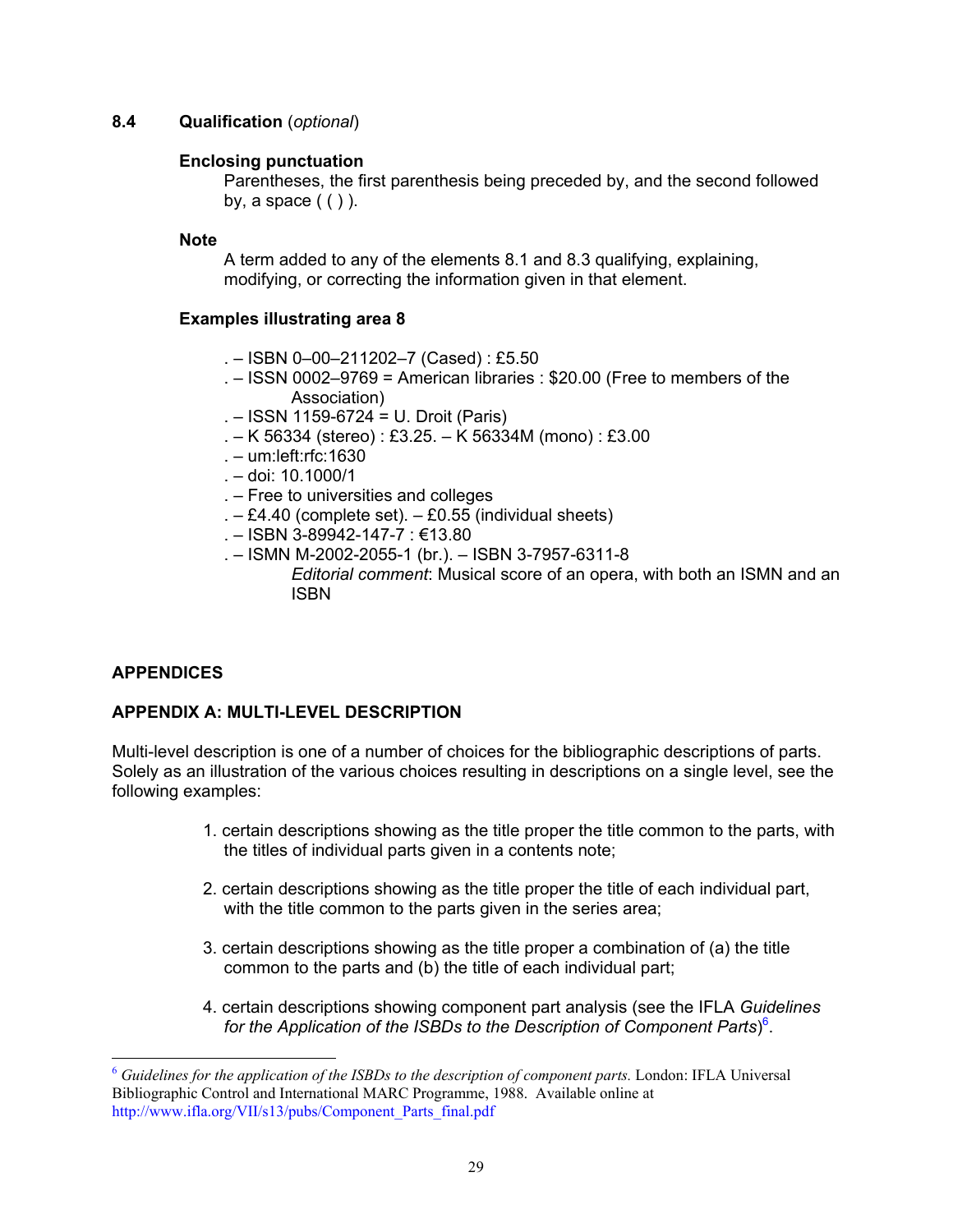Multi-level description is based on the division of descriptive information into two or more levels. The first level contains information common to the whole or main resource. The second and subsequent levels contain information relating to the individual part. The process is carried out for as many levels as are required to describe fully the resource and its parts.

At each level the elements of the description are given in the same order and with the same punctuation as for unitary resources. Some elements may be recorded at more than one level. When the title of a part of a resource is preceded by a number or part designation, the two statements are separated by a comma, space (, ).

#### **Examples**

1. The description of physically separate parts of a multi–part resource.

Great Britain [GMD] : handbook for travellers / by Karl Baedeker. – 10th ed. / by H.A. Piehler. – Freiburg : Baedeker ; London : Allen & Unwin ; New York : Macmillan, 1966-1968. – 2 vol. ; 17 cm. – Col. map on lining paper

Vol. 1, Southern England and East Anglia. – 1966. – lvi, 260 p., 27 leaves of plates (some folded) : col. maps, plans (some col.)

Vol. 2, Central England, Wales. – 1968. – lx, 264 p., 24 leaves of plates : col. maps, plans (some col.)

Remembrance of things past [GMD] / Marcel Proust ; translated by C.K. Scott Moncrieff. – London : Chatto and Windus, 1957- . – Translation of: A la recherche du temps perdu

Vol. 1, Swann's way / illustrated by Philippe Jullian. – Translation of: Du côté de chez Swann. – This translation originally published 1922

> Part 1, – 1957 [1973 reprint]. – 303 p., 4 leaves of plates : ill. ; 19 cm. – ISBN 0-7011-1048-1 : £1.75

The revolution for freedom [GMD] / William M. McCarthy, Daniel Powell, Edward F. Brufke. – Skokie, Ill. : United States History Society, [196-?]- . – (Pictorial film encyclopedia of American history). – Correlated with: Pictorial encyclopedia of American history

> Part 2, 1775-1783. – 1965. – 1 filmstrip (51 fr.) : col. ; 35 mm + 2 pamphlets. – Pamphlets contain study guide and vocabulary drills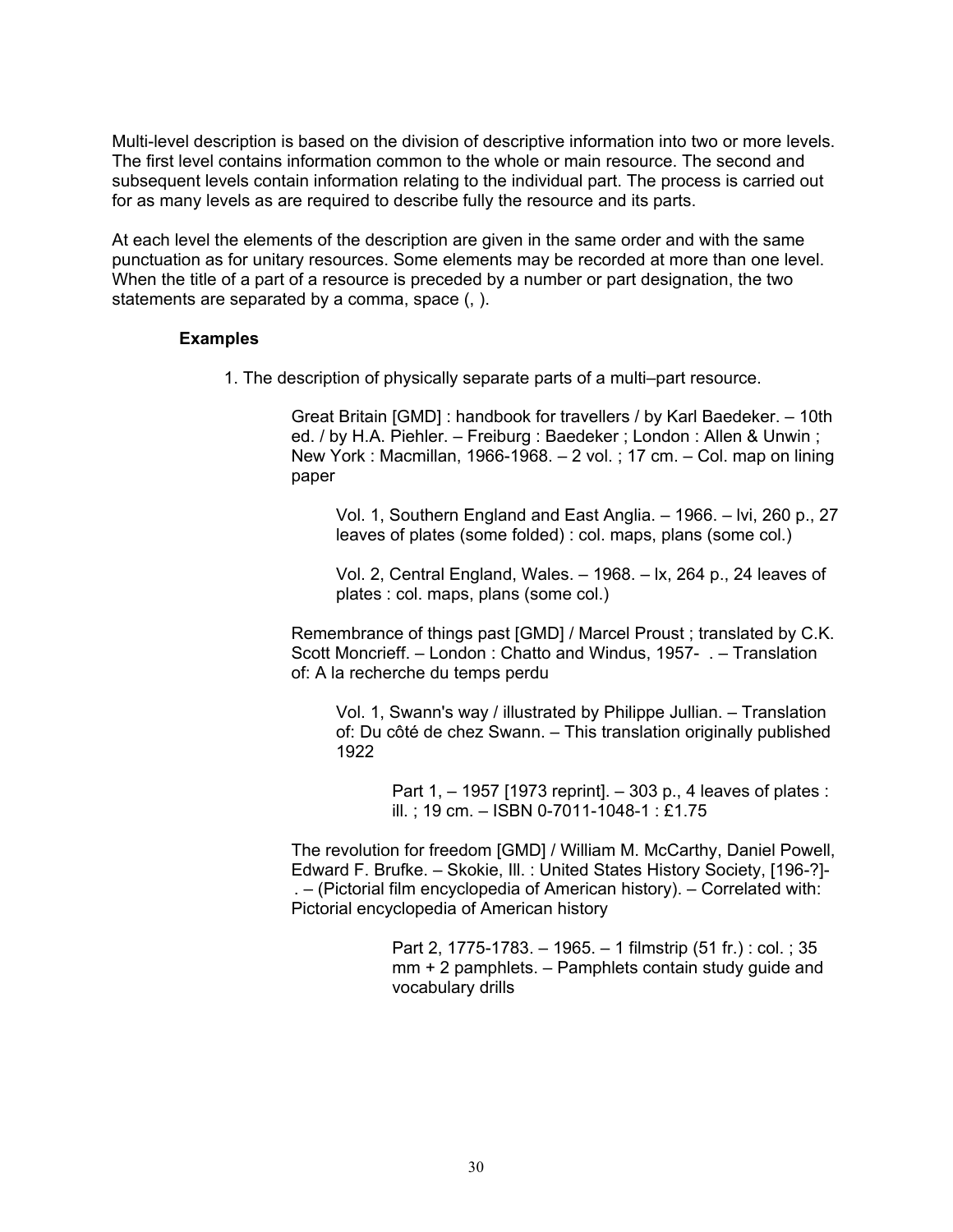<span id="page-35-1"></span><span id="page-35-0"></span>Typewriting [GMD] / teacher, Guy Richards. – Chicago : TV College, WTTW–TV ; Lincoln, Neb. : distributed by Great Plains National Instructional Television Library, [197-?]-

Unit 2, Skill development Program 1, Skill drills : vertical and horizontal centering, typing all capitals. – 1973. – 1 videocassette [Philips] (30  $min.$ ) :  $b$ &w., sd. + 1 study guide

Carte topographique, 1:25 000 [GMD] : [de la France] / Institut géographique national. – Scale 1:25 000 ; proj. conique conforme de Lambert. – Paris : I.G.N., 1978- . – 1 map on 2024 sheets : col. ; folded to 23 x 12 cm. – New series at 1:25 000 from 1:50 000 series: "Série bleue"

18–43, Auch, Est. – Ed. 2. – E 0°32'16"–E 0°43'4"/N 43°44'28"–N 43°33'40". –1979. – 1 sheet ; 92 x 77 cm *Editorial comment*: French map catalogued in an Englishspeaking country

2. The description of physically separate parts supplementary to, or accompanying, another resource

> A history of Hampshire and the Isle of Wight [GMD]. – Westminster : Constable, 1900-1912. – 5 vol. : ill. (some col.), maps, ports. ; 32 cm. – (The Victoria history of the counties of England)

Index to the Victoria history of Hampshire and the Isle of Wight. – London : Constable, 1914. – 135 p. ; 32 cm

3. The description of physically separate parts of a multi–media resource

Minnesota politics and government [GMD] : a history resource unit / Educational Services Division, Minnesota Historical Society. – [St. Paul : Minnesota Historical Society, 1976]. – 2 cases in 1 ; 34 cm

> People serving people [GMD] / Judy A. Poseley. – 30 p. : ill. ; 28 cm Voices of Minnesota politicians [GMD]. – 1 sound disc : 33 1/3 rpm, mono ; 30 cm

# **APPENDIX B: BI-DIRECTIONAL RECORDS**

Bi-directional records are multi-script records in scripts written from left to right and scripts written from right to left.

Unless the direction of the script changes within an element, each change of script begins on a new line of the description at the appropriate margin. Prescribed punctuation is given at the start of the new element in the style required by the script, except for the prescribed point, comma or semi-colon that are given at the end of the previous element in the style required by the script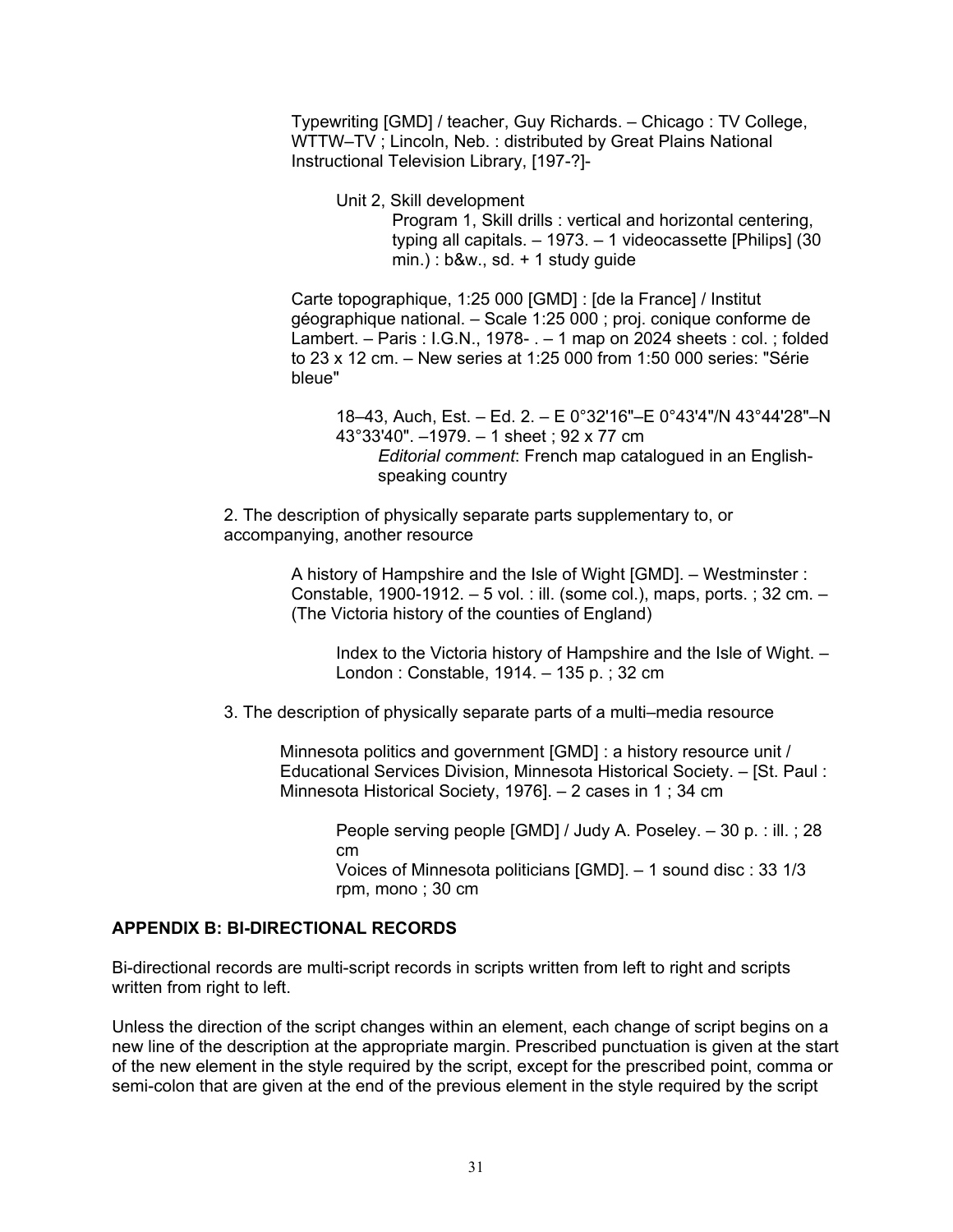(see also 0.4). Thus the point of the point, space, dash, space  $($ .  $-$ ) ends the previous element and the dash begins the following element on a new line at the appropriate margin.

#### **ISBD(M) examples**

القاموس الحديث،فرنسي- عربي أتاليف متري الياس

= Dictionnaire moderne, français-arabe / par Mitri Elias.

– طبعة 4.4 منقحة ومزيدة

– القادرة: المطبعة المصرية

= طبعة 4.، منقحة ومزيدة.

=القادرة: المطبعة المصرية 1974.

= 4e éd., rev. et augm.

= Le Caire : Elias' Modern Press, 1974. (Arabic data transcribed first)

Dictionnaire moderne, français-arabe / par Mitri Elias

= القاموس الحديث،فرنسي- عربي |تاليف،تري الياس.

– 4e éd., rev. et augm.

– Le Caire : Elias' Modern Press

(French data transcribed first)

The walk : a story

(Right-left data within a left-right title proper)

מהד' 2

newly rev. and illustrated

(Left-right data within a right-left edition statement)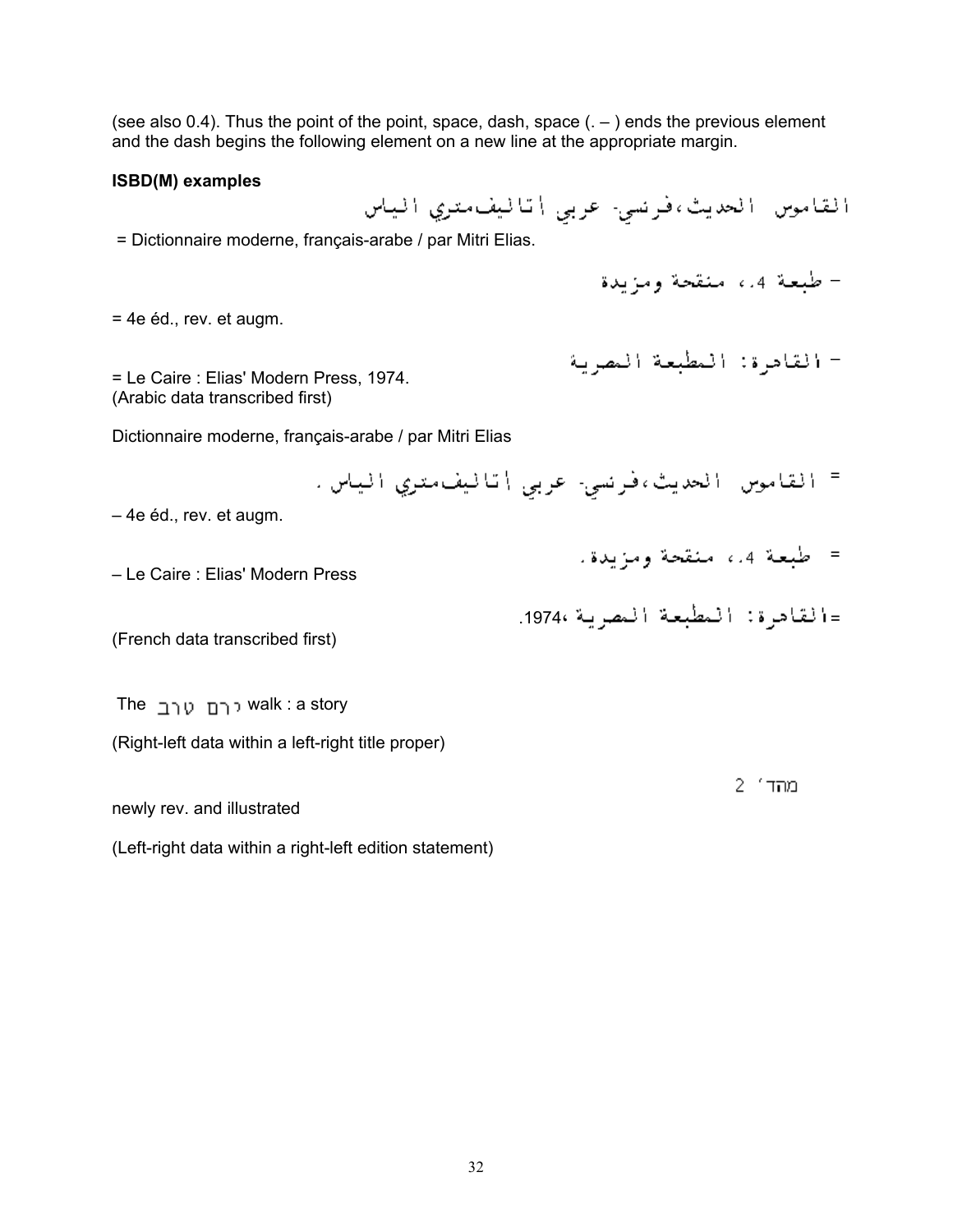[Abbreviations 0.7](#page-14-1) Name of manufacturer 4.6 [Abridgements 0.7](#page-14-1) Note area 7 [Accompanying material statement 5.4](#page-28-1) Numbering [Additional edition statement 2.4](#page-21-0) [Standard number \(or alternative\) 8.1](#page-32-1)  [Statements of responsibility following](#page-21-0) Within series or sub-series 6.6 2.4 [Other title information 1.4](#page-17-0)  [Punctuation](#page-18-0) *see* 1.5 [Of series or sub-series 6.3](#page-30-0)  Appendices **Outline of the ISBD(G)** 0.3 [Bi-directional records \(Appendix B\)](#page-35-1) [Parallel edition statement 2.2](#page-20-1)  [Multi-level description \(Appendix A\)](#page-33-2) Parallel title 1.3 [Bi-directional records \(Appendix B\)](#page-35-1) [Physical description area 5](#page-25-1)  [Capitalization 0.8](#page-14-1) [Physical details, other 5.2](#page-27-0)  Common title *see* Title and statement of [responsibility area 1](#page-15-1)  Date **Date Publication**, distribution, etc., area 4 [of manufacture 4.7](#page-25-1) [Publication, place of 4.1](#page-23-0) [of publication, distribution, etc. 4.4](#page-24-0) Publisher, distributor, etc., [Definitions 0.2](#page-7-1) Name of 4.2 Dependent title *see* Title and statement [of responsibility area 1](#page-15-1)  [Dimensions \(Physical description\) 5.3](#page-27-0) [When areas are repeated, 0.4.5](#page-12-0) [Distributor, statement of function of 4.3](#page-24-0) [When first element not present 0.4.4](#page-12-0)  [Edition area 2](#page-19-1) [When element repeated, 0.4.6](#page-12-0)  Statements of responsibility relating to [When ends in point, 0.4.7](#page-12-0)  [Edition statement 2.1](#page-19-1) 0.4.11 [Additional edition statement 2.4](#page-21-0) [Purpose of ISBD\(G\) 0.1.2](#page-5-1)  [Statements of responsibility following](#page-21-0) **Qualification (of standard number) 8.4** 2.5 Resources Parallel 2.2 [Examples 0.9](#page-14-1)  [General material designation 1.2](#page-16-1) Scope, of ISBD(G) 0.1.1 International Standard Book Number Series area 6 [\(ISBN\) 0.2](#page-8-0) [Series or sub-series 6](#page-28-1)  [International Standard Serial Number](#page-30-0) [Numbering within 6.6](#page-31-1) (ISSN) 6.5 [Other title information 6.3](#page-30-0)  [Introduction iii](#page-2-2) Parallel title of 6.2 ISBD(G) [Purpose of 0.1.2](#page-5-1)  [Scope of 0.1.1](#page-5-1) Title proper of 6.1 [Use 0.1.3](#page-5-1)  [Key title 8.2](#page-32-1)  Language and script of the description Sources of information 0.5 [Manufacture, date of 4.7](#page-25-1) the state of 4.7 terms of availability area 8 [Manufacture, place of 4.5](#page-25-1) [Qualification of standard number 8.4](#page-33-2)  [Manufacturer, name of 4.6](#page-25-1) [Statement of function of distributor 4.3](#page-24-0)  [Material \(or type of resource\) specific](#page-22-1) Statements of responsibility 1.5 area 3

<span id="page-37-0"></span>Index Misprints 0.10 [Multi-level description \(Appendix A\)](#page-33-2)  [Place of manufacture 4.5](#page-25-1)  [Place of publication, distribution, etc. 4.1](#page-23-0)  [Statement of function of distributor 4.3](#page-24-0)  [Punctuation 0.4](#page-11-1)  [the edition 2.3](#page-20-1) [With information in right-to-left scripts,](#page-13-1)  two or more works without a collective title 1.6 [Statements of responsibility relating to](#page-30-0)  6.4 [Specific material designation and extent](#page-26-1)  of resource 5.1 0.6 [Standard number \(or alternative\) and](#page-32-1)